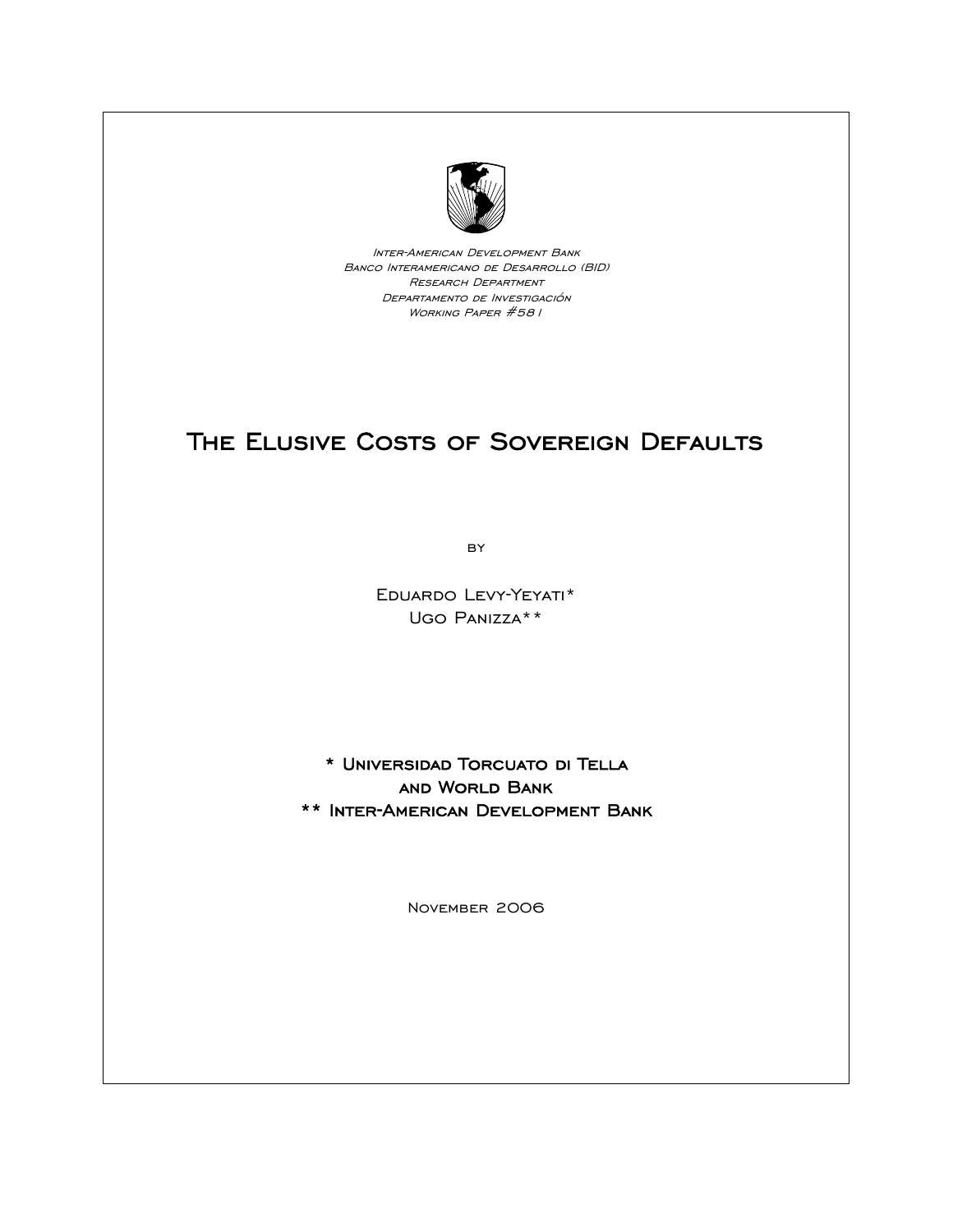### **Cataloging-in-Publication data provided by the Inter-American Development Bank Felipe Herrera Library**

Levy Yeyati, Eduardo.

The elusive costs of sovereign defaults / by Eduardo Levy-Yeyati, Ugo Panizza.

p. cm. (Research Department Working paper series ; 581) Includes bibliographical references.

1. Finance, Public. 2. Default (Finance). 3. Debts, Public. I. Panizza, Ugo. II. Inter-American Development Bank. Research Dept. III. Title. IV. Series.

HJ141 .L39 2006 336 L39-----dc22

©2006 Inter-American Development Bank 1300 New York Avenue, N.W. Washington, DC 20577

The views and interpretations in this document are those of the authors and should not be attributed to the Inter-American Development Bank, or to any individual acting on its behalf.

This paper may be freely reproduced provided credit is given to the Research Department, Inter-American Development Bank.

The Research Department (RES) produces a quarterly newsletter, *IDEA (Ideas for Development in the Americas)*, as well as working papers and books on diverse economic issues. To obtain a complete list of RES publications, and read or download them please visit our web site at: http://www.iadb.org/res.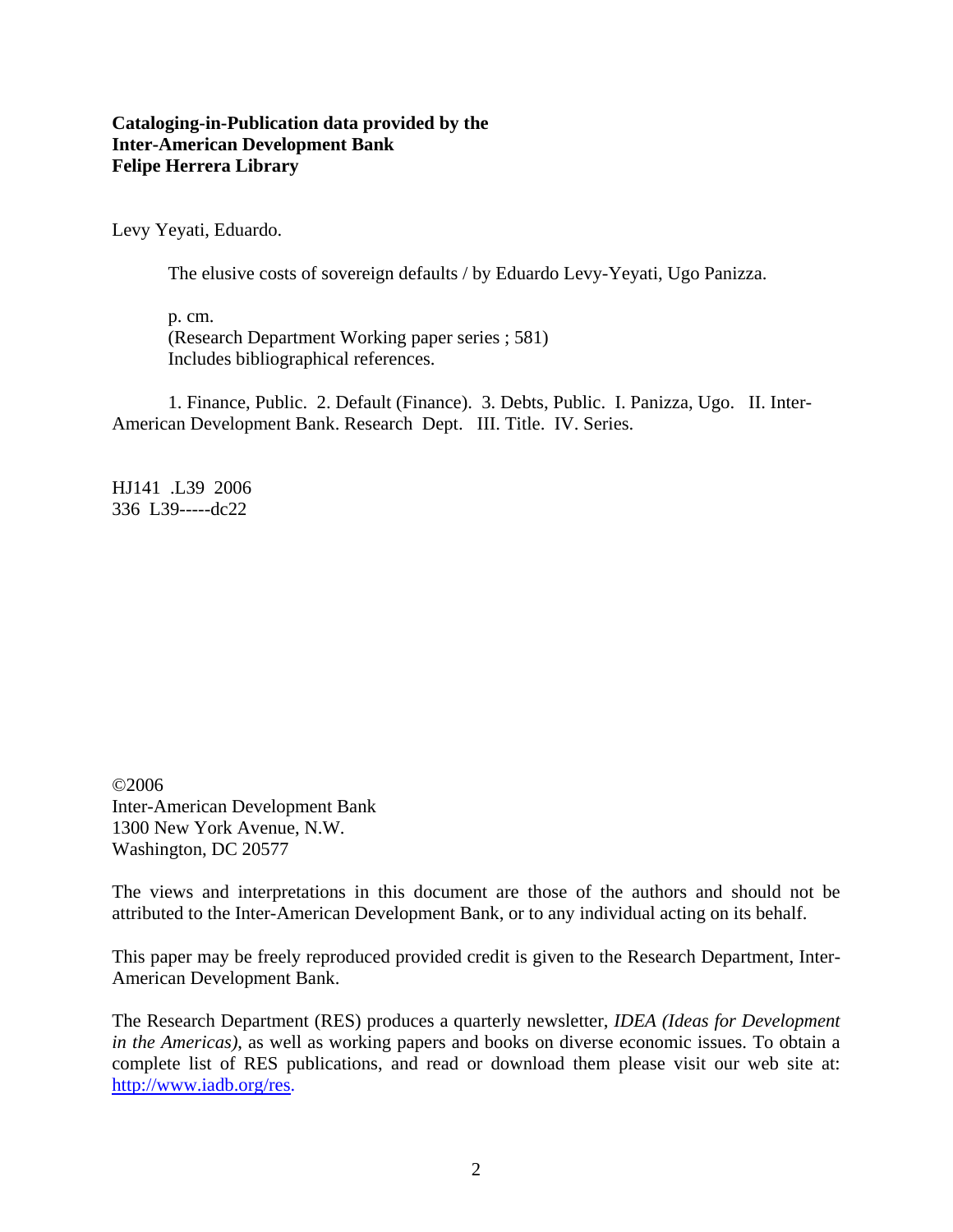## **Abstract\***

Few would dispute that sovereign defaults entail significant economic costs, including, most notably, important output losses. However, most of the evidence supporting this conventional wisdom, based on annual observations, suffers from serious measurement and identification problems. To address these drawbacks, we examine the impact of default on growth by looking at quarterly data for emerging economies. We find that, contrary to what is typically assumed, output contractions precede defaults. Moreover, we find that the trough of the contraction coincides with the quarter of default, and that output starts to grow thereafter, indicating that default episode seems to mark the beginning of the economic recovery rather than a further decline. This suggests that, whatever negative effects a default may have on output, those effects result from anticipation of a default rather than the default itself.

l

<sup>\*</sup> We would like to thank Eduardo Cavallo and other participants in the December 2005 IPES pre-conference, and we wish to thank Mariano Alvarez for excellent research assistance. The views expressed in this paper are the authors' and do not necessarily reflect those of the Inter-American Development Bank.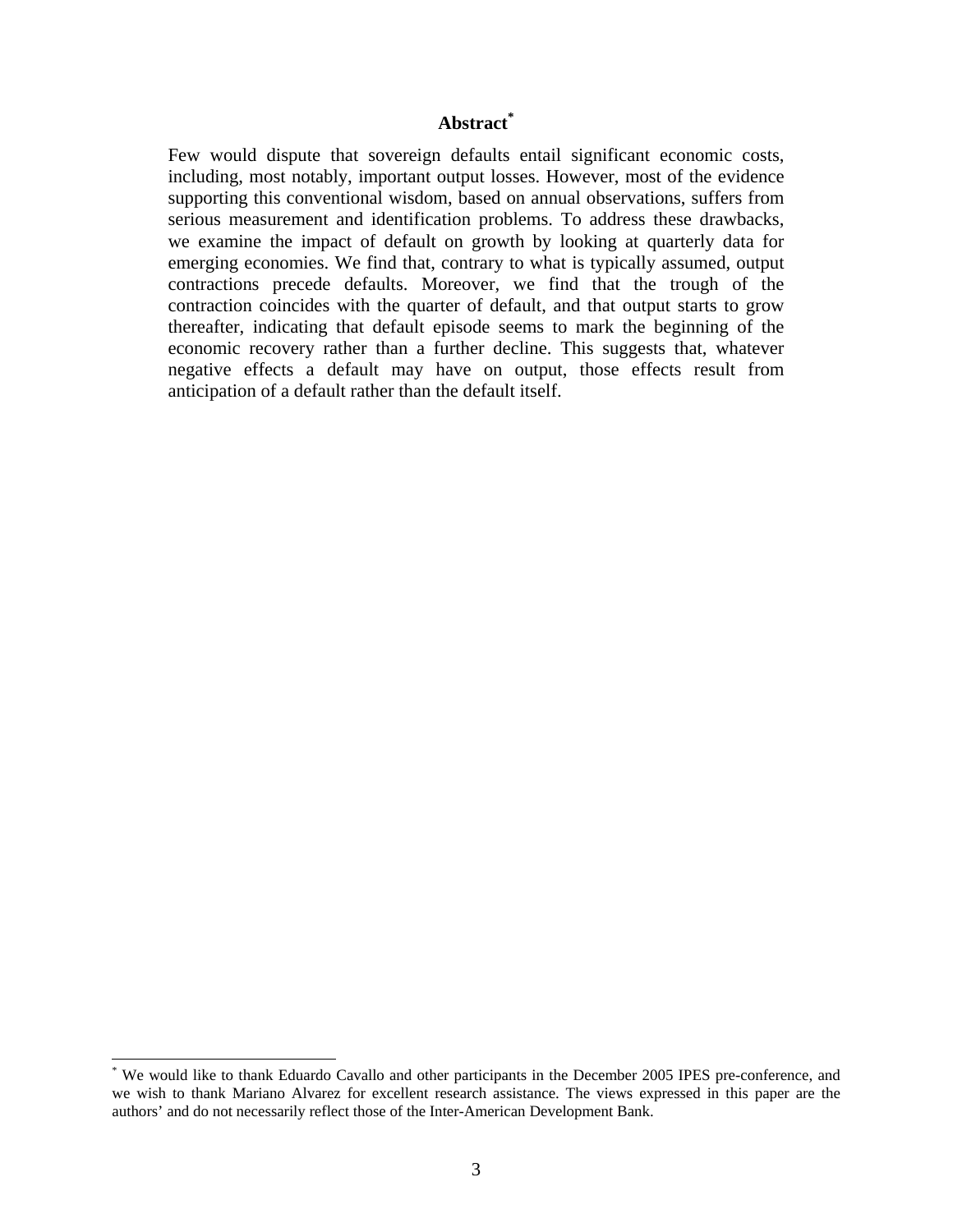*"Hell, the last thing I should be doing is tell a country we should give up our claims. But there comes a time when you have to face reality."* 

*"The problem historically has not been that countries have been to eager to renege on their financial obligations, but often too reluctant.1 "* 

## **1. Introduction**

l

As conventional wisdom has it, a sovereign's unilateral decision to stop servicing its debt carries important and persistent economic costs. This is what is assumed (either explicitly or implicitly) by the sovereign debt literature as a government's main incentive to honor its obligations.<sup>2</sup> In this paper, we argue that using higher-frequency data yields a starkly different message. In particular, we show that defaults have no significant negative impact on successive output growth and, if anything, mark the final stage of the crisis and the beginning of economic recovery.

The empirical literature has looked at the relationship between default and GDP growth mainly in three ways: (i) output regressions directly controlling for default events; (ii) tests of the effect of (current and past) defaults on access to the international credit market (more specifically, borrowing costs); and (iii) tests of the effects on international trade (either due to the drying up of trade credit or due to the implementation of trade sanctions). In all three cases, the costs specifically associated with default (that is, in excess of those related to the ongoing crisis, or to the memory of a recent crisis) are difficult to identify. While Ozler (1993) found that defaults in the 1930s were associated with an increase in spreads of approximately 20 basis points 40 years later, more recent work found that the effect of default on spreads is short-lived (Ades et al., 2000; Borensztein and Panizza, 2005a). Focusing on the trade cost of defaults Rose (2002) found that countries that defaulted on official (Paris Club) debt trade less with defaulted

<sup>&</sup>lt;sup>1</sup> The first quote is from an unnamed financial industry official; the second comes from a memo prepared by the Central Banks of England and Canada. Both are taken from Blustein (2005, pp. 163 and 102).

 $2$  Sturzenegger (2004) finds a strong (albeit short-lived) negative contemporaneous effect on growth, and substantial output losses associated with defaults, a result confirmed by Borenzstein and Panizza (2005a). Both studies are based on annual observations.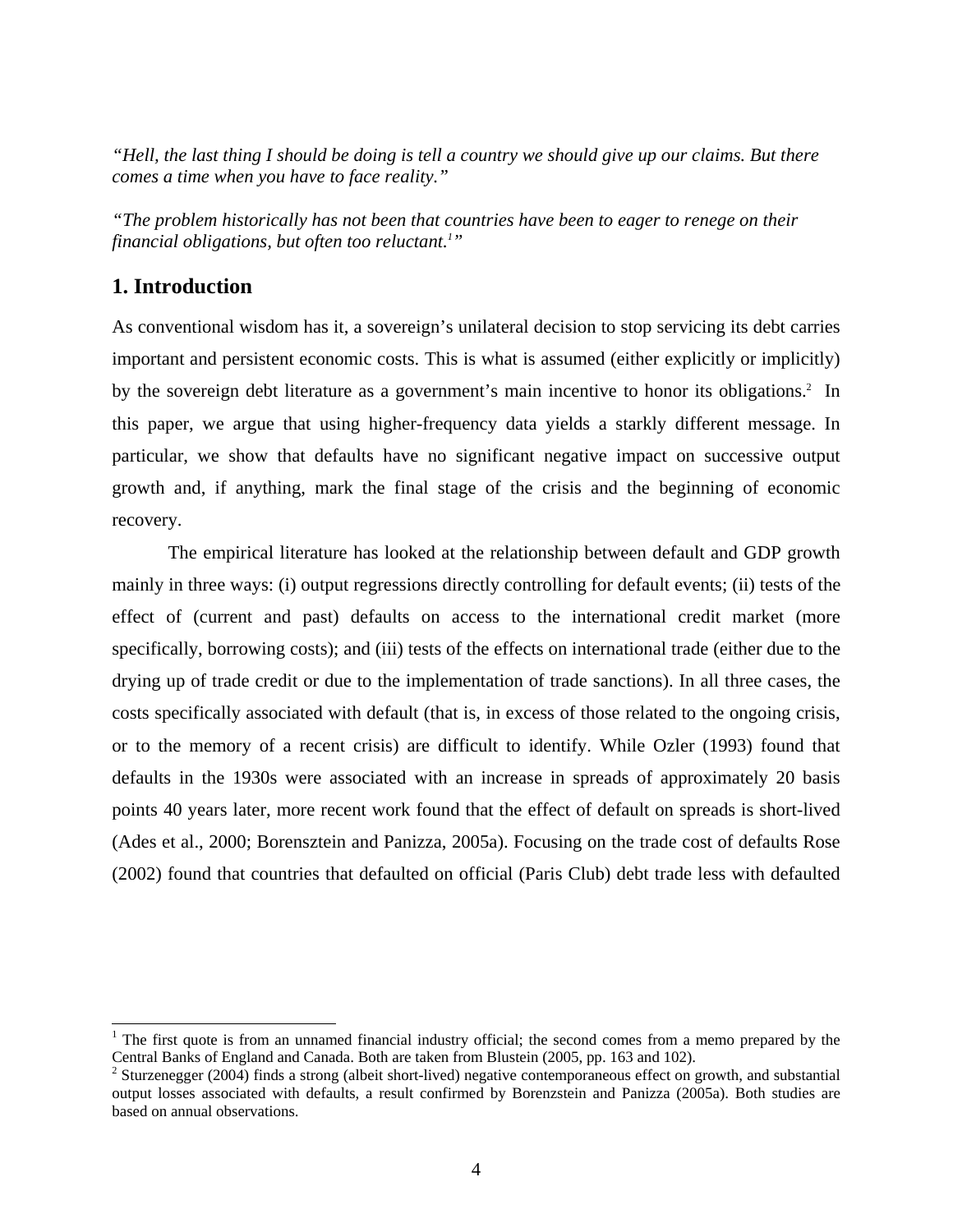countries, while Borensztein and Panizza (2005b) find that export-oriented industries tend to suffer more in the aftermath of a default, though the effect is transitory. $3$ 

However, all these are indirect costs, and growth regressions should be the main piece of evidence supporting the view that defaults have been costly. It is easy to see, though, how existing results may be misleading. Consider, for instance, two recent default episodes: Ecuador and Argentina. Judging from annual data, Ecuador contracted by 6 percent in 1999 (the default year), and Argentina's output declined by 12 percent in 2002 (the official date of the Argentinean default was December 2001). However, a closer look at the data reveals a starkly different picture. Once the quarterly evolution of GDP is taken into account, the default event appears to coincide not with the period of more pronounced contraction but rather with the beginning of the recovery (Figure 1). Quarterly and annual data yield different messages because GDP is an average, and high-frequency shocks tend to spill over to the subsequent period when output is reported at a lower frequency. Thus, the sharp GDP contraction in Argentina in late 2001 is largely registered as an output decline in 2002, despite the fact that the economy started to grow early that year. As the figure shows, the same could be said for the large defaults of the 1990s, such as those by Indonesia, Russia, Ukraine and Uruguay (indeed, recovery was already underway in the latter at the time of default).

Related with the previous point, a key reason why a look at quarterly data is in order is that default, rather than a strategic decision to withhold the surplus of the bonanza, as painted in the traditional sovereign debt literature (e.g., Eaton and Gersovitz, 1981), tends to reflect financial constraints in the midst of economic crises. It is easy to see how this poses a serious identification problem, namely, disentangling the effect of the default decision from that of the crisis per se on economic performance—and how one could spuriously attribute the peak of the crisis to the default event, capturing the incidence of financial distress on the decision to default, rather than the impact of default on financial and economic performance. Although the use of higher-frequency data does not fully solve this problem, it help to provide a more accurate picture. In particular, it shows more clearly the timing of the default in the context of the evolving crisis and sheds light on the timing of the events.

l

 $3$  Borensztein and Panizza (2005a) explore a fourth channel: the effect of defaults on the propensity to suffer a banking crises (presumably due to the fiscal exposure of the banking sector). They find that defaults do not present a systematic leading pattern (although this does not deny that expectations of a debt default could trigger a bank run).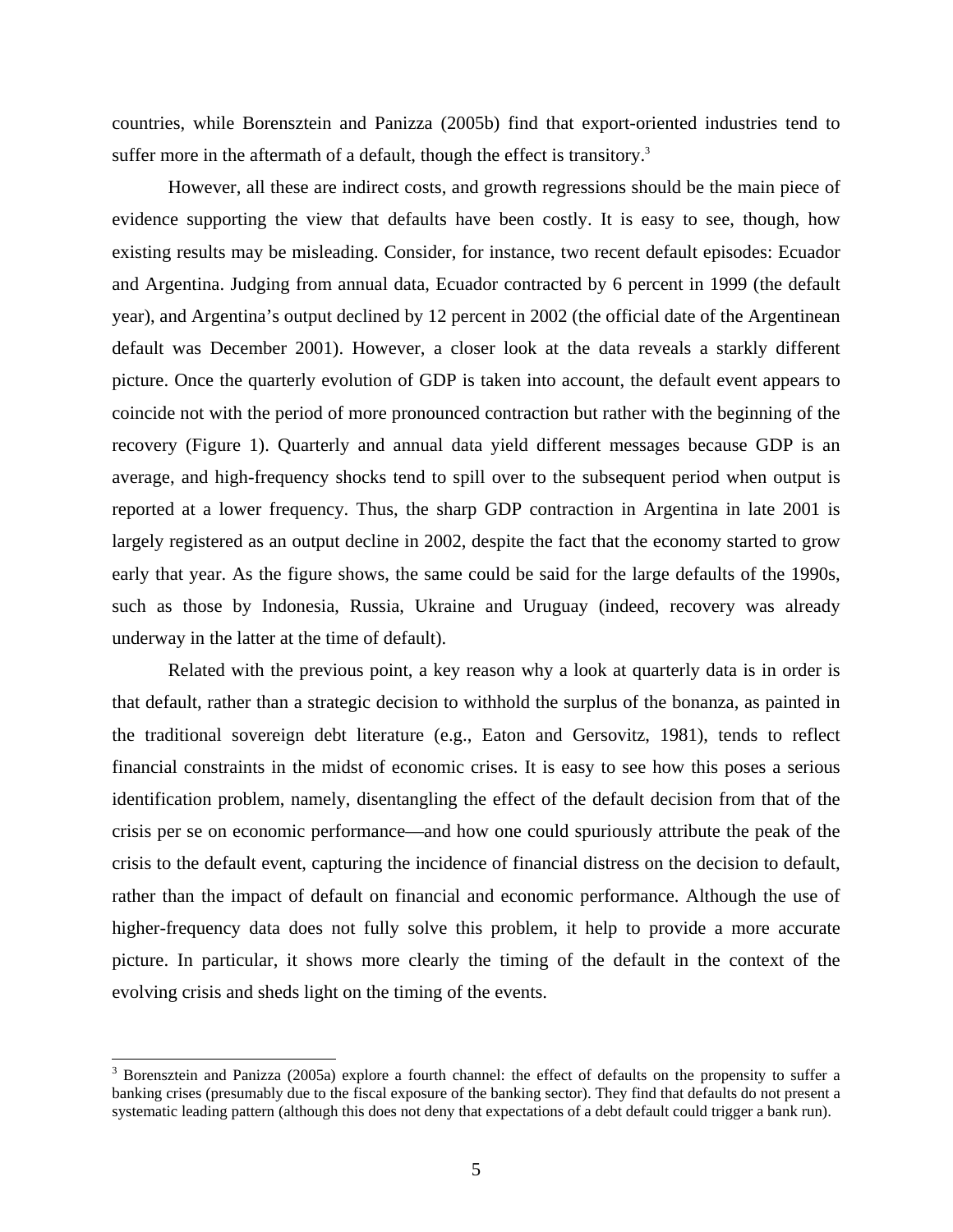With this in mind, in this paper we conduct a simple exercise: We replicate the standard tests of the effect of default on growth and output using quarterly data for emerging economies. The use of quarterly data allows us to date the default properly, to capture the evolution of output more accurately, and to control for slowly moving fundamentals to better isolate the effect of default.

We restrict our attention to a particular type of default, namely, default on debt with private international investors. For this reason, we focus on emerging economies, which by definition comprise globally integrated economies with a minimum volume of cross-border debt. The emerging class provides a reasonably homogenous group exhibiting comparable external vulnerability to capital account reversals (Sudden Stops) and, possibly, the highest propensity to suffer from default episodes.<sup>4</sup>

Moving from yearly to quarterly data entails properly dating the default, which poses non-trivial problems. Take, for instance, the recent events in Argentina. While Standard and Poor's gave a selective default rating in the last quarter of 2001 after a quasi-voluntary debt exchange, most observers argue that a more accurate date of the default on international bonds is January 2002, when the default was actually announced.<sup>5</sup>

In this paper, we compile a quarterly database on emerging market defaults and run panel growth regressions controlling for crisis variables, both annual (to check consistency with previous results reported in the literature) and quarterly. We include several leads and lags to ensure that the results are not driven by dating errors. We find that, when we look at quarterly data, growth rates in the post-default period are never significantly lower than in normal times. Moreover, the evidence indicates that, contrary to what is typically assumed, the output contractions often attributed to defaults actually precede them. Indeed, defaults mark the inflection point at which output reaches its minimum and starts to recover.

This should not be interpreted as proof that defaults in general do not matter. On the contrary, much in the way of a standard liquidity run, most of the financial distress that precedes the default decision may be due to its anticipation. However, our findings have distinct

<sup>&</sup>lt;sup>4</sup> Extending this exercise to other countries is not straightforward. There are no recent defaults by industrial countries, and their inclusion as a control group is questionable. On the other hand, while there are defaults on debt with foreign banks in non-emerging, low income economies, availability of quarterly output data is in these case virtually null.

<sup>&</sup>lt;sup>5</sup> Importantly, Argentina had not missed a payment before that date. This example, however, shows that dating errors are only magnified when we look at annual data, yet another reason to go quarterly.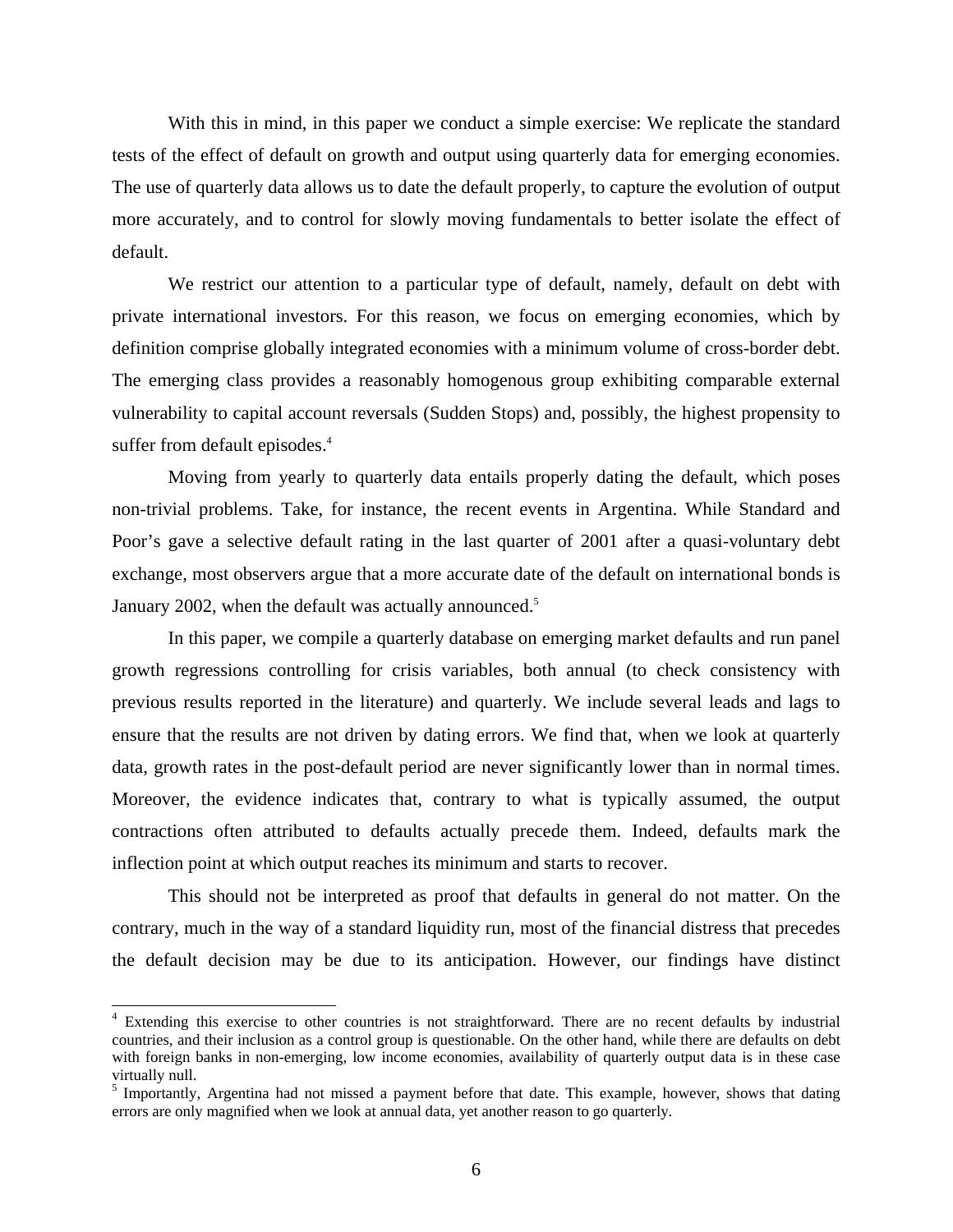implications from a policy perspective. If defaults were costly a posteriori, the decision to default should weigh these costs against the fiscal effort needed to service the debt. However, once the default is anticipated (and its concomitant cost brought forward) by the market, the formal decision to stop servicing the debt entails no tradeoff and is therefore optimal (and even overdue).

The paper proceeds as follows. Section 2 describes the data, and Section 3 presents the main empirical results. Finally, Section 4 discusses the implications of our findings for the optimal timing of default and concludes.

### **Section 2. The Data**

Table 1 reports the summary statistics. Table A1 in the Appendix provides a definition of our variables and the sources of data, and Table A2 lists all countries and periods covered in the analysis.

Table 2 lists the default episodes in our sample. The tests below do not include all 23 default episodes listed in the table because some of them occurred within a relatively short window and should be considered as spin-offs of the previous episode; their inclusion may bias the results against finding a significant default cost. For this reason, we exclude default episodes that happen within three years of the previous default (which leaves out the Indonesian defaults of 2000 and 2002). Furthermore, we only include default on private lenders and hence exclude the Pakistani default on Paris Club debt of 1997. As a consequence, our working sample includes 20 default episodes. Ten of these episodes took place in the 1980s and mostly concerned international bank loans. The remaining 10 took place in the last 15 years and mostly involved sovereign bonds.

### *First Impressions*

l

Figure 2 illustrates how the evolution of GDP around default episodes varies when we move from annual to quarterly observations. The first panel shows GDP levels over a 6-year window centered on the default period for a full sample of emerging and non-emerging economies.<sup>6</sup> The X axis is defined in event time, where 0 indicates the year of the default episode, -3 indicates

<sup>&</sup>lt;sup>6</sup> Quarterly GDP levels are seasonally adjusted (excluding the default period) and normalized by the mean over the window.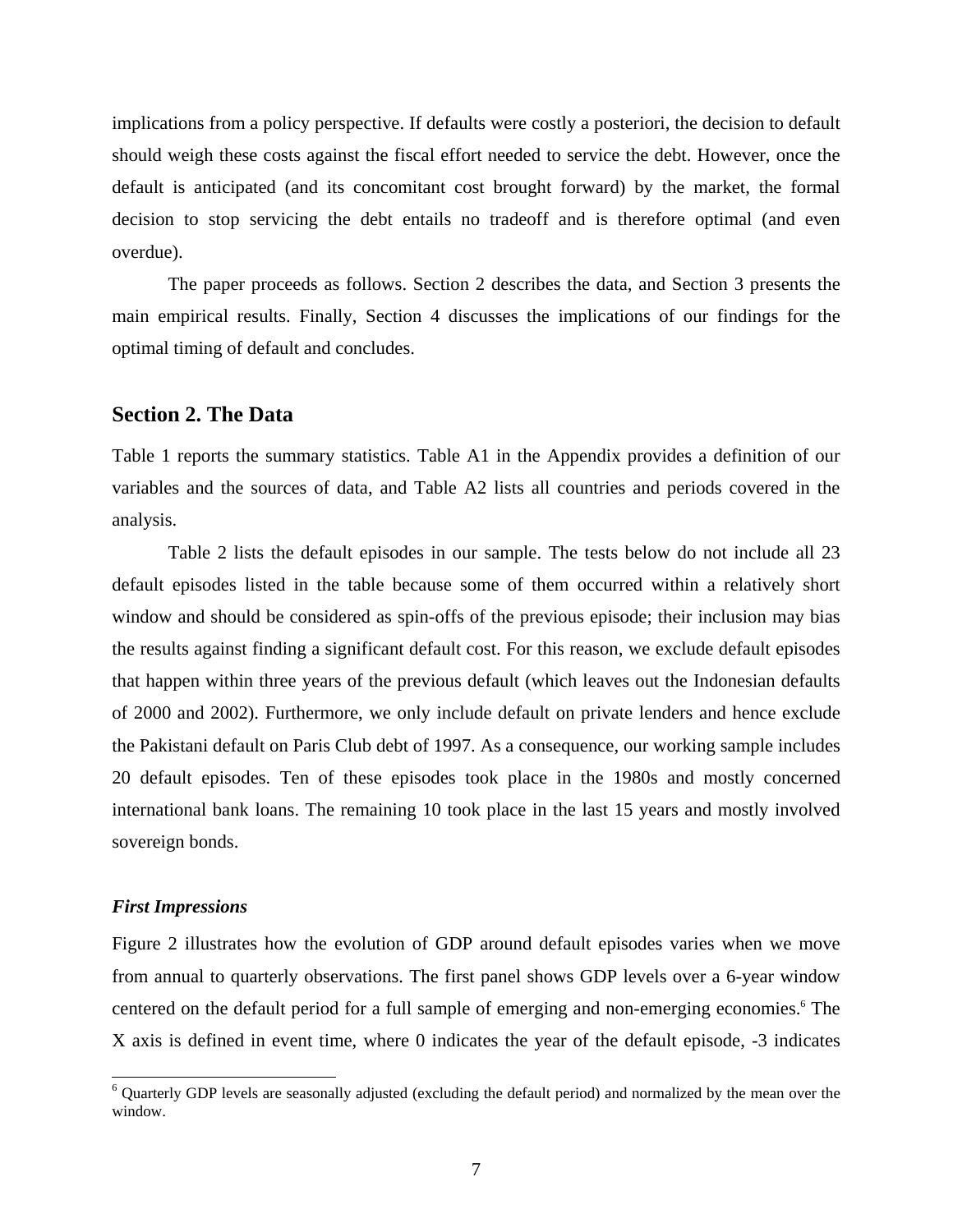three years before the episode and 3 indicates three years after the event. This shows that GDP starts decreasing two years before the event and keeps decreasing (albeit, at a slower rate) in the following three years, a picture broadly consistent with the output cost of defaults identified in panel growth regressions that use annual data.

In the second panel, we repeat the exercise for our emerging market sample. As before, we see a clear drop in GDP in the three years before the default episode, whereas now the output remains stable and close to its minimum in the following three years. Again, the declining trend precedes the default event, but growth remains either negative or close to zero thereafter.

The third panel replicates the exercise once more, this time for the emerging market sample and using quarterly data (now the X axis is measured in quarters). Now, we find a slightly negative trend in the three years preceding the default episode combined with a steep drop in the last three quarters of the pre-episode window. On the other hand, while GDP still falls in the quarter after the event, the trend reverses immediately thereafter to a quick and steady recovery to above pre-crisis levels. Thus, at least at this preliminary graphic level, going from annual to quarterly data appears to change the message in a significant way.

### **3. Results**

Figure 2 provides suggestive evidence that the output costs of default are hard to find when measured using quarterly data, but does not amount to a formal test. Such a test is reported in this section. As before, we move gradually from the existing literature to our preferred specification.

#### *3.1 Default and Growth*

Table 3 estimates the cost of default using a standard growth regression based on yearly data. In columns 1 to 3, we take the specification adopted by Sturzenegger (2004) and Borensztein and Panizza (2005a) and add country fixed effects. In column 1, we capture the cost of default with a dummy variable that takes a value of 1 in the year in which a country defaults and zero otherwise (*def*). The regression shows the standard results: defaults are associated with a drop in growth of approximately 3 percentage points and the coefficient is highly significant. Column 2 also includes a dummy taking a value of 1 in the year that precedes the episode (*def T-1*) and a dummy taking a value of 1 in the year that follows the episode  $\left(\frac{def}{f+1}\right)$ . We find negative coefficients for both dummies, although only the lead (*def T-1*) is statistically significant. Column 3 replicates column 2, this time dropping the year of default episode, and finds identical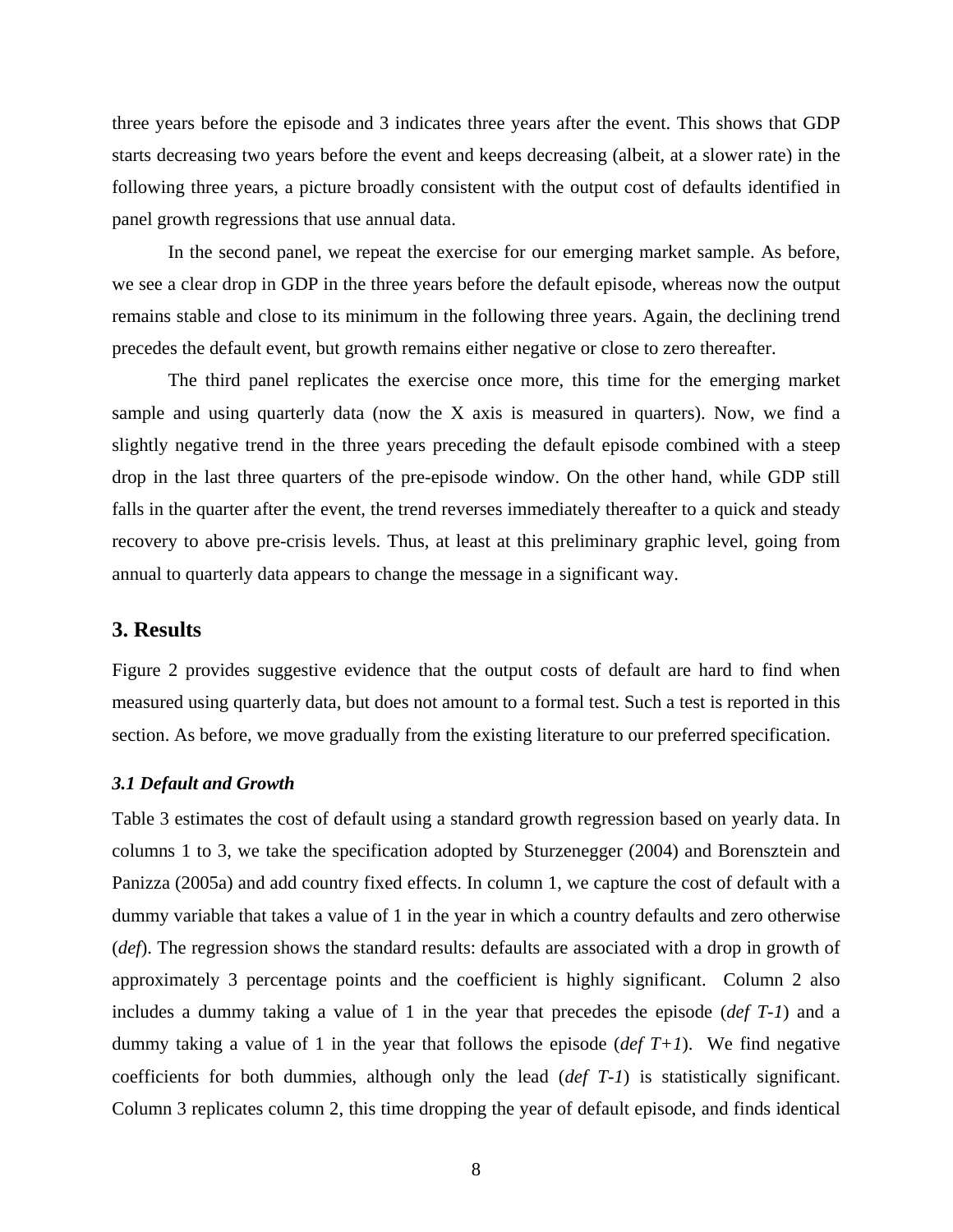results. In columns 4 to 6, we run the same regressions without the control variables as an intermediate step towards our quarterly specification, which excludes controls due to data availability. Now *def T+1* becomes statistically significant and large, indicating that growth in the year after default is 2 percentage points lower than in tranquil times. Other than that, the results are strikingly similar to the previous ones. The same applies to column 7 (where we replicate the specification of column 4 for the sample of column 1), and to columns 8 to 10 (where we run similar regressions for our emerging market sample). Results are virtually unchanged in all cases. In sum, based on annual data, during the three-year window around default, growth rates appear to be significantly (and substantially) lower than average—although, judging from the value of the coefficients, there is no indication that the decline accelerates after the actual default event.

Reassured by the robustness of the previous results to sample and specification changes, in Table 4 we repeat the exercise using quarterly GDP data. Column 1 includes only two regressors: a dummy variable taking value 1 in the default quarter and a market pressure index along the lines of Kaminsky and Reinhart (1999). The coefficient of the default dummy is negative and very large, suggesting that at the time default materializes, (quarterly) growth is a hefty 2.8 percent lower than in normal times. As expected, the market pressure variable is also negative and statistically significant.<sup>7</sup> Column 2 adds dummies for the quarters that precede and follow the default event: unlike in the previous table, growth is now significantly lower in the quarter before, but not in the quarter after default. The same message is delivered when we include dummies for two and three periods before and after default (columns 3 and 4), and when we use two dummies to indicate the corresponding leads and lags (columns 5 and 6). In particular, growth is always significantly lower in the quarters leading to default but not in the quarters following default (we report the joint test of leads and lags at the bottom panel of the table).

Thus, a simple comparison of Tables 3 and 4 suggests that default materializes when the crisis are already underway: the negative link revealed by annual data simply captures the fact that defaults tend to occur in the context (and often as a result) of a crisis.

l

 $<sup>7</sup>$  Dropping this variable or including a variable measuring changes in the real exchange rate does not affect our</sup> results.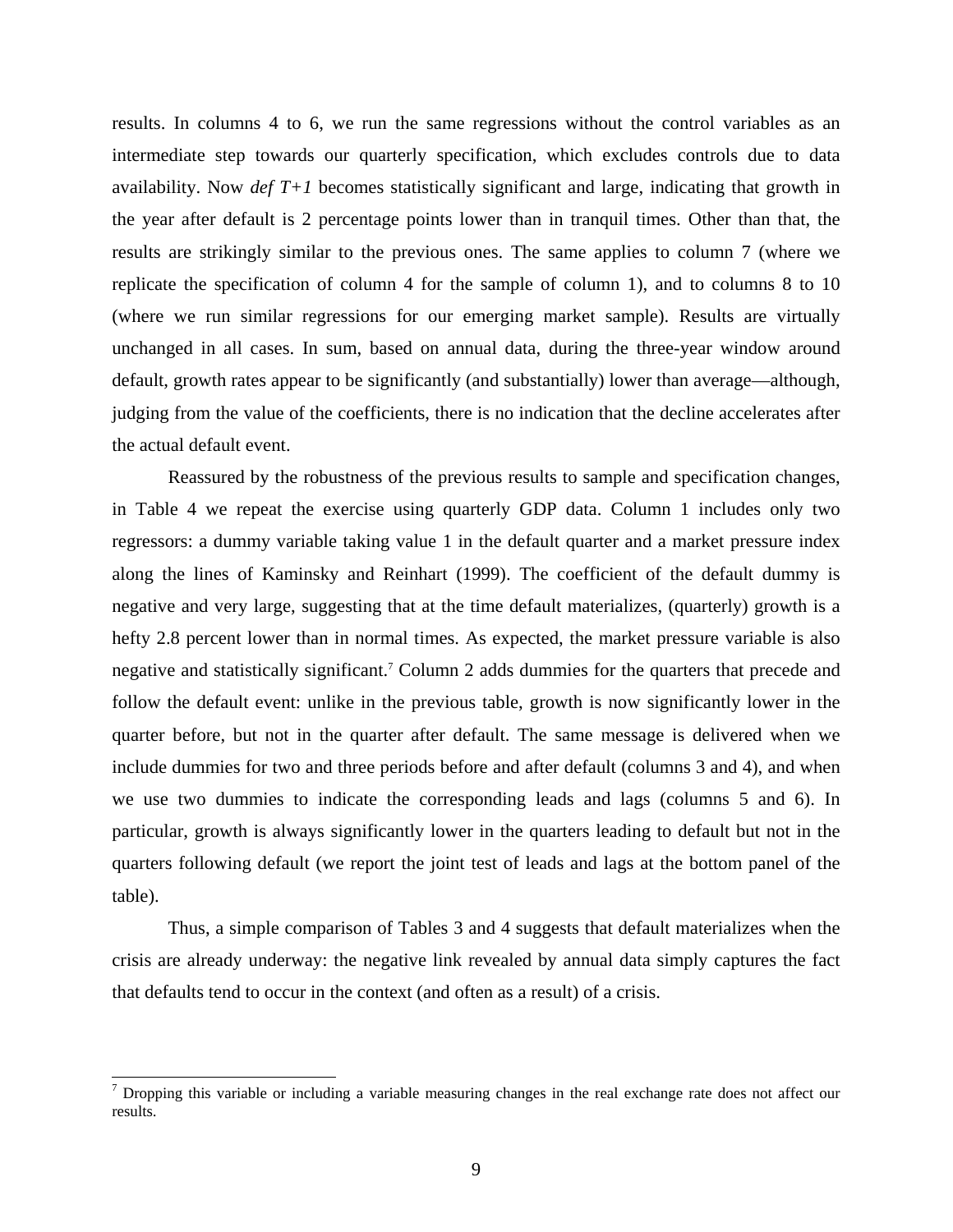Quarterly data may be more sensitive to (autocorrelated) measurement error that tends to be corrected over time. However, the results are unaltered when we re-run the regressions including the lagged dependent variable (Table 5). In turn, in Table 6, we control for countryyear fixed effects to capture the evolution of country-specific fundamentals at an annual frequency. As such, this test encompasses all annual variables typically used in standard specifications, including a crisis year dummy. The fact that the coefficients are never statistically significant provides further indication that, once the crisis is controlled for, default does not exert any visible influence on output.<sup>8</sup>

Table 7 explores the pre- and post-default periods in more detail by narrowing the estimation window to six-year period centered around the default event. The results are again unchanged. Table 8, in turn, explores the role of outliers (of particular relevance given the relatively small number of events in our sample) by running the regression of Table 4, column 2 dropping one country at a time. The table, which highlights extreme values for the coefficients and t-statistics, shows that the contemporaneous effect ranges between  $-1.79$  and  $-2.88$  and that it is always statistically significant. The effect at  $T-1$  ranges between  $-2.17$  and  $-3.53$  and is statistically significant in 13 out of 14 regressions (when we exclude Peru, the p-value is 0.12). By contrast, the effect at T+1 ranges between  $-0.27$  and  $-1.79$  and it is never statistically significant (we obtain the lowest p value, 0.14, when we exclude Pakistan). Again, leads (but not lags) help explain the evolution of output.

Table 9 presents a different look at the evidence that tests the intuition provided by Figure 1: defaults mark the start of the recovery. To do that, we run an event-study like test that compares cumulative growth rate before and after the default event for different windows centered on the default quarter (which is dropped for the purposes of this computation).<sup>9</sup> In this way, we want to confirm not only that output trend declines before the actual default takes place, but also that the declining trend is attenuated and even reverts after default. The results strongly support this hypothesis: cumulative growth goes from negative to positive, and the difference between growth rates before and after increases (Figure 3) to become significant as the window widens. Default represents, rather than a trigger, the turning point of the crisis, possibly due to

l

 $8$  The coefficients should be interpreted here as the deviation form the average growth rate in the year of default, and not as the deviation from the average growth rate in normal times.

<sup>&</sup>lt;sup>9</sup> Specifically, setting t = 0 for the default quarter, DGDP(-s) = [GDP(-1)/GDP(-s)]-1, and DGDP(+s) =  $[GDP(s)/GDP(+1)]-1.$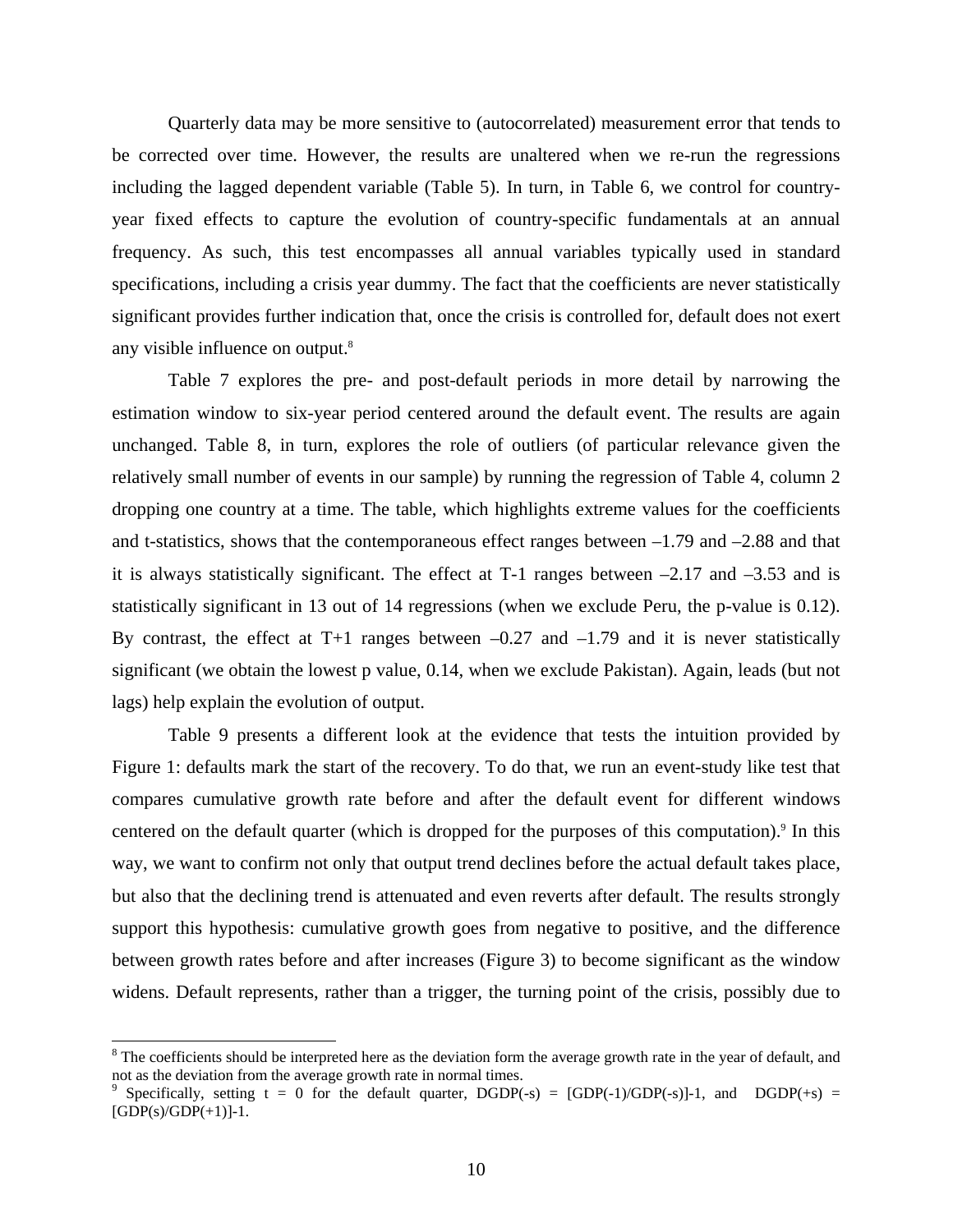non-trivial costs of avoiding default and to the fact that most of the consequences of default are typically reflected in the markets before the decision is made official.

### *3.2 Growth-Inducing Defaults?*

l

The finding that defaults have been followed by periods of economic recovery should not be mistaken as prima facie evidence of causality—much in the same way as the correlation between default and annual growth should not be mistaken as saying that defaults are costly. A simple inspection of Figure 1 suggests that, to the extent that larger recessions are followed by steeper recoveries, the benign post-default outcome may be simply reflecting the association of defaults with particularly deep economic downturns.

Indeed, Beaudry and Koop (1993) have shown that output expansions depend positively on the "current depth of recession" (CDR), defined as the gap between current level of output and its historical maximum. More generally, a growing body of literature has highlighted the nonlinear nature of the business cycle and, in particular, the fact that growth rates depend positively on the depth of the current output gap.10

We examine whether this argument can explain the finding of "growth-inducing defaults" in two steps. First, we document that defaults are indeed associated with larger than average recessions (note that so far, we have only documented an association between recessions and defaults—more precisely, that the latter are typically preceded by the former—but not that the fact that recessions are more pronounced prior to default events). Second, we rerun the baseline regressions of Table 4 controlling for the current depth of the recession, captured by Beaudry and Koop's (1993) CDR variable, to see whether the link between defaults and growth is due to the omission of the recession depth variable.

Table 10 reports the results from the first step, showing that the depth of the recession is significantly larger for recessions leading to debt defaults. In the table, we first compare the maximum recession depth in the absence of default for the whole sample, with the maximum CDR reached in recessions that coincided with default events. As the means test indicates, recessions are a significant 3 percent deeper during default episodes. The difference is even larger when we restrict attention to countries that defaulted at least once in the period under

 $10$  The underlying assumption is that, because of the excess capacity during the contractionary phase of the cycle, positive real shocks will have more persistent effects than negative shocks. See also Hamilton (1989), Jansen and Oh (1999), and Neftci (2001).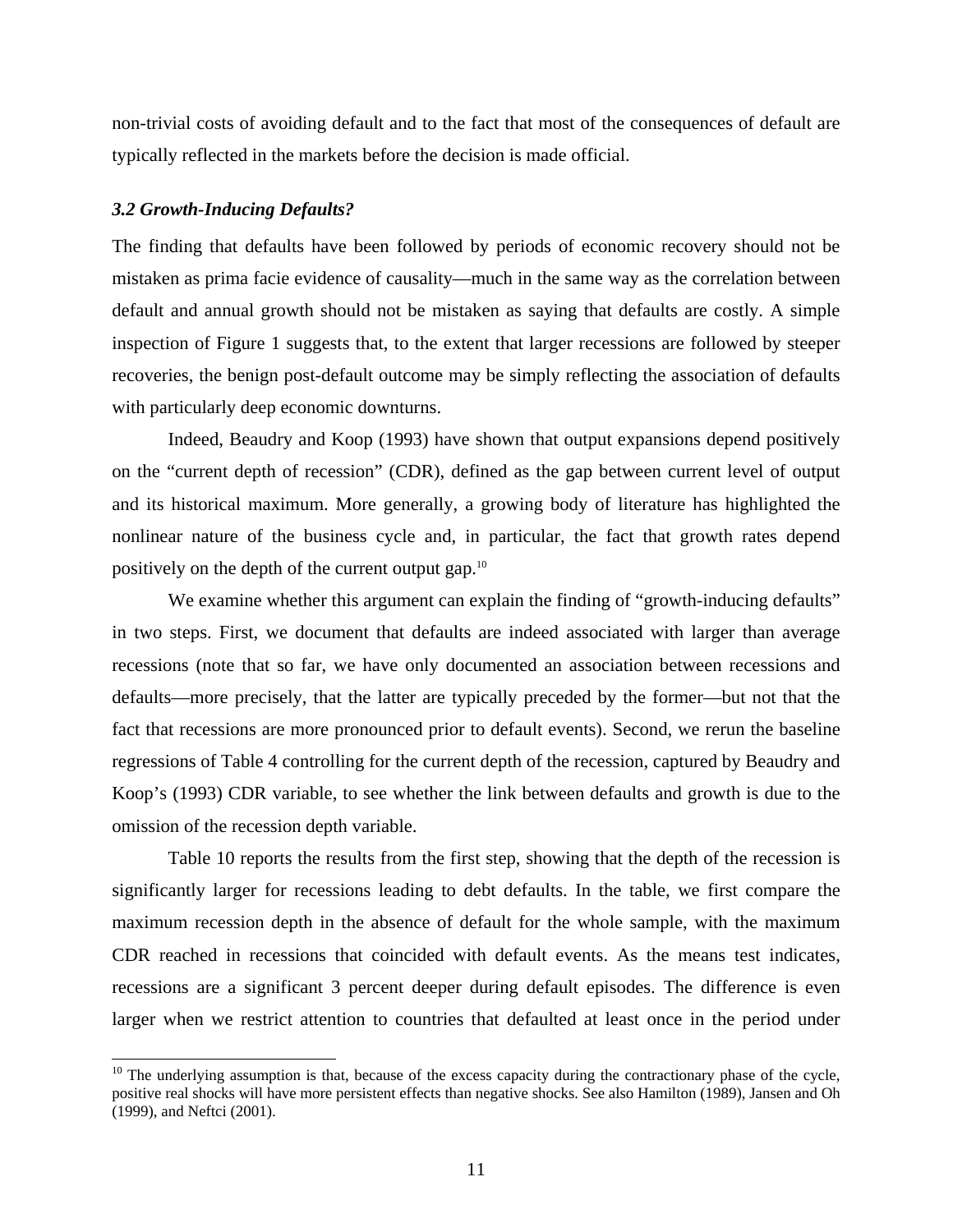study: for defaulters, recessions have been nearly twice as deep when they ended in default than otherwise. The same conclusion can be reached by looking at defaulters individually: pre-default recessions are always deeper (and often significantly so).

Table 11, in turn, replicates the baseline regressions of Table 4, including the CDR variable to test whether the expansionary effect of defaults can be attributed to the larger depth of the preceding recessions. As expected, we find that CDR has a positive and statistical significant effect on growth, which is robust to the inclusion of the lagged dependent variable (which replicates Beaudry and Koop's (1993) specification for the U.S. $)$ .<sup>11</sup> More to the point of our test, including the CDR variable does not alter our baseline result. First of all, we find that the leading effect of the crisis remains virtually unaltered (negative and statistically significant). Second, we find that including CDR and explicitly controlling for the effect of excess capacity somewhat reduces the post-default recovery documented in Table 4 (for instance, the coefficient at def T+1 in Reg 2 goes from 1.1 to 0.4), but the coefficients for the post-default dummies remain positive and insignificant. All this points out that our previous results were not driven by the fact that we were not controlling for differences in the depth of the recession.

#### *3.3 Default and Growth in the Long Run*

l

Default may not have immediate effects on output, but may exert its influence over the long run, either through lower investment or reduced access to capital markets.<sup>12</sup> Because of that, the analysis in this paper would not be complete without a look at the connection between default episodes and the evolution of long run growth.

We look at this issue in two ways. First, we compare growth rates before and after the event with the log linear trend growth. More precisely, we divide the defaults in our sample into three groups, according to whether post-default growth was below pre-default growth, above predefault growth but below long-term growth, and above long-term growth. Table 12 reports the result. As can be seen, whereas growth was stronger after default in 70 percent of the cases (in line with our previous findings), it exceeded long-term growth in 50 percent of the cases, suggesting that default, on average, does not deteriorate growth prospects.

 $11$  Interestingly, the coefficient for our developing sample is roughly twice as large as the one found for the U.S., possibly as a combination of nonlinear output gap effects and deeper recessions.

 $12$  While the evidence on the effect of default on access to finance as measured by its cost (specifically, the sovereign risk premium) is mixed at best (see Borenzstein and Panizza, 2005a), there is evidence that defaults may affect access through a reduced volume of funds (Levy Yeyati, 2006).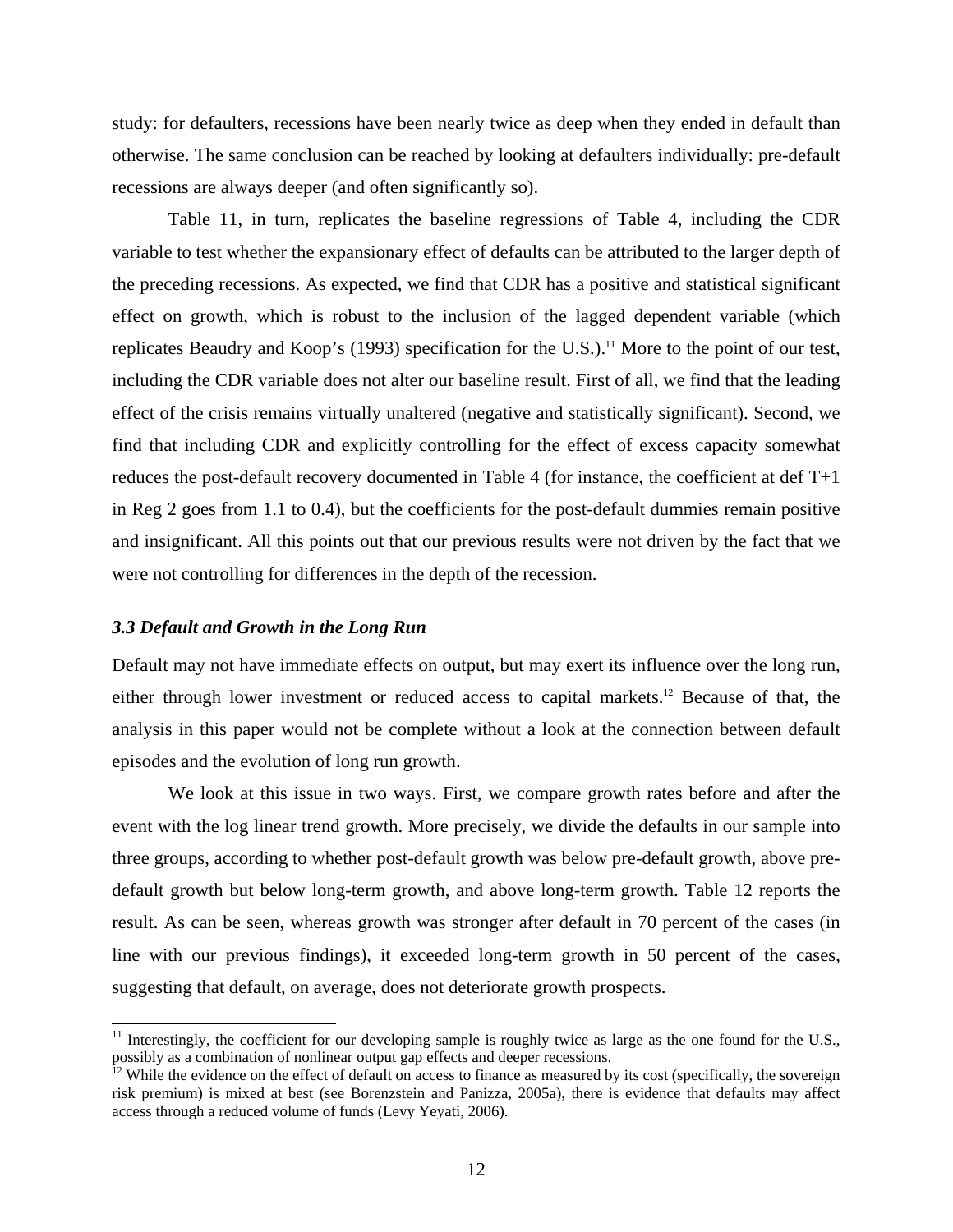In Table 13, we look at the same issue from a different angle. Exploiting the variability of HP-filtered long-term growth, we rerun the baseline regressions in Table 4, replacing the growth rate with the long-term growth rate (computed country by country over the full sample period). As can be seen, the decline in trend output that characterizes the period surrounding default precedes the default event, and it does not appear to elicit an additional negative impact ex-post. Thus, there seems to be no negative effect on the long-run output immediately after the default event. Indeed, long-run growth appears to increase in the post-default period, as illustrated by Figure 4, where we compare average HP-filtered output before and after the event. While the difference in trends is not significant (as the one standard deviation intervals indicate), the figure further confirms that defaults do not seem to exert a negative effect on output over the long run.

#### *3.4 Default and Unemployment*

l

Many observers would agree that, once income distribution is taken into account, unemployment may be a more important—and persistent—determinant of social welfare than output growth (Pernice and Sturzenegger, 2004). On the other hand, one would expect unemployment and real growth to be closely correlated, so that the conclusions from the previous tests should extend to this new variable. We show here that this is indeed the case.

Table 14 provides a preliminary look at the impact of sovereign defaults on unemployment. The table replicates the specifications of Table 7 using unemployment instead of real output growth as the dependent variable—that is, including the lagged dependent variable to control for unemployment persistence. As before, we find that whatever negative influence default may have on unemployment, it materializes before the actual default takes place. In particular, the increase in unemployment in the run-up to default (with the highest increase leading default by three quarters) reverts in the quarter of default.<sup>13</sup>

<sup>&</sup>lt;sup>13</sup> Most of the findings reported here for output growth are also obtained for the case of the unempoyment rate. Results are available upon request.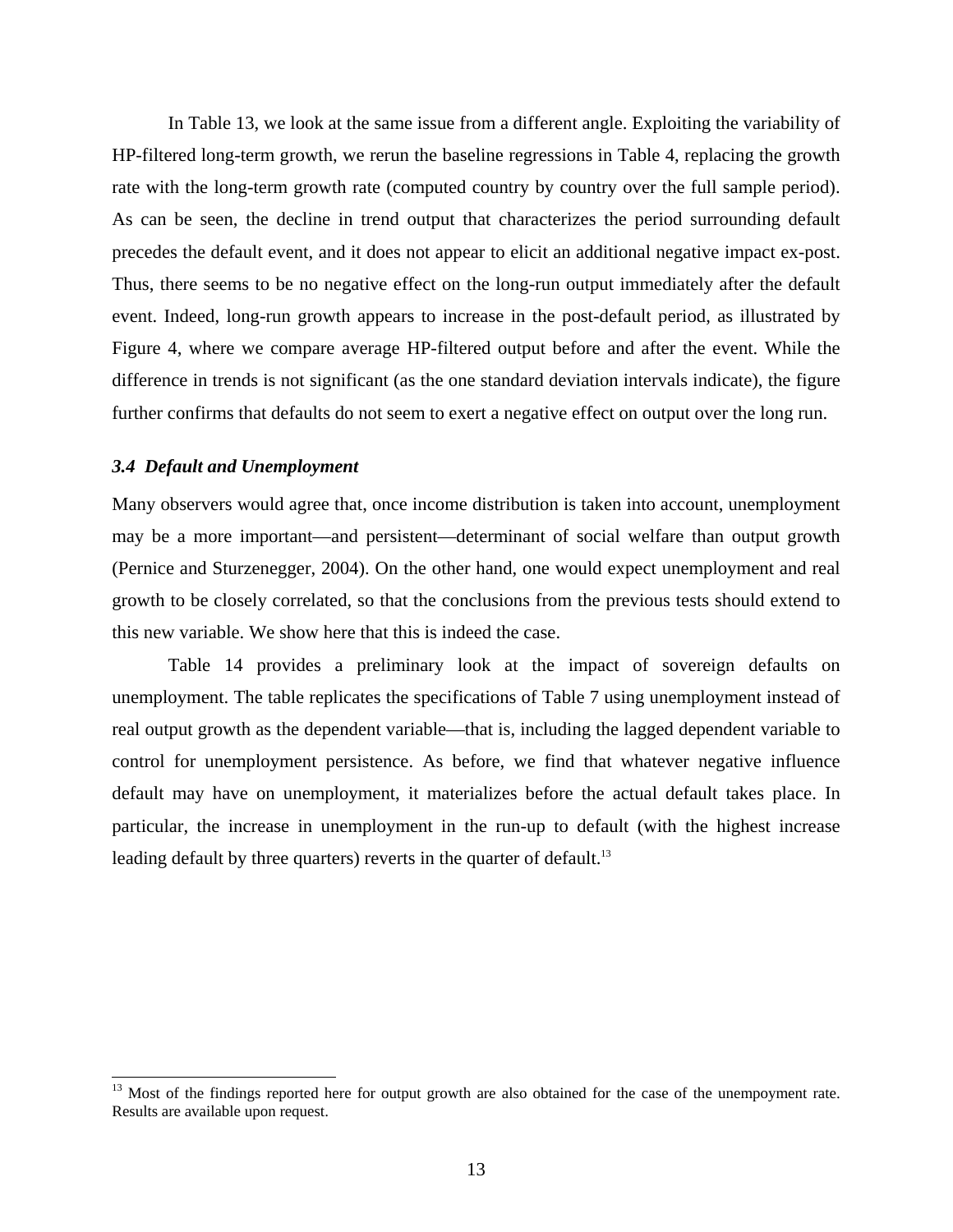### **4. Conclusions**

This paper delivers a simple and sobering message: contrary to what it is typically presumed, defaults have not been followed by output contractions. In fact, we find that the opposite seems to be the case: the default quarter coincides with the trough of the output contraction and marks the start of the economic recovery. This, however, does not appear to reflect a "benign" effect of defaults but rather the fact that the latter are typically associated with particularly deep recessions and, as a result, particularly steep recoveries.

This finding has important policy implications for debt management policies—and, indirectly, for debt sustainability—that should be clarified. It does not imply that policies that lead to default have no cost; on the contrary, the large GDP decline that typically precedes a default may reflect in part the anticipation of the default decision. Indeed, it could be argued that, if strategic defaults are costly, policymakers would only choose to default when these costs are inevitable or have already been paid, hence the absence of observed costs documented in this paper.<sup>14</sup>

However, the findings that these costs are largely paid *before* the default decision is made also suggests that policymakers' effort to further postpone a default that has been widely anticipated and priced in by the market may be misguided. More generally, the argument bears the question about the optimal timing of default. If the default decision entails a tradeoff between the burden of servicing the debt (which grows as the crisis deepens and rollover costs mount), and the additional cost of default (which declines as the crisis takes its toll), is the absence of observed costs documented here an indication that defaults are often deferred for too long? Are politicians willing to have the economy make a suboptimal effort to avoid a default that has larger political than welfare costs?<sup>15</sup> Is this agency problem and the associated political cost the ultimate reason why countries honor their debts? Certainly fruitful questions for future research.

l

<sup>&</sup>lt;sup>14</sup> The finding that virtually all defaults appear to be driven by an adverse external context rather than by opportunistic behavior in times of bonanza is consistent with this view.

<sup>15</sup> Borensztein and Panizza (2005a) discuss this hypothesis.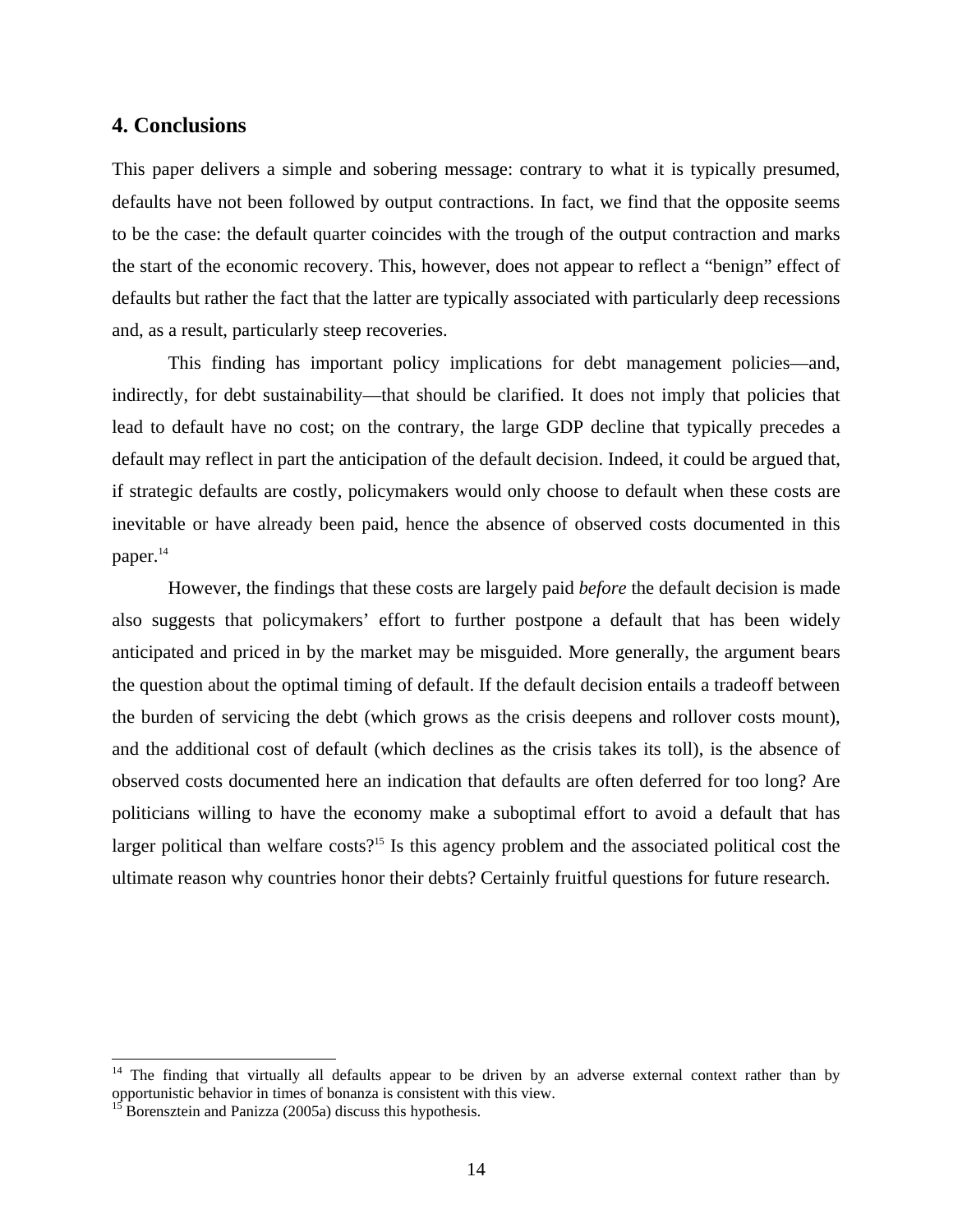### **References**

- Ades, A. et al. 2000. "Introducing GS-ESS: A New Framework for Assessing Fair Value in Emerging Markets Hard-Currency Debt." New York, United States: Goldman Sachs. www.goldmansachs.com.
- Barro, R.J., and J-W. Lee. 2000. "Internatinal Data on Educational Attainment: Updates and Implications." CID Working Paper 42. Cambridge, United States: Harvard University, Center for International Development.
- Beers, D. 2004. "Sovereign Defaults Set to Fall Again in 2005." New York, United States: Standard and Poors.
- Beaudry, P., and G. Koop. 1993. "Do Recessions Permanently Change Output?" *Journal of Monetary Economics* 31: 149-63.
- Blustein, P. 2005. *And the Money Kept Rolling In (and Out)*. New York, United States: Public Affairs.
- Bodman, P.M., and M. Crosby. 1998. "The Australian Business Cycle: Joe Palooka or Dead Cat Bounce." Department of Economics Working Paper 586. Melbourne, Australia: University of Melbourne.
- Borensztein, E., and U. Panizza. 2005a. "The Cost of Default." Washington, DC, United States: Inter-American Development Bank, Research Department. Mimeographed document.
- Borensztein, E. and U. Panizza (2005b), "Do Sovereign Defaults Hurt Exporters?" Washington, DC, United States: Inter-American Development Bank, Research Department. Mimeographed document.
- Caprio, G., and D. Klingebiel. 2003. "Episodes of Systemic and Borderline Financial Crises." Washington, DC, United States: World Bank. http://econ.worldbank.org/
- Eaton, J., and M. Gersovitz. 1981. "Debt with Potential Repudiation: Theoretical and Empirical Analysis." Review of Economic Studies 48(2): 289-309.
- *Global Development Finance*. 2003. Analysis and Statistical Appendix. Washington, DC, United States: World Bank.
- Hamilton, J.D. 1989. "A New Approach to the Economic Analysis of Nonstationary Time Series and the Business Cycle." *Econometrica* 57: 357–84.
- *International Financial Statistics*. Washington, DC, United States: International Monetary Fund. www.imf.org.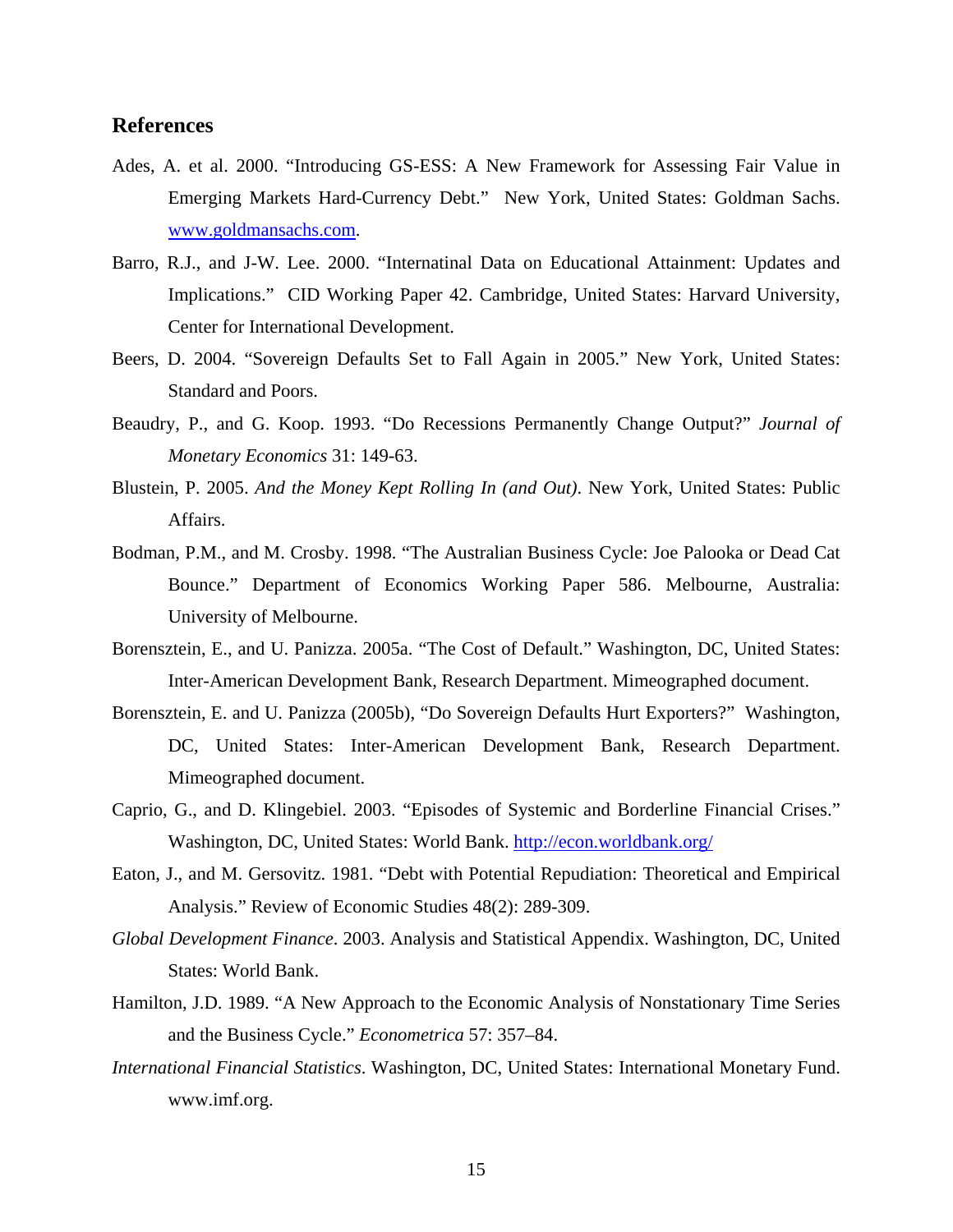- Jansen, D., and W. Oh. 1999. "Modeling Nonlinearity of Business Cycles: Choosing between the CDR and STAR Models." *Review of Economics and Statistics* 81: 344-349.
- Kaminsky, G., and C. Reinhart. 1999. "The Twin Crises: The Causes of Banking and Balanceof-Payments Problems." *American Economic Review* 89(3): 473-500.
- Levy Yeyati, E. 2006. "Optimal Debt? On the Insurance Value of International Debt Flows to Developing Countries." Washington, DC, United States: Inter-American Development Bank, Research Department. Mimeographed document.
- Martínez, J.V., and G. Sandleris. 2004. "Is it Punishment? Sovereign Defaults and the Declines in Trade." New York, United States: Columbia University. Mimeographed document.
- Neftci, S.N. 2001. "Are Economic Time Series Asymmetric over the Business Cycle?" *Journal of Political Economy* 92: 307-28.
- Ozler, S. 1993. "Have Commercial Banks Ignored History?" *American Economic Review* 83(3): 608-20.
- Pernice, S., and F. Sturzenegger. 2004. "Culture and Social Resistance to Reform: A Theory about the Endogeneity of Public Beliefs with an Application to the Case of Argentina." CEMA Working Paper 275. Buenos Aires, Argentina: CEMA University.
- Rose, A. 2002. "One Reason Countries Pay Their Debts: Renegotiation and International Trade." NBER Working Paper 8853. Cambridge, United States: National Bureau of Economic Research.
- Sturzenegger, F. 2004. "Toolkit for the Analysis of Debt Problems." *Journal of Restructuring Finance* 1(1): 201-203.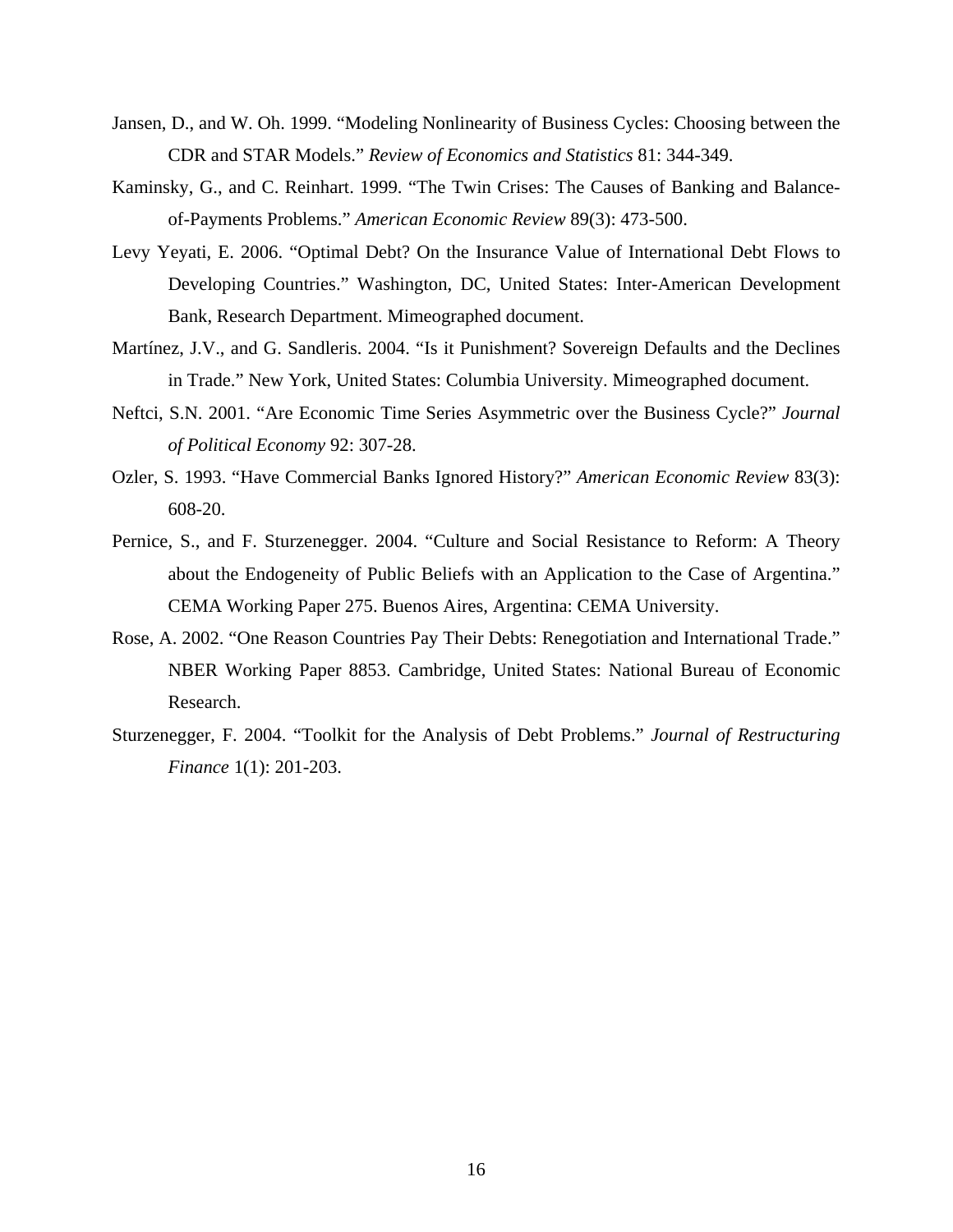# **Figures and Tables**

**Figure 1: Default and GDP Growth. Argentina** (GDP seasonally adjusted)



**Figure 1: Default and GDP Growth. Ecuador** (GDP seasonally adjusted)

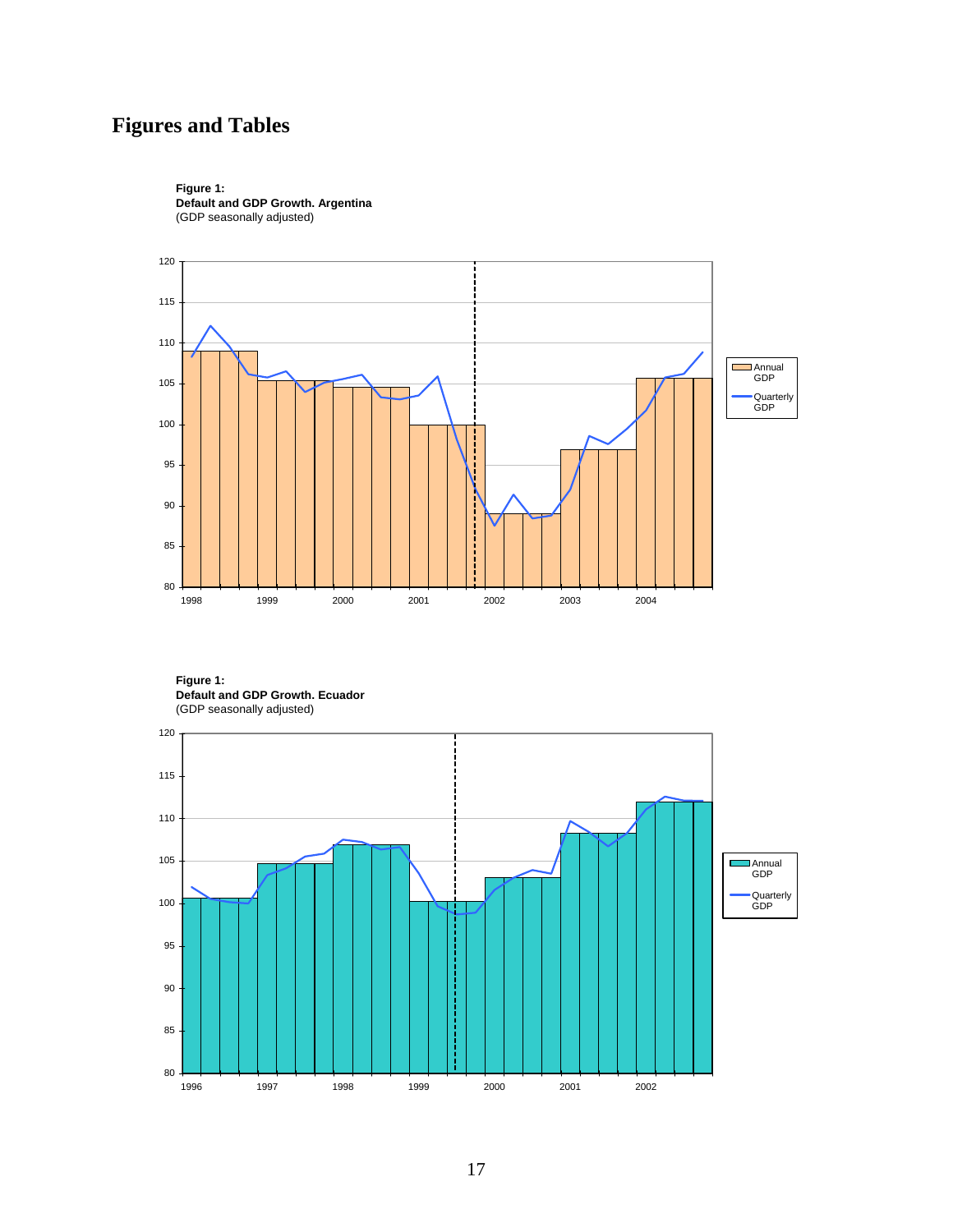



**Figure 1: Default and GDP Growth. Russia** (GDP seasonally adjusted)

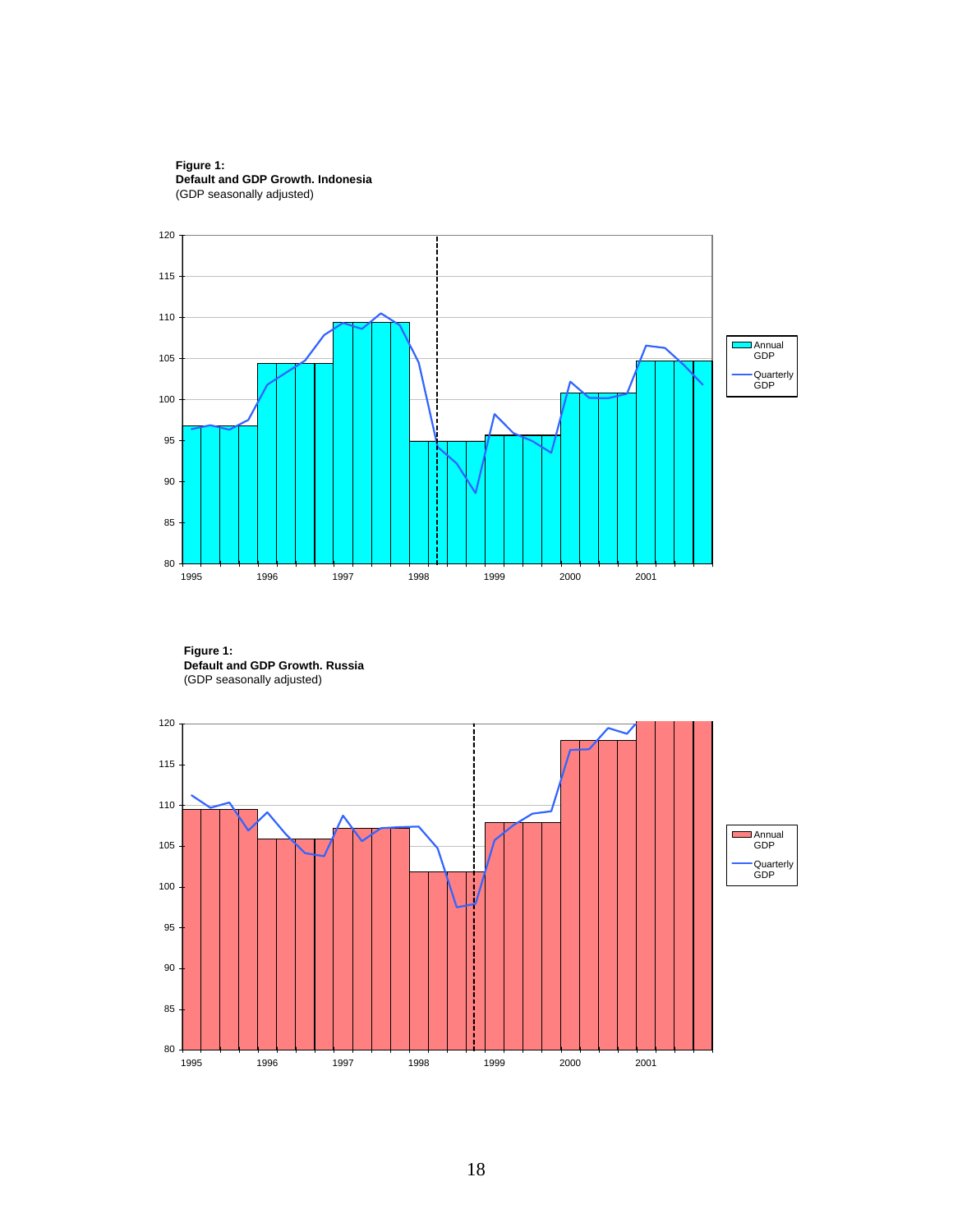



**Figure 1: Default and GDP Growth. Uruguay** (GDP seasonally adjusted)

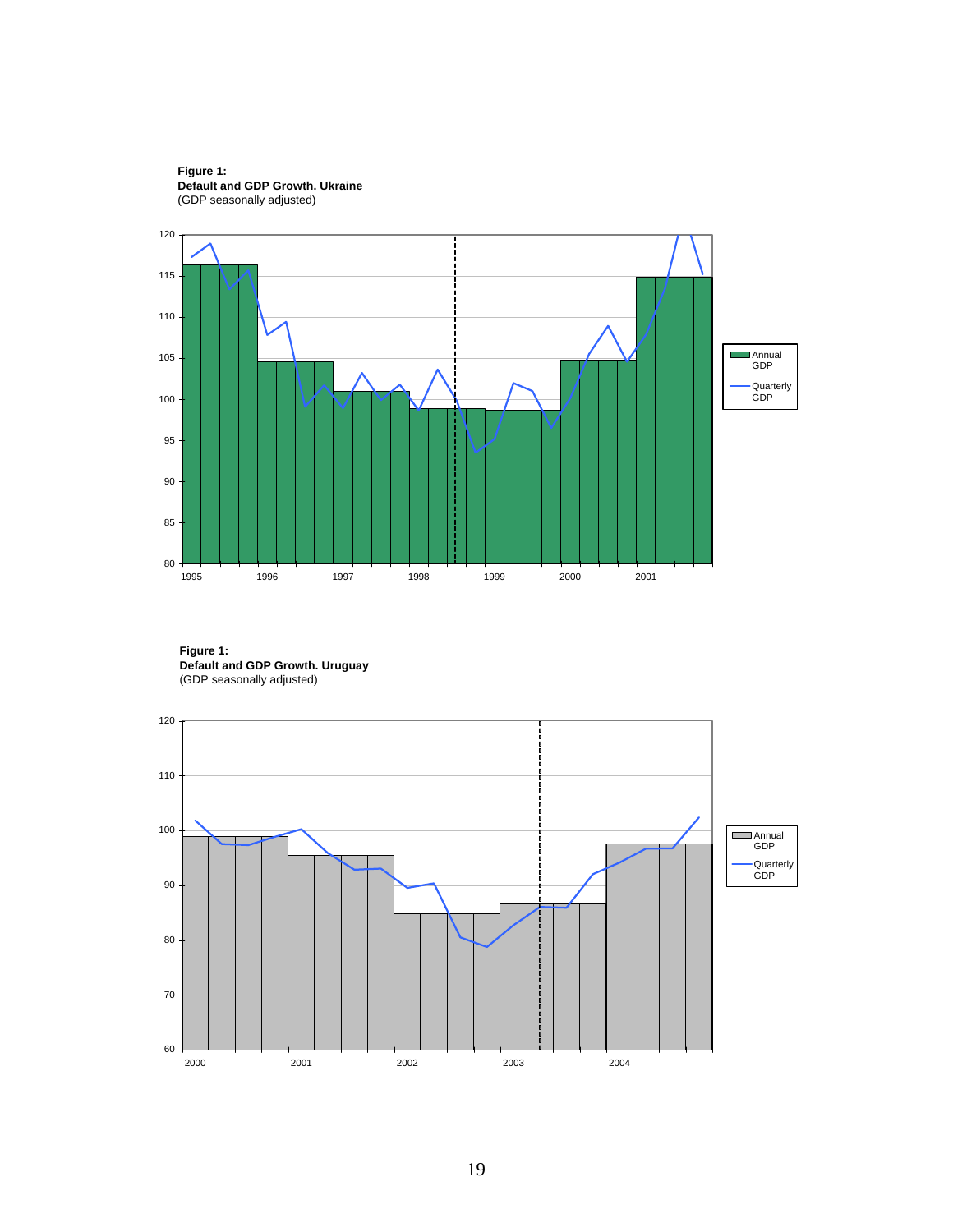

**Figure 1: Default and GDP Growth. Pakistan** (GDP seasonally adjusted)

**Figure 2: GDP around Default**

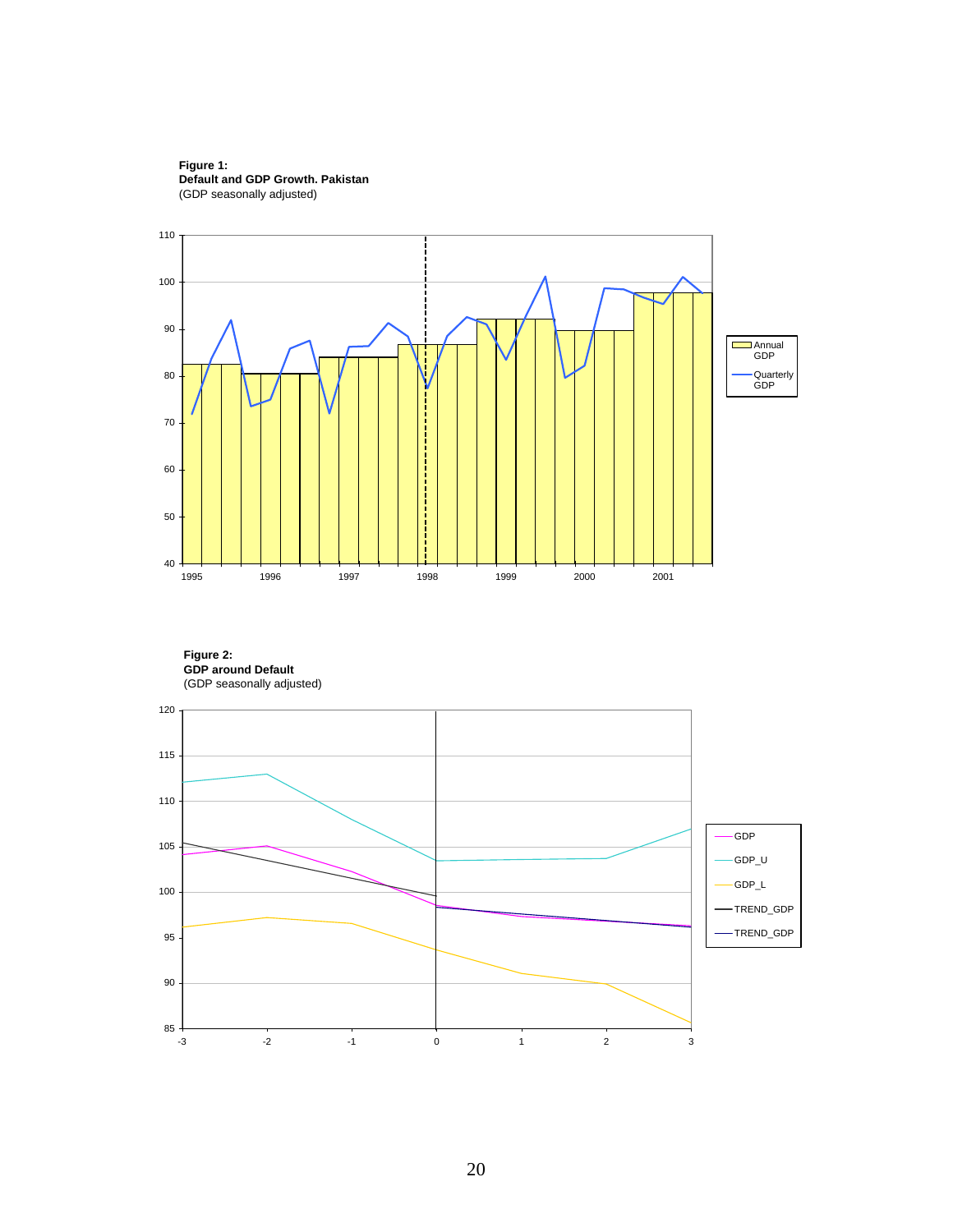

21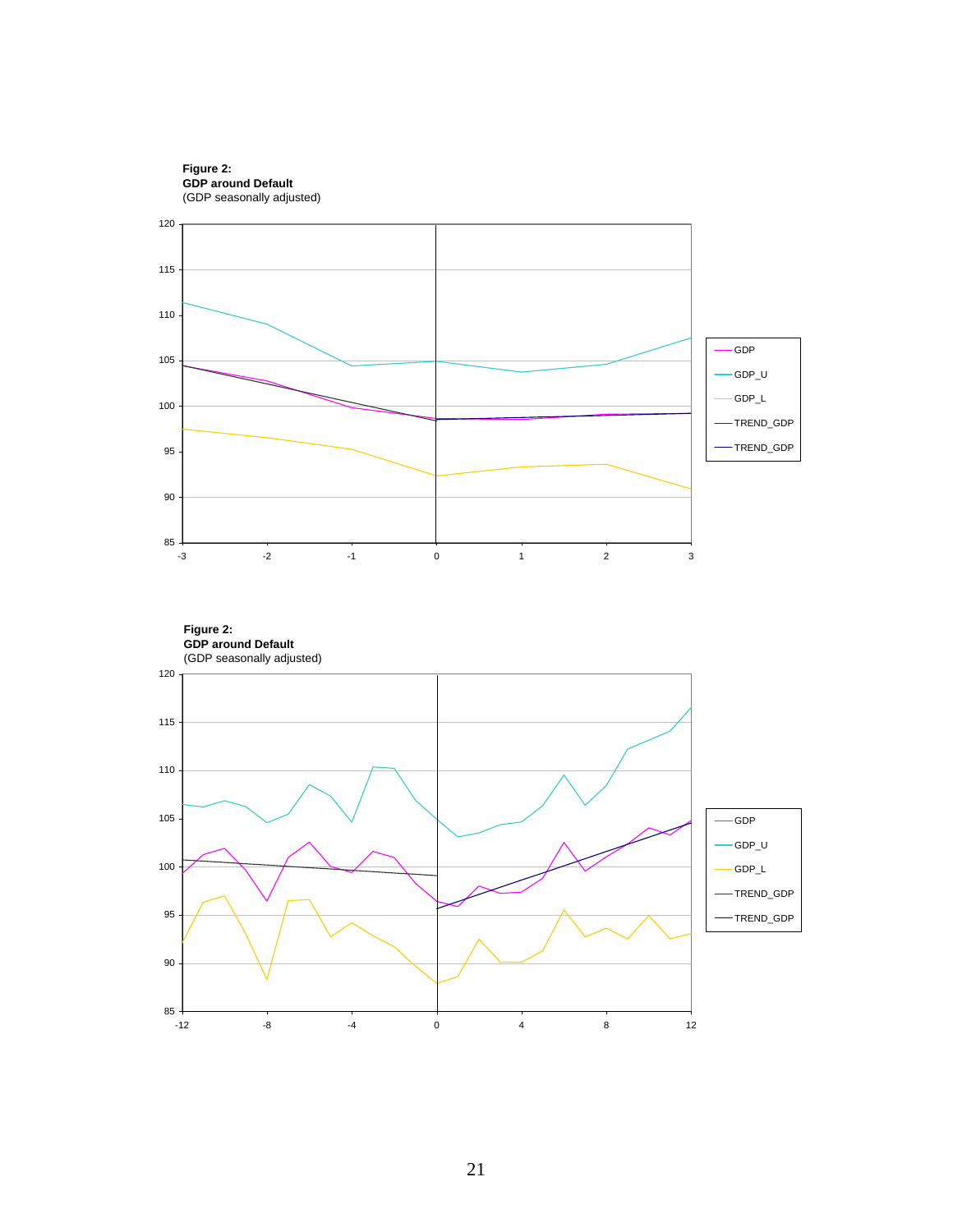

**Figure 3: Cumulative Output Growth before and after Default** (growth of GDP seasonally adjusted)



1 and the contract of the contract of the contract of the contract of the contract of the contract of the contract of the contract of the contract of the contract of the contract of the contract of the contract of the con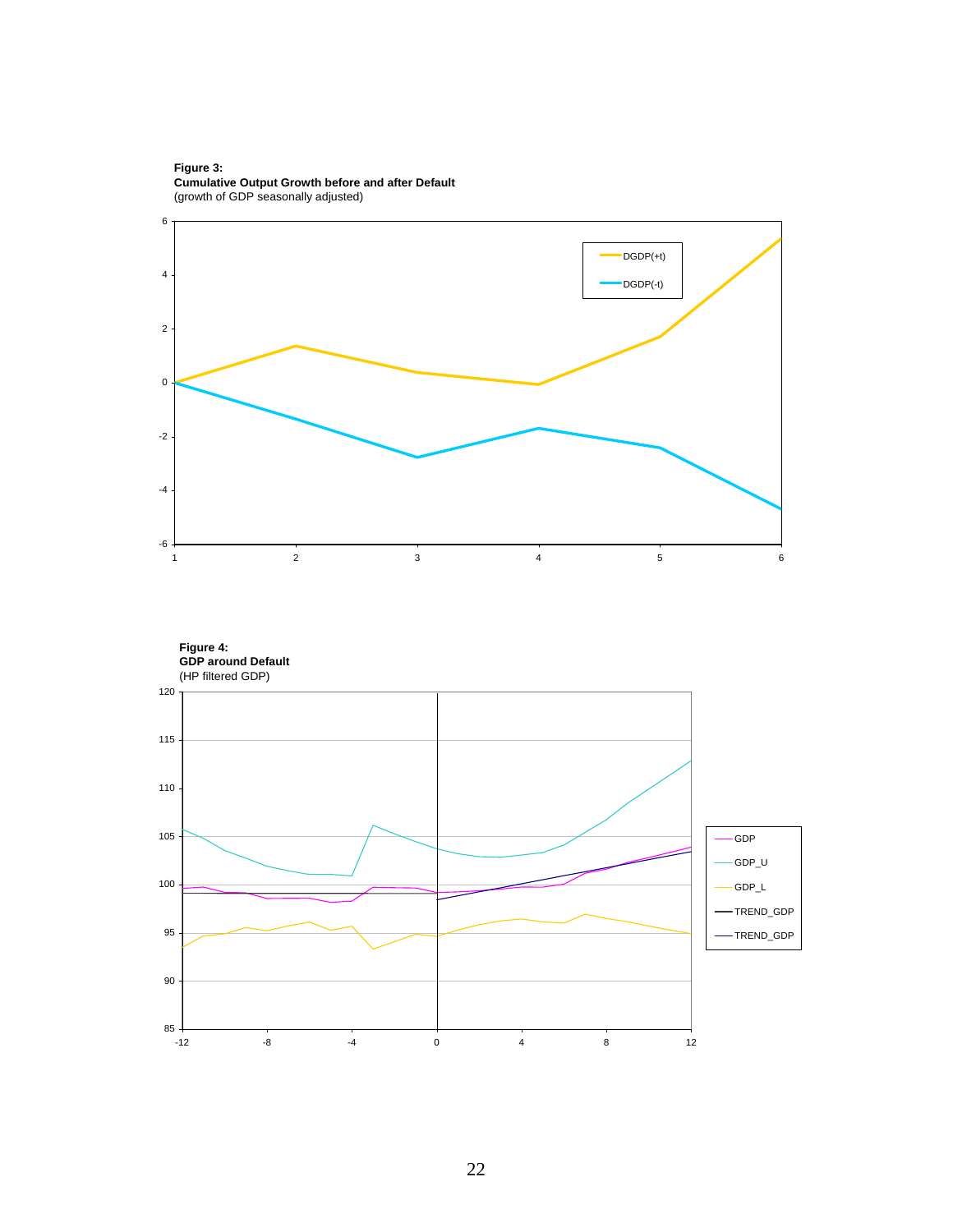## **Table 1. Summary Statistics**

| <b>Variable</b> | Obs | <b>Mean</b> | Std. Dev. | Min       | <b>Max</b> |
|-----------------|-----|-------------|-----------|-----------|------------|
| growth          | 482 | 1.675       | 4.877     | $-14.568$ | 11.190     |
| invgdp          | 460 | 1.773       | 0.725     | 0.329     | 4.215      |
| pop growth      | 523 | 1.540       | 1.019     | $-3.248$  | 3.390      |
| sec             | 415 | 21.889      | 10.841    | 3.800     | 52.400     |
| pop level       | 523 | 45.085      | 43.462    | 3.060     | 212.000    |
| gov             | 460 | 0.035       | 0.095     | $-0.256$  | 0.700      |
| civil           | 495 | 3.741       | 1.228     | 1.000     | 7.000      |
| tt              | 474 | $-0.010$    | 0.158     | $-2.080$  | 1.067      |
| openness        | 484 | 0.299       | 0.168     | 0.052     | 1.146      |
| bank2av1        | 533 | 0.167       | 0.373     | 0         |            |
| def             | 533 | 0.043       | 0.203     |           |            |

## **A. Yearly Variables**

## **B. Quarterly Variables**

| <b>Variable</b> | Obs   | Mean | Std. Dev.                           | Min | Max      |
|-----------------|-------|------|-------------------------------------|-----|----------|
| growth          | 2,326 |      | 0.723791 5.558707 -27.3833          |     | 29.99361 |
| external        | 2.298 |      | 90.78833 22.97053 13.93941 200.5199 |     |          |
| mkt             |       |      |                                     |     |          |
| pressure        | 1.808 |      | 0.015815  0.487086  -5.32106        |     | 13.66791 |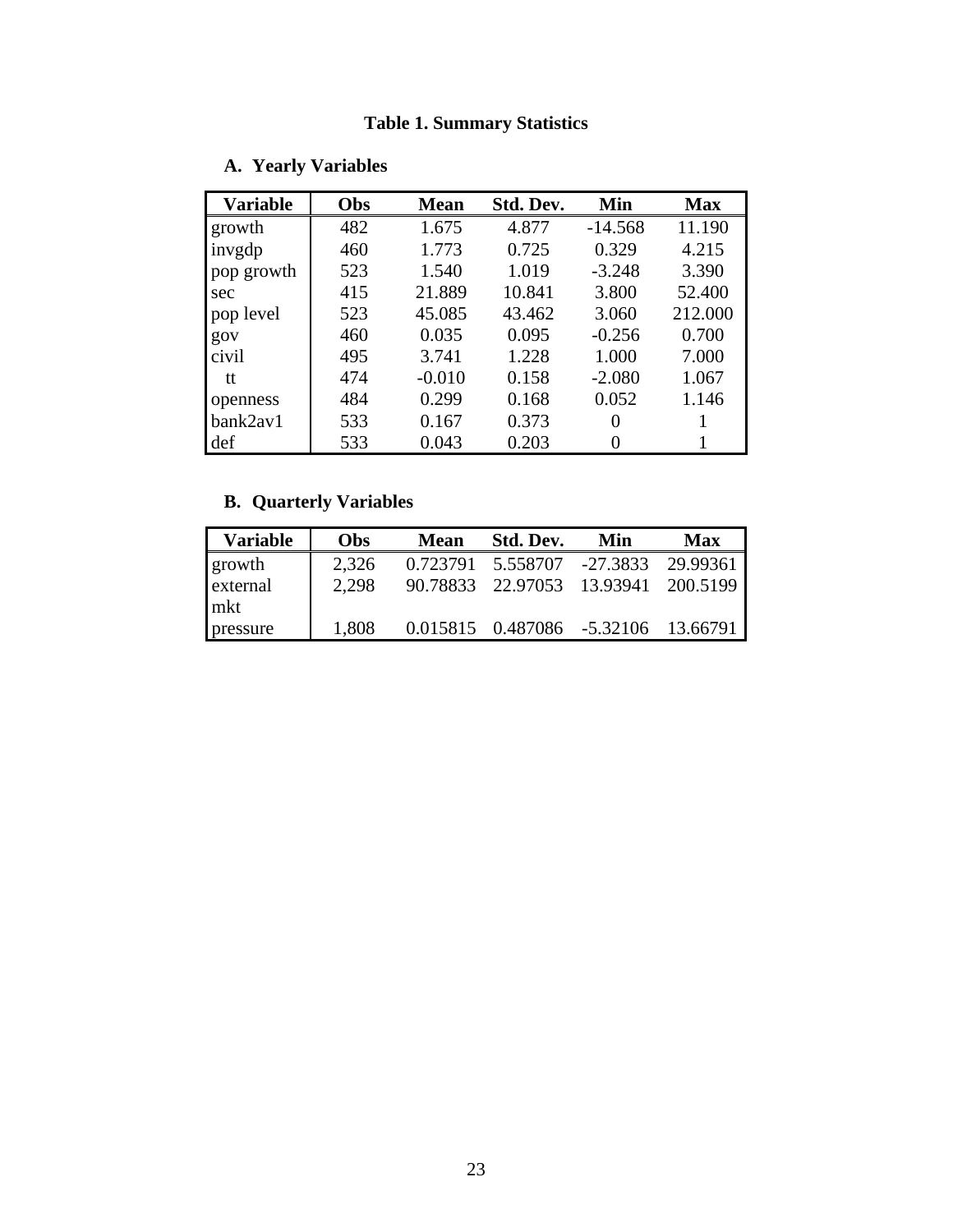| <b>Country</b>                     |                        | <b>Year Quarter</b>      | <b>Default</b>                                     |  |  |  |  |
|------------------------------------|------------------------|--------------------------|----------------------------------------------------|--|--|--|--|
|                                    | 1982                   | 1                        | Default on external bank loans                     |  |  |  |  |
| Argentina                          | 2001                   | $\overline{4}$           | Default on external bonds/Default on external bank |  |  |  |  |
|                                    |                        |                          | loans                                              |  |  |  |  |
| Chile                              | 1983                   | $\mathbf{1}$             | Default on external bank loans                     |  |  |  |  |
| Dominican                          | 1982                   | $\overline{\mathcal{A}}$ | Default on external bank loans                     |  |  |  |  |
| Republic                           | 1999                   | $\frac{2}{3}$            | Default on domestic bonds                          |  |  |  |  |
| Ecuador                            | 1999                   |                          | Default on external bonds                          |  |  |  |  |
| Indonesia                          | 1998                   | $\frac{2}{3}$            | Default on external bank loans                     |  |  |  |  |
| Mexico                             | 1982                   |                          | Default on external bank loans                     |  |  |  |  |
|                                    | 1983                   | $\overline{\mathbf{3}}$  | Default on external bank loans                     |  |  |  |  |
| Nigeria                            | 1986                   | $\overline{3}$           | Default on external bonds                          |  |  |  |  |
| $\overline{3}$<br>1997<br>Pakistan |                        |                          | Paris club default                                 |  |  |  |  |
|                                    | $\overline{2}$<br>1998 |                          | Default on external bank loans                     |  |  |  |  |
| Peru                               | 1980                   | $\mathbf{1}$             | Default on external bank loans                     |  |  |  |  |
|                                    | 1983                   | $\mathbf{1}$             | Default on external bank loans                     |  |  |  |  |
| Philippines                        | 1983                   | $\overline{4}$           | Default on external bank loans                     |  |  |  |  |
|                                    | 1991                   | 4                        | Default on external bank loans                     |  |  |  |  |
| Russia                             | 1998                   | 3                        | Default on domestic bonds                          |  |  |  |  |
|                                    | 1998                   | $\overline{4}$           | Default on external bonds                          |  |  |  |  |
| South                              | 1985                   | 3                        | Default on external bank loans                     |  |  |  |  |
| Africa                             | 1989                   | $\overline{4}$           | Default on external bank loans                     |  |  |  |  |
| Ukraine                            | 1998                   | 3                        | Default on domestic bonds/Default on external      |  |  |  |  |
|                                    |                        |                          | bonds/Default on domestic bonds                    |  |  |  |  |
|                                    | 1990                   | 1                        | Default on external bank loans                     |  |  |  |  |
| Uruguay                            | 2003                   | $\overline{2}$           | Default on external bonds                          |  |  |  |  |

**Table 2: Default Episodes Included in the Sample**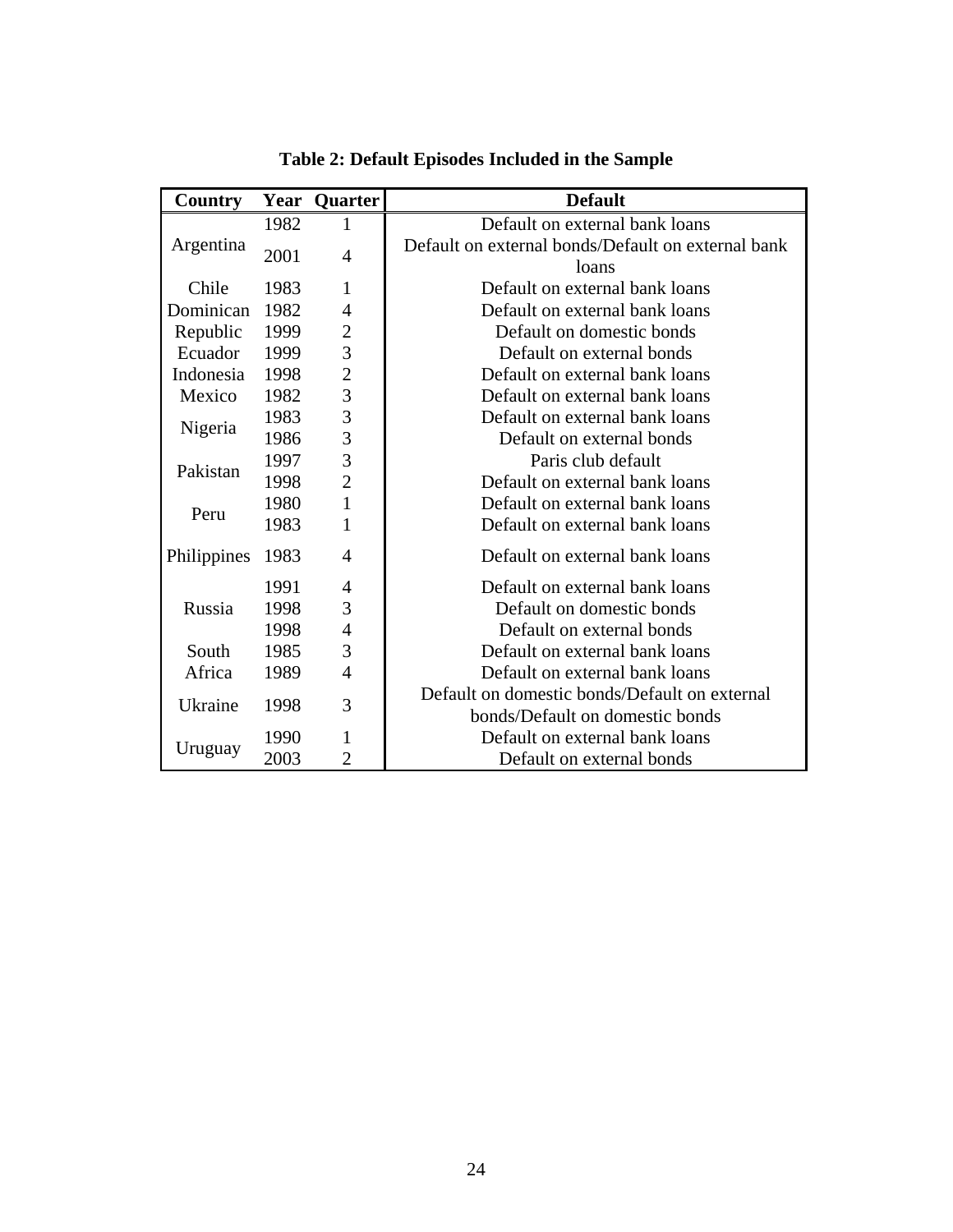|                          | Dependent variable: yearly GDP growth |                  |                  |                    |                  |               |                   |              |              |                           |                    |
|--------------------------|---------------------------------------|------------------|------------------|--------------------|------------------|---------------|-------------------|--------------|--------------|---------------------------|--------------------|
|                          |                                       |                  |                  | <b>Full sample</b> |                  |               |                   |              |              | <b>Emerging economies</b> |                    |
| Independent<br>variables | Reg <sub>1</sub>                      | Reg <sub>2</sub> | Reg <sub>3</sub> | Reg 4              | Reg <sub>5</sub> | Reg 6         | $\text{Reg } 7^1$ | Reg 8        | Reg 9        | Reg <sub>10</sub>         | $\text{Reg } 11^2$ |
| invgdp                   | 1.834                                 | 1.784            | 1.780            |                    |                  |               |                   |              |              |                           |                    |
|                          | $(7.18)$ ***                          | $(6.99)$ ***     | $(6.95)$ ***     |                    |                  |               |                   |              |              |                           |                    |
| pop growth               | $-0.452$                              | $-0.444$         | $-0.452$         |                    |                  |               |                   |              |              |                           |                    |
|                          | $(3.10)$ ***                          | $(3.00)$ ***     | $(3.07)$ ***     |                    |                  |               |                   |              |              |                           |                    |
| sec                      | $-0.015$                              | $-0.018$         | $-0.022$         |                    |                  |               |                   |              |              |                           |                    |
|                          | (0.99)                                | (1.22)           | (1.47)           |                    |                  |               |                   |              |              |                           |                    |
| pop level                | 0.003                                 | 0.003            | 0.003            |                    |                  |               |                   |              |              |                           |                    |
|                          | (0.72)                                | (0.78)           | (0.89)           |                    |                  |               |                   |              |              |                           |                    |
| gov                      | 3.161                                 | 3.201            | 3.086            |                    |                  |               |                   |              |              |                           |                    |
|                          | $(3.16)$ ***                          | $(3.20)$ ***     | $(3.08)$ ***     |                    |                  |               |                   |              |              |                           |                    |
| civil                    | 0.027                                 | 0.028            | 0.029            |                    |                  |               |                   |              |              |                           |                    |
|                          | (0.24)                                | (0.25)           | (0.27)           |                    |                  |               |                   |              |              |                           |                    |
| $\Delta$ tt              | $-0.331$                              | $-0.214$         | 0.911            |                    |                  |               |                   |              |              |                           |                    |
|                          | (0.28)                                | (0.18)           | $(1.93)*$        |                    |                  |               |                   |              |              |                           |                    |
| openness                 | 5.809                                 | 5.993            | 6.797            |                    |                  |               |                   |              |              |                           |                    |
|                          | $(3.75)$ ***                          | $(3.87)$ ***     | $(4.45)$ ***     |                    |                  |               |                   |              |              |                           |                    |
| bank2av1                 | $-0.979$                              | $-0.920$         | $-0.948$         |                    |                  |               |                   |              |              |                           |                    |
|                          | $(4.04)$ ***                          | $(3.81)$ ***     | $(3.95)$ ***     |                    |                  |               |                   |              |              |                           |                    |
| $def(T-1)$               |                                       | $-2.638$         | $-2.618$         |                    | $-3.013$         | $-3.001$      |                   | $-3.297$     | $-3.410$     |                           |                    |
|                          |                                       | $(3.76)$ ***     | $(3.75)$ ***     |                    | $(5.34)$ ***     | $(5.31)$ ***  |                   | $(2.43)$ **  | $(2.54)$ **  |                           |                    |
| Def                      | $-3.010$                              | $-3.207$         |                  | $-3.549$           | $-3.824$         |               | $-3.343$          | $-3.715$     |              | $-3.051$                  | $-3.505$           |
|                          | $(3.45)$ ***                          | $(3.67)$ ***     |                  | $(6.56)$ ***       | $(7.08)$ ***     |               | $(3.98)$ ***      | $(3.56)$ *** |              | $(3.15)$ ***              | $(2.11)$ **        |
| $def(T+1)$               |                                       | $-0.552$         | $-0.458$         |                    | $-2.212$         | $-2.188$      |                   | $-2.352$     | $-2.348$     |                           |                    |
|                          |                                       | (0.89)           | (0.73)           |                    | $(3.74)$ ***     | $(3.64)$ ***  |                   | $(2.05)$ **  | $(2.01)$ **  |                           |                    |
| Constant                 | $-2.179$                              | $-2.061$         | $-2.236$         | 1.604              | 1.689            | 1.697         | 1.724             | 2.080        | 2.118        | 1.814                     | 1.828              |
|                          | $(2.69)$ ***                          | $(2.53)$ **      | $(2.74)$ ***     | $(26.04)$ ***      | $(27.11)$ ***    | $(27.34)$ *** | $(21.14)$ ***     | $(8.90)$ *** | $(9.20)$ *** | $(8.41)$ ***              | $(7.37)$ ***       |
| Observations             | 2,153                                 | 2,153            | 2,114            | 4,841              | 4,839            | 4,763         | 2,153             | 454          | 433          | 482                       | 287                |
| Countries                | 89                                    | 89               | 89               | 181                | 181              | 181           | 89                | 28           | 28           | 28                        | 14                 |
| R-squared                | 0.10                                  | 0.11             | 0.10             | 0.01               | 0.02             | 0.01          | 0.10              | 0.05         | 0.03         | 0.02                      | 0.03               |

## **Table 3. Growth regressions (yearly data)**

*Notes:* All regressions include country fixed effects. Robust t statistics in parentheses, \* significant at 10%; \*\* significant at 5%; \*\*\* significant at 1% <sup>1</sup> Same sample as in column (1). <sup>2</sup> Sample used in the quarterly regressions.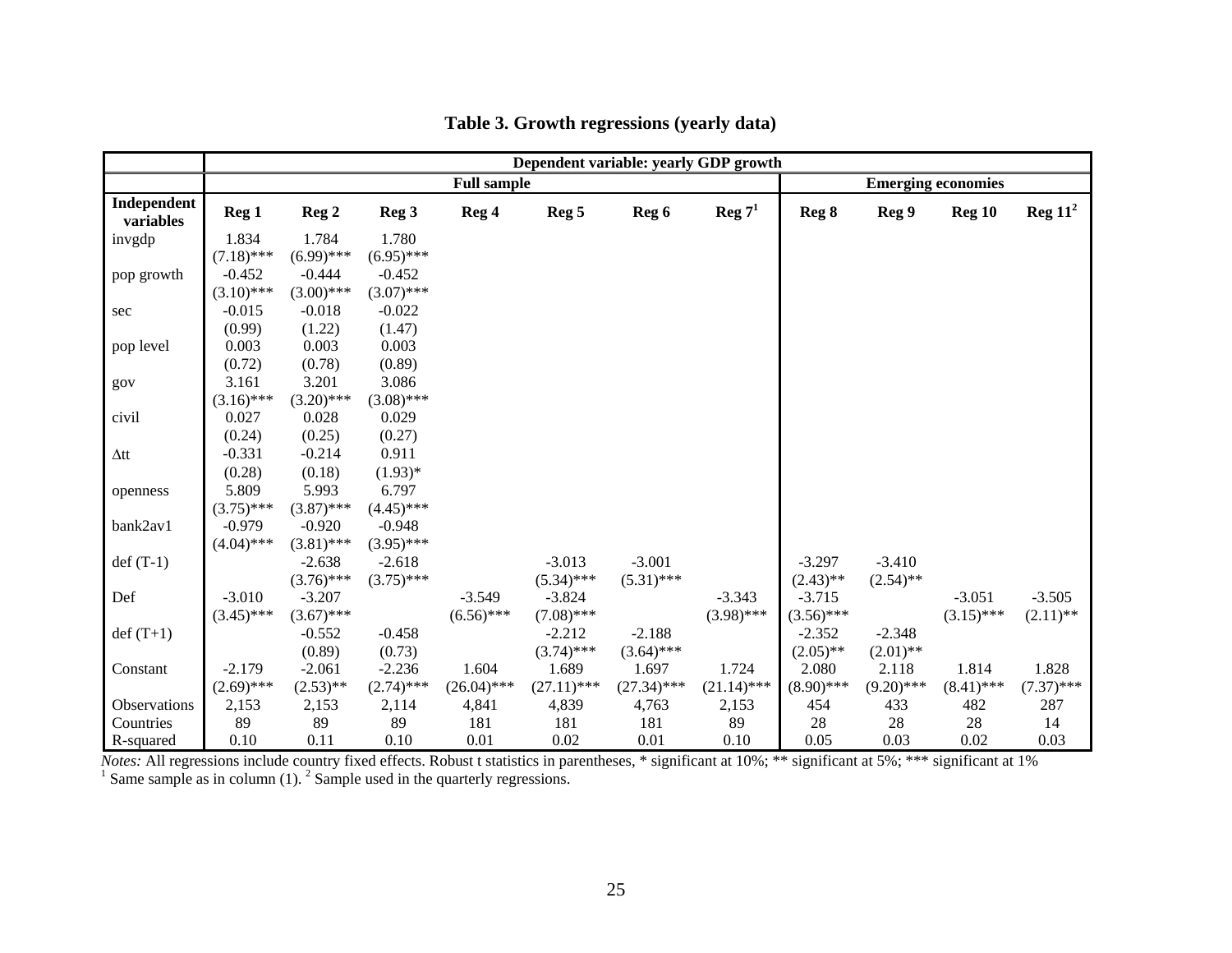|                                     | Dependent variable: seasonally adjusted quarterly GDP growth |                  |                    |                    |               |                        |  |  |
|-------------------------------------|--------------------------------------------------------------|------------------|--------------------|--------------------|---------------|------------------------|--|--|
| <b>Independent variables</b>        | Reg <sub>1</sub>                                             | Reg <sub>2</sub> | Reg <sub>3</sub>   | Reg 4              | Reg 5         | Reg 6                  |  |  |
| def $(T-3)$                         |                                                              |                  |                    | 0.463              |               |                        |  |  |
|                                     |                                                              |                  |                    | (0.37)             |               |                        |  |  |
| def $(T-2)$                         |                                                              |                  | $-1.002$<br>(1.39) | $-0.954$<br>(1.31) |               |                        |  |  |
| $def(T-1)$                          |                                                              | $-2.916$         | $-2.900$           | $-2.854$           |               |                        |  |  |
|                                     |                                                              | $(2.17)$ **      | $(2.17)$ **        | $(2.11)$ **        |               |                        |  |  |
| def                                 | $-2.802$                                                     | $-2.833$         | $-2.811$           | $-2.763$           | $-2.834$      | $-2.835$               |  |  |
|                                     | $(2.00)$ **                                                  | $(2.02)$ **      | $(2.02)$ **        | $(1.99)$ **        | $(2.01)$ **   | $(2.01)$ **            |  |  |
| $def(T+1)$                          |                                                              | 1.142            | 1.161              | 1.208              |               |                        |  |  |
|                                     |                                                              | (0.80)           | (0.80)             | (0.83)             |               |                        |  |  |
| $def(T+2)$                          |                                                              |                  | 1.017<br>(1.01)    | 1.066<br>(1.05)    |               |                        |  |  |
| $def(T+3)$                          |                                                              |                  |                    | $-0.369$           |               |                        |  |  |
|                                     |                                                              |                  |                    | (0.23)             |               |                        |  |  |
| def $(T-1 T-2)$                     |                                                              |                  |                    |                    | $-1.970$      |                        |  |  |
|                                     |                                                              |                  |                    |                    | $(2.47)$ **   |                        |  |  |
| def $(T+2 T+1)$                     |                                                              |                  |                    |                    | 1.067         |                        |  |  |
|                                     |                                                              |                  |                    |                    | (1.21)        |                        |  |  |
| def $(T-1 T-3)$                     |                                                              |                  |                    |                    |               | $-1.183$<br>$(1.65)^*$ |  |  |
| def $(T+3 T+1)$                     |                                                              |                  |                    |                    |               | 0.562                  |  |  |
|                                     |                                                              |                  |                    |                    |               | (0.69)                 |  |  |
| mkt pressure                        | $-0.833$                                                     | $-0.822$         | $-0.776$           | $-0.766$           | $-0.821$      | $-0.823$               |  |  |
|                                     | $(3.98)$ ***                                                 | $(3.94)$ ***     | $(3.85)$ ***       | $(3.82)$ ***       | $(3.94)$ ***  | $(3.95)$ ***           |  |  |
| Constant                            | 0.858                                                        | 0.862            | 0.896              | 0.884              | 0.862         | 0.863                  |  |  |
|                                     | $(6.48)$ ***                                                 | $(6.41)$ ***     | $(6.53)$ ***       | $(6.24)$ ***       | $(6.33)$ ***  | $(6.27)$ ***           |  |  |
| Observations<br>R-squared           | 1,745<br>0.01                                                | 1,729<br>0.02    | 1,688<br>0.02      | 1,644<br>0.02      | 1,729<br>0.02 | 1,729<br>0.02          |  |  |
|                                     |                                                              |                  |                    |                    |               |                        |  |  |
| $\sum_i def(T - i)$                 |                                                              |                  | $-3.902$           | $-3.345$           |               |                        |  |  |
|                                     |                                                              |                  | [0.012]            | [0.105]            |               |                        |  |  |
| $\sum_i def(T+i)$                   |                                                              |                  | 2.178              | 1.905              |               |                        |  |  |
|                                     |                                                              |                  | [0.225]            | [0.437]            |               |                        |  |  |
| $\sum_i def(T+i) = \sum_i def(T-i)$ |                                                              | $-4.058$         | $-6.080$           | $-5.250$           | $-3.037$      | $-1.745$               |  |  |
|                                     |                                                              | [0.036]          | [0.008]            | [0.084]            | [0.008]       | [0.091]                |  |  |

### **Table 4. Quarterly Data, Baseline Model**

*Notes:* All regressions include country fixed effects. Robust t statistics in parentheses, \* significant at 10%; \*\* significant at 5%; \*\*\* significant at 1%. P-value of F-tests in brackets.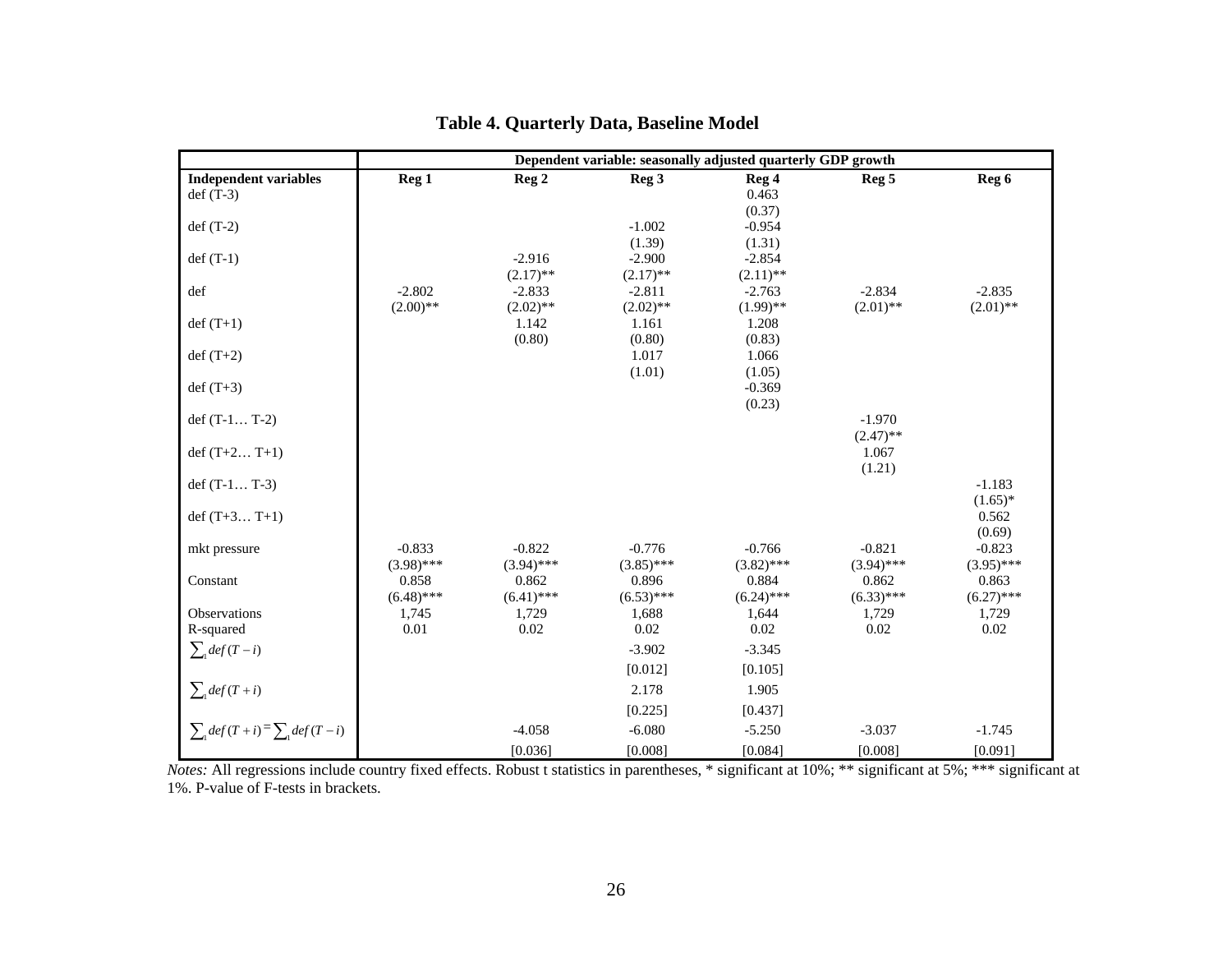|                                     | Dependent variable: seasonally adjusted quarterly GDP growth |                      |                  |                    |                          |                    |  |  |  |
|-------------------------------------|--------------------------------------------------------------|----------------------|------------------|--------------------|--------------------------|--------------------|--|--|--|
| <b>Independent variables</b>        | Reg <sub>1</sub>                                             | Reg <sub>2</sub>     | Reg <sub>3</sub> | Reg 4              | Reg <sub>5</sub>         | Reg 6              |  |  |  |
| $def(T-3)$                          |                                                              |                      |                  | 0.328              |                          |                    |  |  |  |
| $def(T-2)$                          |                                                              |                      | $-0.936$         | (0.28)<br>$-0.874$ |                          |                    |  |  |  |
|                                     |                                                              |                      | (1.18)           | (1.07)             |                          |                    |  |  |  |
| $def(T-1)$                          |                                                              | $-3.216$             | $-3.189$         | $-3.156$           |                          |                    |  |  |  |
|                                     |                                                              | $(2.52)$ **          | $(2.48)$ **      | $(2.45)$ **        |                          |                    |  |  |  |
| def                                 | $-3.560$                                                     | $-3.611$             | $-3.583$         | $-3.587$           | $-3.603$                 | $-3.602$           |  |  |  |
| $def(T+1)$                          | $(2.44)$ **                                                  | $(2.46)$ **<br>0.409 | $(2.43)$ **      | $(2.43)$ **        | $(2.45)$ **              | $(2.45)$ **        |  |  |  |
|                                     |                                                              | (0.29)               | 0.436<br>(0.31)  | 0.435<br>(0.31)    |                          |                    |  |  |  |
| $def(T+2)$                          |                                                              |                      | 1.248            | 1.325              |                          |                    |  |  |  |
|                                     |                                                              |                      | (1.24)           | (1.30)             |                          |                    |  |  |  |
| $def(T+3)$                          |                                                              |                      |                  | $-0.123$           |                          |                    |  |  |  |
|                                     |                                                              |                      |                  | (0.08)             |                          |                    |  |  |  |
| def $(T-1T-2)$                      |                                                              |                      |                  |                    | $-2.083$<br>$(2.61)$ *** |                    |  |  |  |
| def $(T+2 T+1)$                     |                                                              |                      |                  |                    | 0.821                    |                    |  |  |  |
|                                     |                                                              |                      |                  |                    | (0.95)                   |                    |  |  |  |
| def $(T-1T-3)$                      |                                                              |                      |                  |                    |                          | $-1.301$           |  |  |  |
|                                     |                                                              |                      |                  |                    |                          | $(1.85)^*$         |  |  |  |
| def $(T+3 T+1)$                     |                                                              |                      |                  |                    |                          | 0.474              |  |  |  |
| mkt pressure                        | $-0.823$                                                     | $-0.801$             | $-0.798$         | $-0.784$           | $-0.803$                 | (0.60)<br>$-0.806$ |  |  |  |
|                                     | $(3.56)$ ***                                                 | $(3.52)$ ***         | $(3.51)$ ***     | $(3.43)$ ***       | $(3.52)$ ***             | $(3.53)$ ***       |  |  |  |
| dep var. $(-1)$                     | $-0.244$                                                     | $-0.244$             | $-0.244$         | $-0.264$           | $-0.244$                 | $-0.244$           |  |  |  |
|                                     | $(6.58)$ ***                                                 | $(6.53)$ ***         | $(6.49)$ ***     | $(7.09)$ ***       | $(6.52)$ ***             | $(6.53)$ ***       |  |  |  |
| Constant                            | 1.145                                                        | 1.161                | 1.160            | 1.172              | 1.158                    | 1.158              |  |  |  |
|                                     | $(8.66)$ ***                                                 | $(8.63)$ ***         | $(8.44)$ ***     | $(8.33)$ ***       | $(8.51)$ ***             | $(8.44)$ ***       |  |  |  |
| Observations<br>R-squared           | 1,703<br>0.08                                                | 1,687<br>0.08        | 1,663<br>0.08    | 1,619<br>0.09      | 1,687<br>0.08            | 1,687<br>0.08      |  |  |  |
|                                     |                                                              |                      | $-4.125$         | $-3.702$           |                          |                    |  |  |  |
| $\sum_i def(T - i)$                 |                                                              |                      |                  |                    |                          |                    |  |  |  |
|                                     |                                                              |                      | [0.008]          | [0.067]            |                          |                    |  |  |  |
| $\sum_i def(T+i)$                   |                                                              |                      | 1.684            | 1.637              |                          |                    |  |  |  |
|                                     |                                                              |                      | [0.331]          | [0.489]            |                          |                    |  |  |  |
| $\sum_i def(T+i) = \sum_i def(T-i)$ |                                                              | $-3.625$             | $-5.809$         | $-5.339$           | $-2.904$                 | $-1.775$           |  |  |  |
|                                     |                                                              | [0.052]              | [0.010]          | [0.071]            | [0.011]                  | [0.077]            |  |  |  |

## **Table 5 Robustness I. Controlling for Lagged Growth**

*Notes:* All regressions include country fixed effects. Robust t statistics in parentheses, \* significant at 10%; \*\* significant at 5%; \*\*\* significant at 1%. P-value of F-tests in brackets.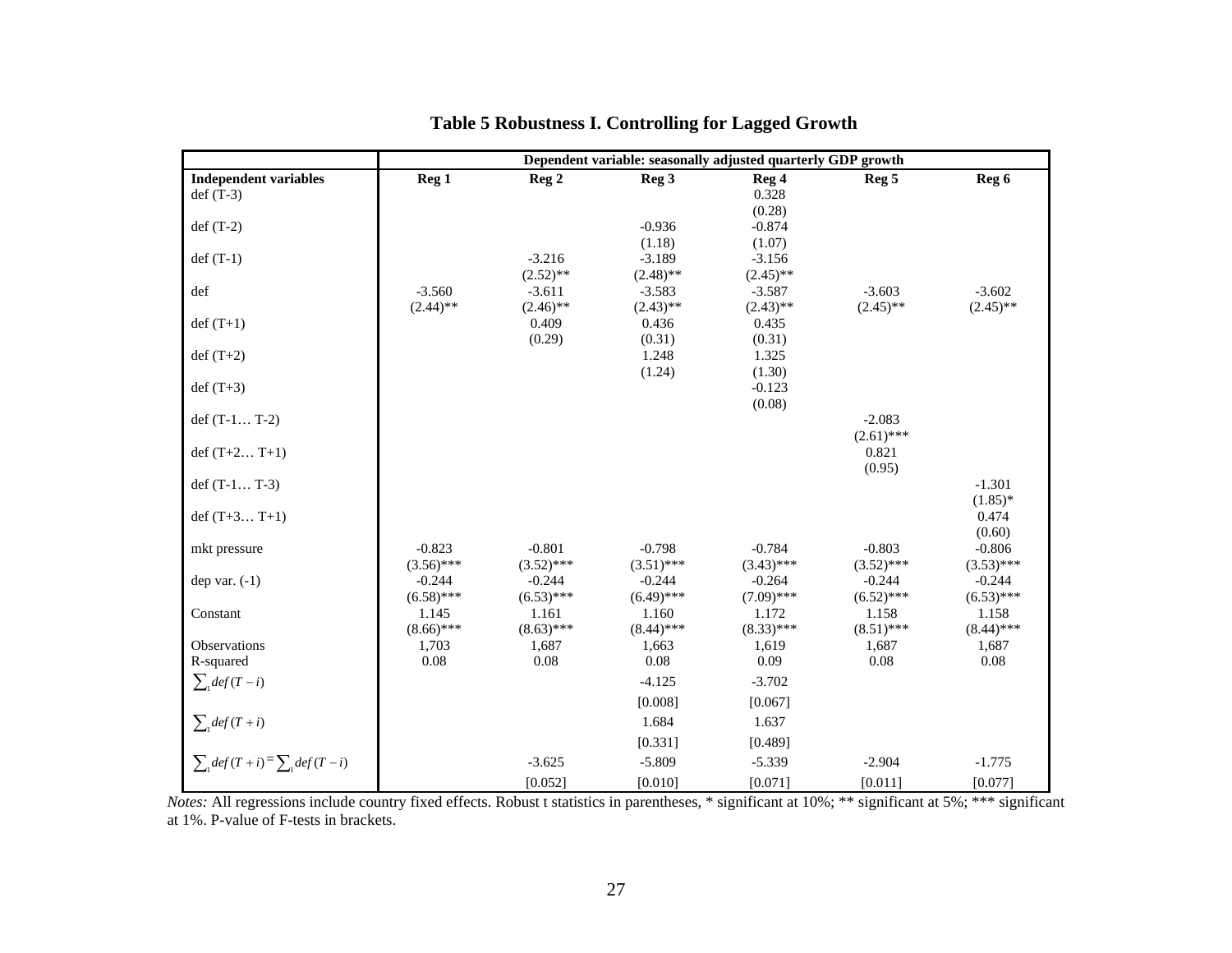|                                             |                         |                         | Dependent variable: seasonally adjusted quarterly GDP growth |                          |                         |                         |
|---------------------------------------------|-------------------------|-------------------------|--------------------------------------------------------------|--------------------------|-------------------------|-------------------------|
| <b>Independent variables</b><br>$def(T-3)$  | Reg <sub>1</sub>        | Reg <sub>2</sub>        | Reg <sub>3</sub>                                             | Reg 4<br>1.681<br>(0.85) | Reg <sub>5</sub>        | Reg 6                   |
| $def(T-2)$                                  |                         |                         | $-0.136$<br>(0.08)                                           | 0.637<br>(0.29)          |                         |                         |
| $def(T-1)$                                  |                         | $-2.455$<br>$(1.74)$ *  | $-2.204$<br>(1.28)                                           | $-1.457$<br>(0.71)       |                         |                         |
| def                                         | $-2.401$<br>(1.54)      | $-2.805$<br>$(1.70)*$   | $-2.467$<br>(1.27)                                           | $-1.797$<br>(0.81)       | $-2.321$<br>(1.20)      | $-1.643$<br>(0.77)      |
| $def(T+1)$                                  |                         | 1.388<br>(0.74)         | 1.869<br>(0.93)                                              | 2.228<br>(1.04)          |                         |                         |
| $def(T+2)$                                  |                         |                         | 1.611<br>(1.21)                                              | 1.789<br>(1.26)          |                         |                         |
| $def(T+3)$                                  |                         |                         |                                                              | $-0.154$<br>(0.08)       |                         |                         |
| def $(T-1T-2)$                              |                         |                         |                                                              |                          | $-1.099$<br>(0.73)      |                         |
| def $(T+2 T+1)$                             |                         |                         |                                                              |                          | 1.888<br>(1.45)         |                         |
| def $(T-1T-3)$                              |                         |                         |                                                              |                          |                         | 0.245<br>(0.14)         |
| def $(T+3 T+1)$                             |                         |                         |                                                              |                          |                         | 1.589<br>(1.27)         |
| mkt pressure                                | $-0.668$<br>$(2.26)$ ** | $-0.660$<br>$(2.22)$ ** | $-0.627$<br>$(2.10)$ **                                      | $-0.627$<br>$(2.09)$ **  | $-0.671$<br>$(2.26)$ ** | $-0.677$<br>$(2.28)$ ** |
| Constant                                    | 0.852<br>$(5.84)$ ***   | 0.853<br>$(5.77)$ ***   | 0.867<br>$(5.46)$ ***                                        | 0.821<br>$(4.64)$ ***    | 0.828<br>$(5.30)$ ***   | 0.791<br>$(4.70)$ ***   |
| Observations<br>R-squared                   | 1,745<br>0.12           | 1,729<br>0.12           | 1,688<br>0.11                                                | 1,644<br>0.12            | 1,729<br>0.12           | 1,729<br>0.12           |
| $\sum_i def(T - i)$                         |                         |                         | $-2.340$                                                     | 0.861                    |                         |                         |
| $\sum_i def(T+i)$                           |                         |                         | [0.432]<br>3.480                                             | [0.875]<br>3.863         |                         |                         |
|                                             |                         |                         | [0.196]                                                      | [0.344]                  |                         |                         |
| $\sum_{i} def(T + i) = \sum_{i} def(T - i)$ |                         | $-3.843$                | $-5.820$                                                     | $-3.002$                 | $-2.987$                | $-1.344$                |
|                                             |                         | [0.079]                 | [0.054]                                                      | [0.545]                  | [0.054]                 | [0.392]                 |

## **Table 6. Robustness II. Controlling for Country-Year Effects**

*Notes:* All regressions include country fixed effects. Robust t statistics in parentheses, \* significant at 10%; \*\* significant at 5%; \*\*\* significant at 1%. P-value of F-tests in brackets.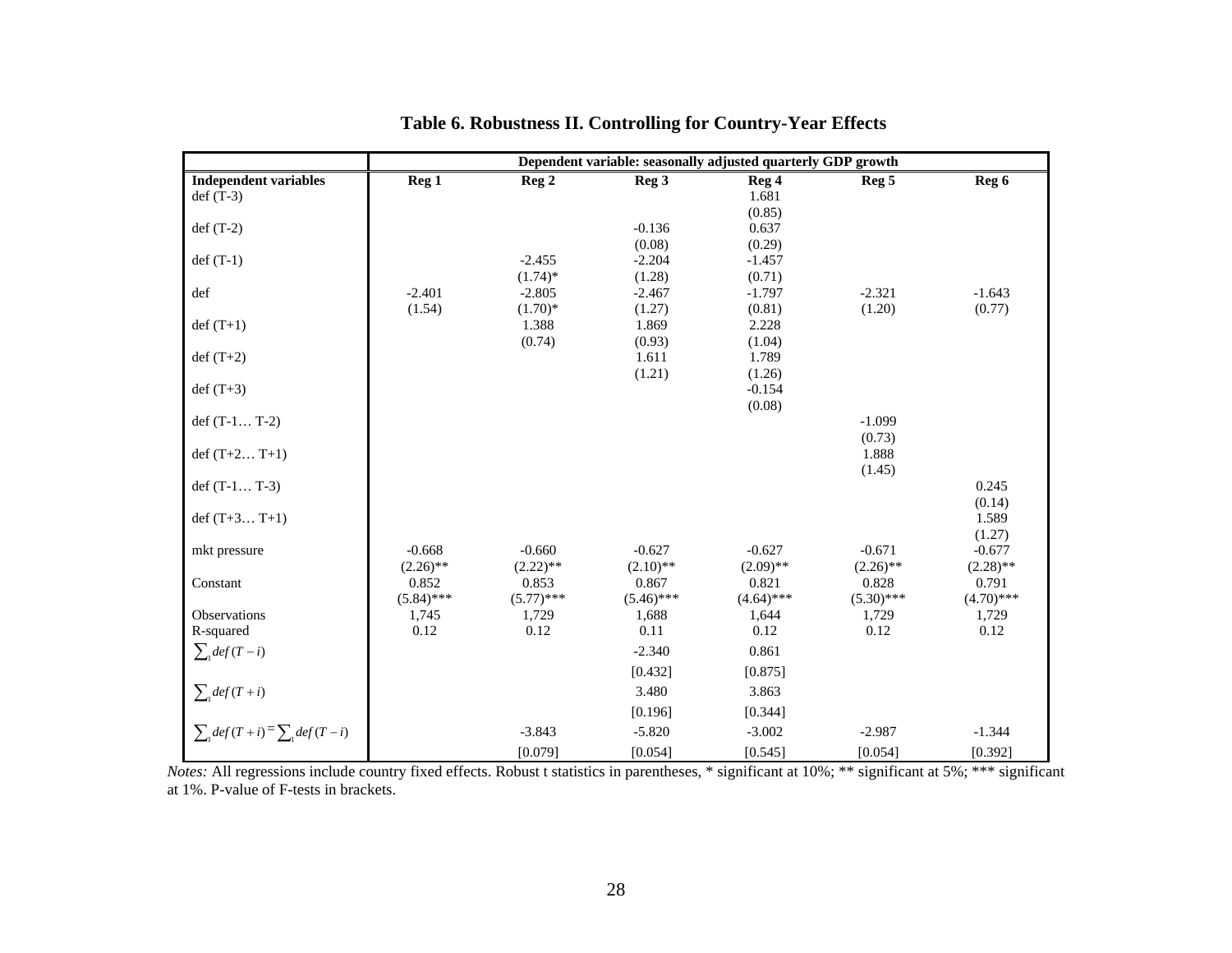|                                            | Dependent variable: seasonally adjusted quarterly GDP growth |                          |                          |                              |                          |                          |  |  |  |  |
|--------------------------------------------|--------------------------------------------------------------|--------------------------|--------------------------|------------------------------|--------------------------|--------------------------|--|--|--|--|
| <b>Independent variables</b><br>$def(T-3)$ | Reg <sub>1</sub>                                             | Reg <sub>2</sub>         | Reg <sub>3</sub>         | Reg 4<br>0.696               | Reg <sub>5</sub>         | Reg 6                    |  |  |  |  |
| $def(T-2)$                                 |                                                              |                          | $-0.816$<br>(1.09)       | (0.53)<br>$-0.725$<br>(0.95) |                          |                          |  |  |  |  |
| $def(T-1)$                                 |                                                              | $-2.734$<br>$(2.03)$ **  | $-2.723$<br>$(2.04)$ **  | $-2.632$<br>$(1.95)^*$       |                          |                          |  |  |  |  |
| def                                        | $-2.606$<br>$(1.81)$ *                                       | $-2.641$<br>$(1.82)$ *   | $-2.622$<br>$(1.83)*$    | $-2.531$<br>$(1.76)$ *       | $-2.628$<br>$(1.81)$ *   | $-2.613$<br>$(1.80)$ *   |  |  |  |  |
| $def(T+1)$                                 |                                                              | 1.329<br>(0.89)          | 1.344<br>(0.87)          | 1.435<br>(0.92)              |                          |                          |  |  |  |  |
| $def(T+2)$                                 |                                                              |                          | 1.212<br>(1.21)          | 1.303<br>(1.29)              |                          |                          |  |  |  |  |
| $def(T+3)$                                 |                                                              |                          |                          | $-0.128$<br>(0.08)           |                          |                          |  |  |  |  |
| def $(T-1T-2)$                             |                                                              |                          |                          |                              | $-1.770$<br>$(2.17)$ **  |                          |  |  |  |  |
| def $(T+2 T+1)$                            |                                                              |                          |                          |                              | 1.272<br>(1.38)          |                          |  |  |  |  |
| def $(T-1T-3)$                             |                                                              |                          |                          |                              |                          | $-0.965$<br>(1.30)       |  |  |  |  |
| def $(T+3 T+1)$                            |                                                              |                          |                          |                              |                          | 0.786<br>(0.94)          |  |  |  |  |
| mkt pressure                               | $-0.763$<br>$(4.48)$ ***                                     | $-0.741$<br>$(4.42)$ *** | $-0.680$<br>$(4.33)$ *** | $-0.684$<br>$(4.36)$ ***     | $-0.742$<br>$(4.45)$ *** | $-0.747$<br>$(4.48)$ *** |  |  |  |  |
| Constant                                   | 0.536<br>$(2.43)$ **                                         | 0.563<br>$(2.46)$ **     | 0.553<br>$(2.23)$ **     | 0.489<br>$(1.83)*$           | 0.552<br>$(2.26)$ **     | 0.539<br>$(2.11)$ **     |  |  |  |  |
| Observations<br>R-squared                  | 521<br>0.04                                                  | 520<br>0.05              | 508<br>0.04              | 496<br>0.04                  | 520<br>0.05              | 520<br>0.04              |  |  |  |  |
| $\sum_i def(T - i)$                        |                                                              |                          | $-3.539$<br>[0.027]      | $-2.661$<br>[0.221]          |                          |                          |  |  |  |  |
| $\sum_i def(T+i)$                          |                                                              |                          | 2.556                    | 2.610                        |                          |                          |  |  |  |  |
|                                            |                                                              |                          | [0.176]                  | [0.307]                      |                          |                          |  |  |  |  |
| $\sum_i def(T+i) = \sum_i def(T-i)$        |                                                              | $-4.063$                 | $-6.095$                 | $-5.271$                     | $-3.042$                 | $-1.751$                 |  |  |  |  |
|                                            |                                                              | [0.040]                  | [0.009]                  | [0.086]                      | [0.009]                  | [0.093]                  |  |  |  |  |

**Table 7. Robustness III. Restricting the Estimation to a 3+3 Years Window** 

*Notes*: All regressions include country fixed effects. Robust t statistics in parentheses, \* significant at 10%; \*\* significant at 5%; \*\*\* significant at 1%. P-value of F-tests in brackets.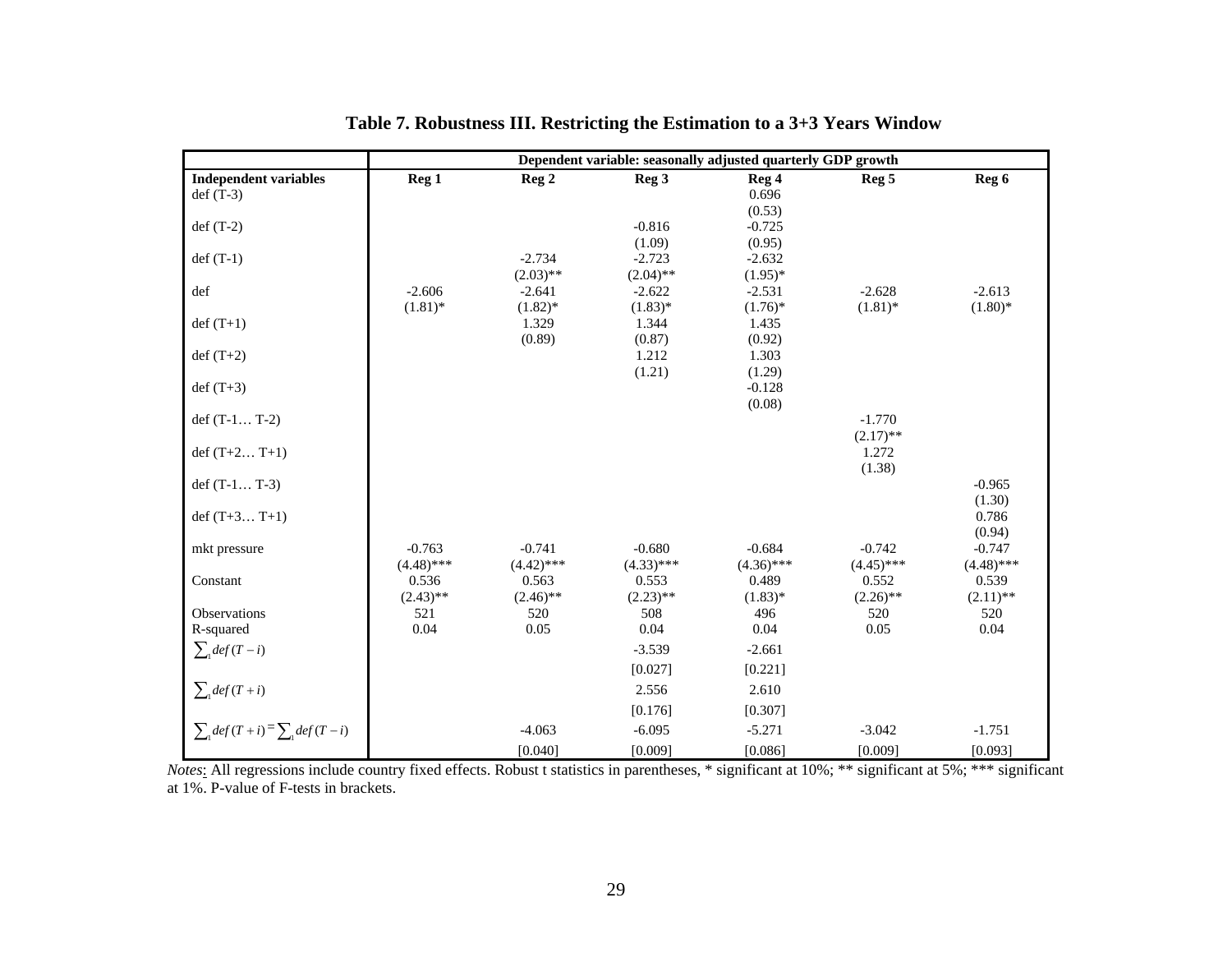| <b>Dropping</b>    | <b>Contemporaneous effect</b> |              | $T+1$       |                  | $T-1$       |                      |
|--------------------|-------------------------------|--------------|-------------|------------------|-------------|----------------------|
|                    | Coefficient                   | t-statistics | Coefficient | $ t-statistics $ | Coefficient | $ t$ -statistics $ $ |
|                    | $-2.37$                       | 2.18         | $-1.02$     | 0.75             | $-3.09$     | 2.13                 |
| Argentina          | $-2.31$                       | 2.10         | $-0.34$     | 0.23             | $-2.81$     | 1.79                 |
| Chile              | $-2.71$                       | 2.64         | $-1.22$     | 0.83             | $-2.64$     | 1.83                 |
| Dominican Republic | $-2.35$                       | 2.15         | $-1.21$     | 0.82             | $-3.45$     | 2.38                 |
| Ecuador            | $-2.37$                       | 2.16         | $-1.02$     | 0.68             | $-2.98$     | 1.98                 |
| Indonesia          | $-1.87$                       | 1.88         | $-0.86$     | 0.58             | $-2.93$     | 1.95                 |
| Mexico             | $-2.37$                       | 2.16         | $-0.87$     | 0.59             | $-2.96$     | 1.97                 |
| Nigeria            | $-2.01$                       | 1.78         | $-0.27$     | 0.19             | $-3.53$     | 2.67                 |
| Pakistan           | $-1.79$                       | 1.92         | $-1.79$     | 1.45             | $-3.04$     | 2.03                 |
| Peru               | $-2.55$                       | 2.23         | $-1.11$     | 0.72             | $-2.17$     | 1.57                 |
| Philippines        | $-2.03$                       | 1.93         | $-1.49$     | 1.07             | $-2.80$     | 1.88                 |
| Russia             | $-2.77$                       | 2.50         | $-0.89$     | 0.66             | $-3.23$     | 2.10                 |
| South Africa       | $-2.41$                       | 2.08         | $-1.16$     | 0.74             | $-3.23$     | 2.03                 |
| Ukraine            | $-2.30$                       | 2.10         | $-0.75$     | 0.51             | $-3.52$     | 2.47                 |
| Uruguay            | $-2.88$                       | 2.65         | $-0.83$     | 0.53             | $-3.51$     | 2.30                 |

## **Table 8. Robustness IV. Dropping One Country at a Time**

*Notes:* Specification (2) of Table 4.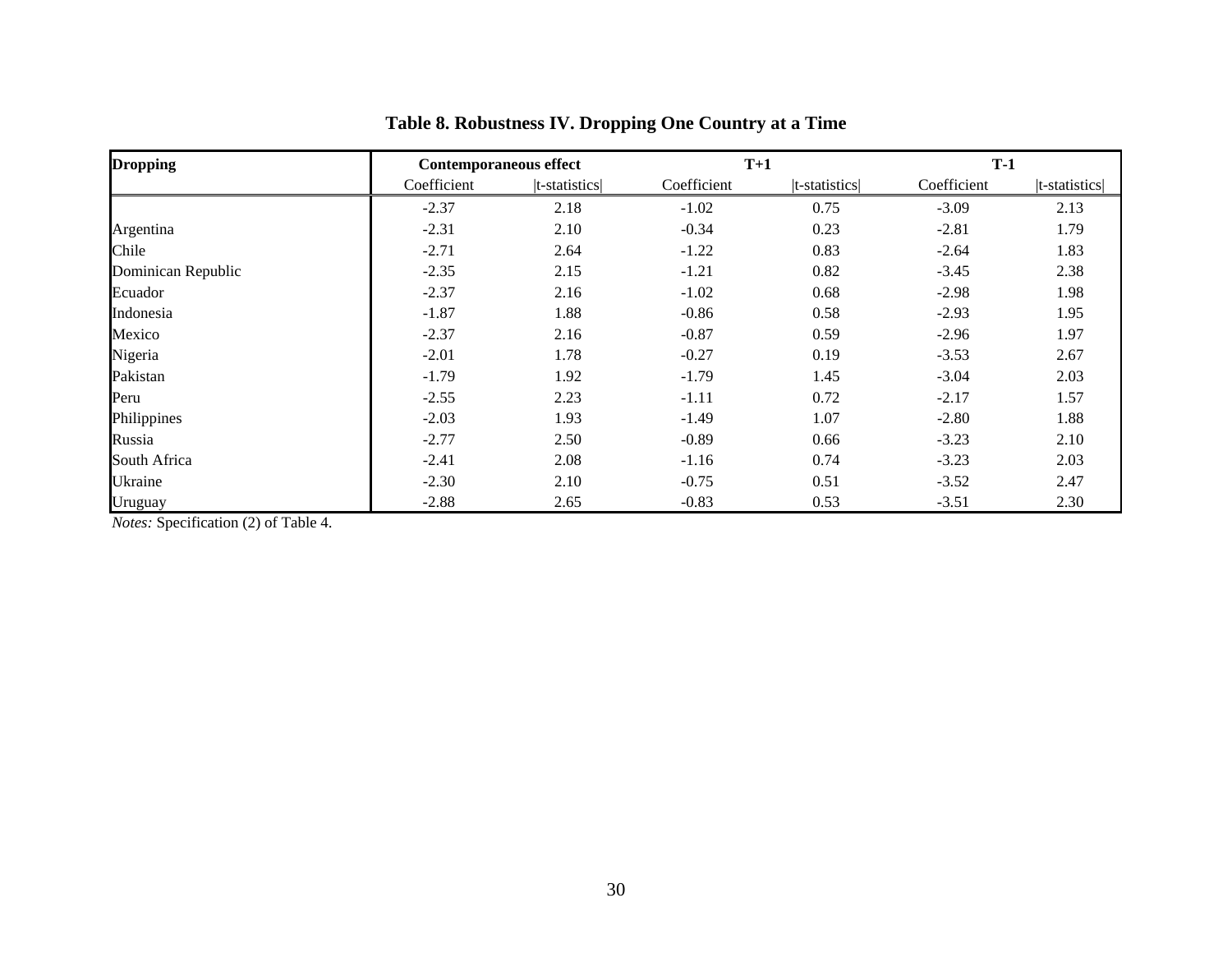| <b>Change in Growth</b> | Obs | <b>Mean</b> | $DGP(-T)-DGP(+T)$ | p-value<br>$DGP(-T)-DGP(+T)<0$ |  |
|-------------------------|-----|-------------|-------------------|--------------------------------|--|
| $DGDP(-2)$              | 14  | $-1.35$     | $-2.71$           | 0.0766                         |  |
| $DGDP(+2)$              | 14  | 1.36        |                   |                                |  |
| $DGDP(-3)$              | 14  | $-2.77$     | $-3.15$           | 0.0797                         |  |
| $DGDP(+3)$              | 14  | 0.38        |                   |                                |  |
| $DGDP(-4)$              | 13  | $-1.69$     |                   | 0.2804                         |  |
| $DGDP(+4)$              | 14  | $-0.06$     | $-1.63$           |                                |  |
| $DGDP(-5)$              | 12  | $-2.41$     |                   |                                |  |
| $DGDP(+5)$              | 14  | 1.71        | $-4.13$           | 0.0997                         |  |
| $DGDP(-6)$              | 12  | $-4.69$     |                   |                                |  |
| $DGDP(+6)$              | 13  | 5.36        | $-10.04$          | 0.0037                         |  |

**Table 9. Cumulative Output Growth before and after Default** 

*Notes*: The table reports and compares the average cumulative growth rate before and after the default event, for windows of increasing length. For a window of length 2T+1, we drop the default quarter t = 0, and compute  $DGDP(-s) = [GDP_{-1}/GDP_{-s}]-1$ , and  $DGDP(+s) = [GDP_{+s}/GDP_{+1}]-1$ .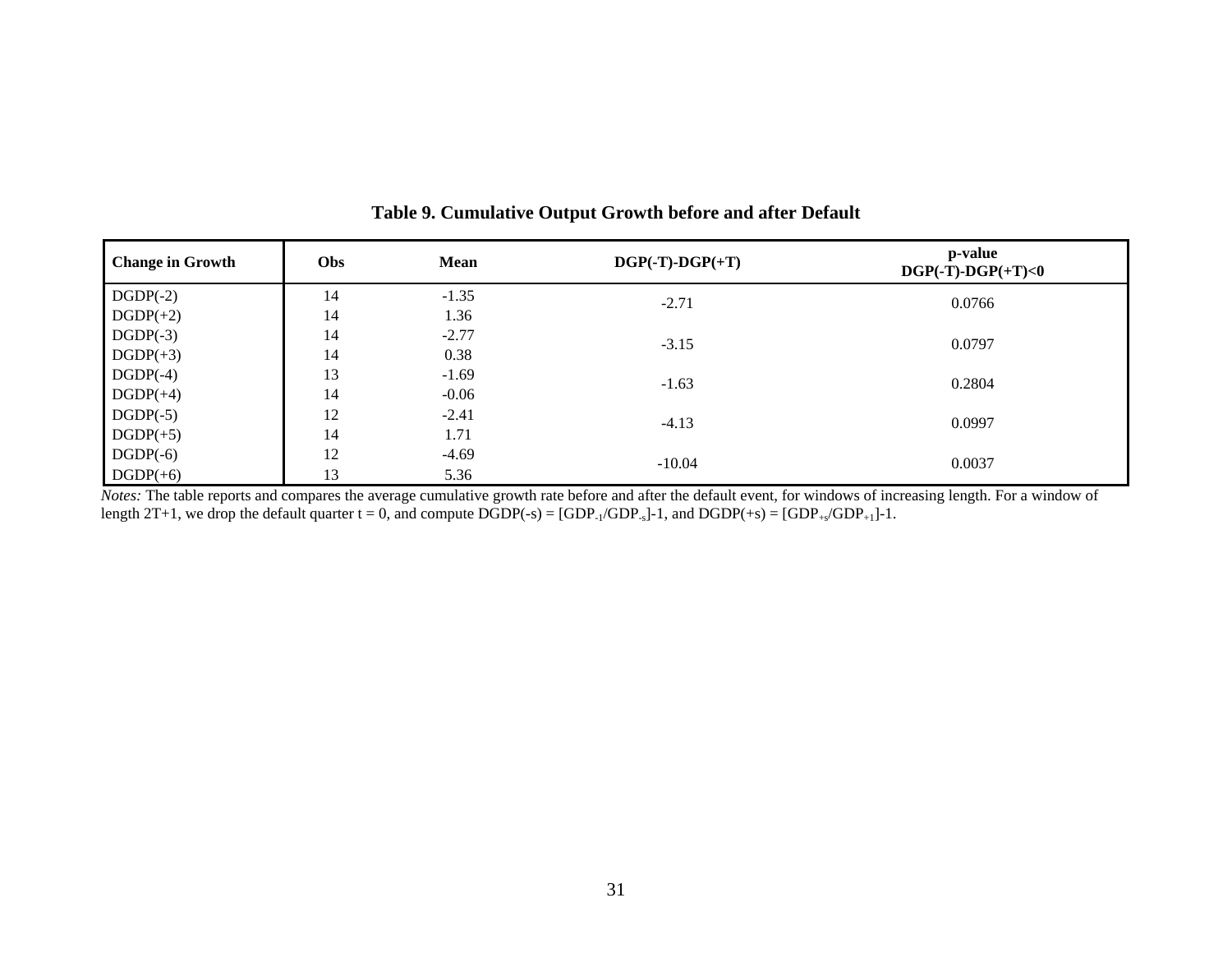| <b>Sample</b>       | max CDR    | <b>Obs</b>     | <b>Mean</b> | <b>CDRnodef-</b><br>CDRdef<0 | p-value<br><b>CDRnodef-</b><br><b>CDRdef different</b><br>from 0 | <b>CDRnodef-</b><br>CDRdef<0 |  |
|---------------------|------------|----------------|-------------|------------------------------|------------------------------------------------------------------|------------------------------|--|
| Full sample         | no default | 625            | 0.0578      | 0.0015                       | 0.0030                                                           | 0.9985                       |  |
|                     | default    | 20             | 0.1079      |                              |                                                                  |                              |  |
| Countries having at | no default | 309            | 0.0511      | 0.0007                       | 0.0014                                                           | 0.9993                       |  |
| least one default   | default    | 20             | 0.1079      |                              |                                                                  |                              |  |
| Argentina           | no default | 31             | 0.0452      | 0.0017                       | 0.0034                                                           | 0.9983                       |  |
|                     | default    | $\overline{2}$ | 0.1330      |                              |                                                                  |                              |  |
| Nigeria             | no default | 31             | 0.0614      | 0.0697                       | 0.1394                                                           | 0.9303                       |  |
|                     | default    | $\overline{c}$ | 0.1340      |                              |                                                                  |                              |  |
| Peru                | no default | 23             | 0.0567      | 0.6649                       | 0.6702                                                           | 0.3351                       |  |
|                     | default    | $\overline{2}$ | 0.0316      |                              |                                                                  |                              |  |
| Russia              | no default | 11             | 0.0641      | 0.0260                       | 0.0521                                                           | 0.9740                       |  |
|                     | default    | $\overline{2}$ | 0.1828      |                              |                                                                  |                              |  |
| Uruguay             | no default | 19             | 0.0322      | 0.6885                       | 0.6230                                                           | 0.3115                       |  |
|                     | default    | $\overline{2}$ | 0.0200      |                              |                                                                  |                              |  |
| South Africa        | no default | 27             | 0.0140      | 0.2348                       | 0.4696                                                           | 0.7652                       |  |
|                     | default    | $\overline{2}$ | 0.0208      |                              |                                                                  |                              |  |

**Table 10. Maximum Depth of the Recession and Default** 

*Notes:* CDR is defined as cumulated drop since last peak, measured as  $CDR_t = max{y_{t-s}}_{s=0,...,t} - y_t$ , where  $y_t$  represents log of GDP, and s represents the periods since last peak.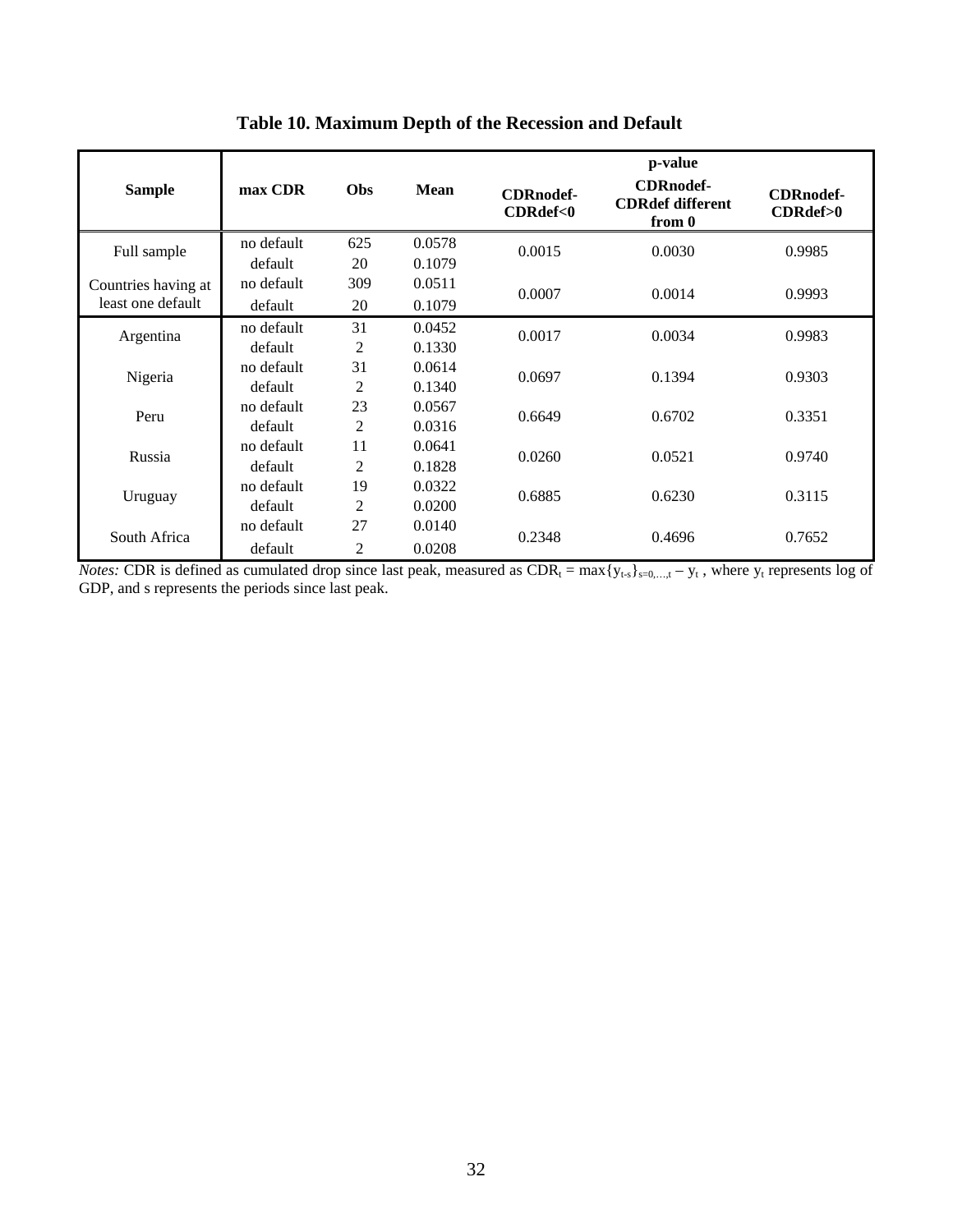|                                             | Dependent variable: seasonally adjusted quarterly GDP growth |                         |                         |                         |                  |              |  |  |
|---------------------------------------------|--------------------------------------------------------------|-------------------------|-------------------------|-------------------------|------------------|--------------|--|--|
| <b>Independent variables</b>                | Reg <sub>1</sub>                                             | Reg <sub>2</sub>        | Reg <sub>3</sub>        | Reg 4                   | Reg <sub>5</sub> | Reg 6        |  |  |
| def $(T-3)$                                 |                                                              |                         |                         | 0.253                   |                  |              |  |  |
|                                             |                                                              |                         |                         | (0.20)                  |                  |              |  |  |
| def $(T-2)$                                 |                                                              |                         | $-1.072$                | $-1.034$                |                  |              |  |  |
|                                             |                                                              |                         | (1.23)                  | (1.15)                  |                  |              |  |  |
| $def(T-1)$                                  |                                                              | $-3.263$<br>$(2.32)$ ** | $-3.236$<br>$(2.30)$ ** | $-3.223$<br>$(2.26)$ ** |                  |              |  |  |
| def                                         | $-3.435$                                                     | $-3.491$                | $-3.451$                | $-3.463$                | $-3.501$         | $-3.510$     |  |  |
|                                             | $(2.70)$ ***                                                 | $(2.72)$ ***            | $(2.73)$ ***            | $(2.75)$ ***            | $(2.73)$ ***     | $(2.73)$ *** |  |  |
| $def(T+1)$                                  |                                                              | 0.409                   | 0.448                   | 0.428                   |                  |              |  |  |
|                                             |                                                              | (0.29)                  | (0.31)                  | (0.29)                  |                  |              |  |  |
| $def(T+2)$                                  |                                                              |                         | 0.579                   | 0.586                   |                  |              |  |  |
|                                             |                                                              |                         | (0.55)                  | (0.55)                  |                  |              |  |  |
| $def(T+3)$                                  |                                                              |                         |                         | $-0.424$                |                  |              |  |  |
|                                             |                                                              |                         |                         | (0.29)                  |                  |              |  |  |
| def $(T-1T-2)$                              |                                                              |                         |                         |                         | $-2.192$         |              |  |  |
|                                             |                                                              |                         |                         |                         | $(2.53)$ **      |              |  |  |
| def $(T+2 T+1)$                             |                                                              |                         |                         |                         | 0.465            |              |  |  |
| def $(T-1T-3)$                              |                                                              |                         |                         |                         | (0.52)           | $-1.408$     |  |  |
|                                             |                                                              |                         |                         |                         |                  | $(1.87)$ *   |  |  |
| def $(T+3 T+1)$                             |                                                              |                         |                         |                         |                  | 0.132        |  |  |
|                                             |                                                              |                         |                         |                         |                  | (0.17)       |  |  |
| mkt pressure                                | $-0.885$                                                     | $-0.865$                | $-0.820$                | $-0.810$                | $-0.863$         | $-0.866$     |  |  |
|                                             | $(3.86)$ ***                                                 | $(3.83)$ ***            | $(3.76)$ ***            | $(3.70)$ ***            | $(3.82)$ ***     | $(3.83)$ *** |  |  |
| $CDR(-1)$                                   | 0.209                                                        | 0.211                   | 0.206                   | 0.224                   | 0.210            | 0.210        |  |  |
|                                             | $(5.04)$ ***                                                 | $(5.08)$ ***            | $(4.93)$ ***            | $(5.41)$ ***            | $(5.05)$ ***     | $(5.07)$ *** |  |  |
| Constant                                    | 0.377                                                        | 0.386                   | 0.425                   | 0.375                   | 0.393            | 0.394        |  |  |
|                                             | $(2.34)$ **                                                  | $(2.37)$ **             | $(2.57)$ **             | $(2.22)$ **             | $(2.40)$ **      | $(2.40)$ **  |  |  |
| Observations                                | 1,744                                                        | 1,728                   | 1,687                   | 1,643<br>0.05           | 1,728            | 1,728        |  |  |
| R-squared                                   | 0.04                                                         | 0.05                    | 0.05                    |                         | 0.05             | 0.05         |  |  |
| $\sum_i def(T - i)$                         |                                                              |                         | $-4.308$                | $-4.004$                |                  |              |  |  |
|                                             |                                                              |                         | [0.011]                 | [0.067]                 |                  |              |  |  |
| $\sum_i def(T+i)$                           |                                                              |                         | 1.027                   | 0.590                   |                  |              |  |  |
|                                             |                                                              |                         | [0.572]                 | [0.804]                 |                  |              |  |  |
| $\sum_{i} def(T + i) = \sum_{i} def(T - i)$ |                                                              | $-3.672$                | $-5.335$                | $-4.594$                | $-2.657$         | $-1.540$     |  |  |
|                                             |                                                              | [0.065]                 | [0.027]                 | [0.135]                 | [0.028]          | [0.138]      |  |  |
|                                             |                                                              |                         |                         |                         |                  |              |  |  |

## **Table 11. Current Depth of the Recession and Growth after Default**

*Notes:* All regressions include country fixed effects. Robust t statistics in parentheses, \* significant at 10%; \*\* significant at 5%; \*\*\* significant at 1%. P-value of F-tests in brackets. .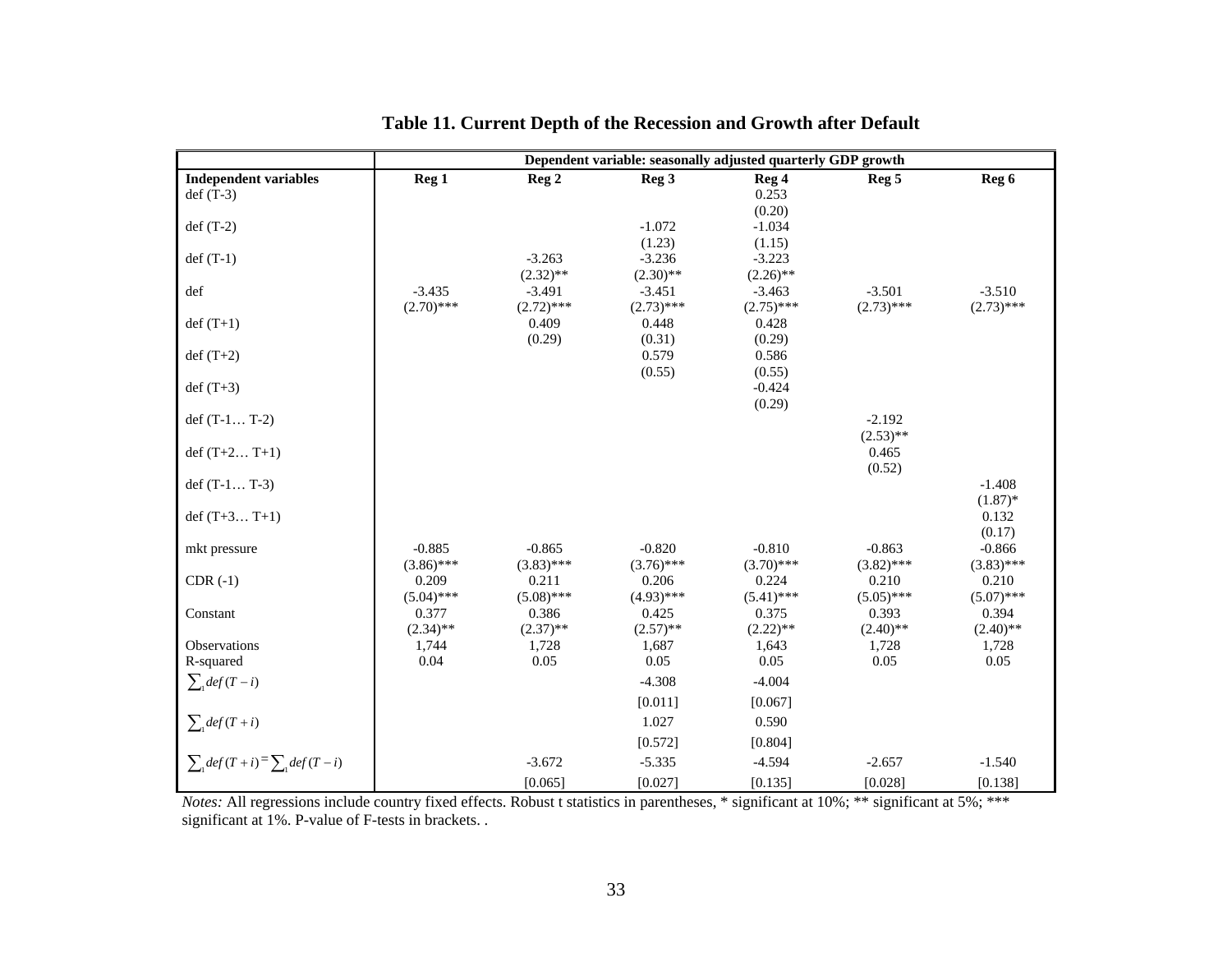| Group 1    |              |      |                |
|------------|--------------|------|----------------|
| wbcode     | cyname       | vear | quarter        |
| <b>MEX</b> | Mexico       | 1982 | 3              |
| <b>PAK</b> | Pakistan     | 1998 | $\mathfrak{D}$ |
| <b>PER</b> | Peru         | 1980 |                |
| <b>PHL</b> | Philippines  | 1983 | 4              |
| <b>RUS</b> | Russia       | 1991 | 4              |
| <b>ZAF</b> | South Africa | 1989 |                |

*Notes:* Group 1 are default episodes where growth in the four periods after the default was below growth in the four periods before the default (so if default is at time t, this group contains all observations where  $(GDP(t+5)-GDP(t+1))/GDP(t+1) < GDP(t-1)-GDP(t-5))/GDP(t-5)$ .

| Group 2    |                       |      |         |
|------------|-----------------------|------|---------|
| wbcode     | cyname                | vear | quarter |
| <b>DOM</b> | Dominican<br>Republic | 1982 |         |
| <b>IDN</b> | Indonesia             | 1998 | 2       |
| NGA        | Nigeria               | 1983 |         |
| ZAF        | South Africa          | 1985 |         |

*Notes:* Group 2 contains all episodes in where growth in the four periods after the default was higher than growth in the four periods before the default but below long-run growth (so if default is at time t, this group contains all observations where LRGR>(GDP(t+5)-  $GDP(t+1)/GDP(t+1) > GDP(t-1) - GDP(t-5)/GDP(t-5)$ . Where long run growth (LRGR) is annual growth computed over the whole sample.

| Group 5    |           |      |                             |  |
|------------|-----------|------|-----------------------------|--|
| wbcode     | cyname    | year | quarter                     |  |
| ARG        | Argentina | 1982 |                             |  |
| <b>ARG</b> | Argentina | 2001 | 4                           |  |
| <b>CHL</b> | Chile     | 1983 |                             |  |
| <b>ECU</b> | Ecuador   | 1999 | 3                           |  |
| <b>NGA</b> | Nigeria   | 1986 | 3                           |  |
| <b>PER</b> | Peru      | 1983 |                             |  |
| <b>RUS</b> | Russia    | 1998 | 4                           |  |
| <b>UKR</b> | Ukraine   | 1998 | 3                           |  |
| <b>URY</b> | Uruguay   | 1990 |                             |  |
| <b>URY</b> | Uruguay   | 2003 | $\mathcal{D}_{\mathcal{L}}$ |  |

**Group 3** 

*Notes:* Group 3 contains all episodes in where growth in the four periods after the default was higher than growth in the four periods before the default and also higher long-run growth (so if default is at time t, this group contains all observations where  $LRGR < (GDP(t+5))$ - $GDP(t+1)/GDP(t+1) > GDP(t-1) - GDP(t-5)/GDP(t-5)$ . Where long run growth (LRGR) is annual growth computed over the whole sample.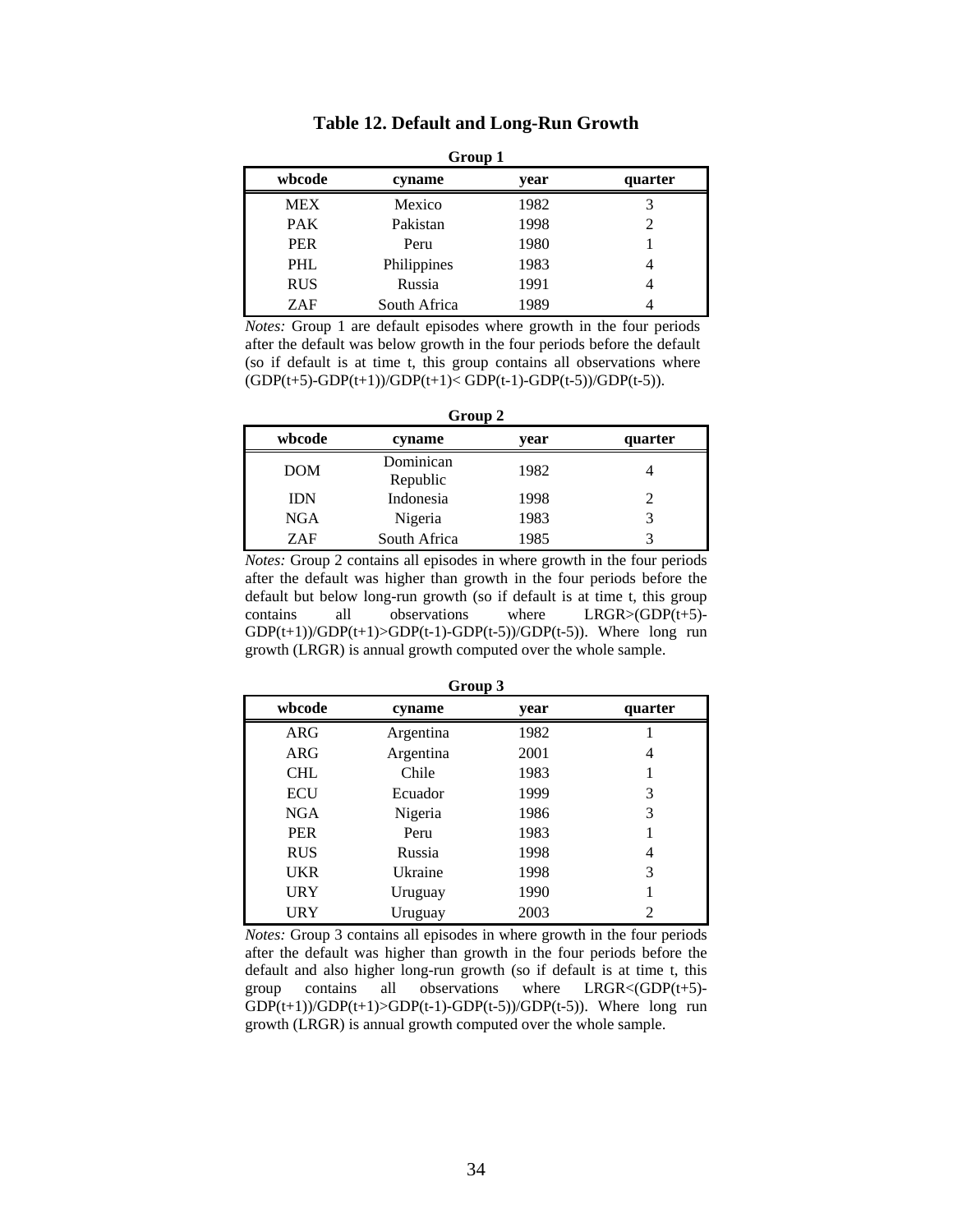|                                     |                  | Dependent variable: HP filtered quarterly GDP growth |                        |                        |                    |               |
|-------------------------------------|------------------|------------------------------------------------------|------------------------|------------------------|--------------------|---------------|
| <b>Independent variables</b>        | Reg <sub>1</sub> | Reg <sub>2</sub>                                     | Reg <sub>3</sub>       | Reg 4                  | Reg <sub>5</sub>   | Reg 6         |
| $def(T-3)$                          |                  |                                                      |                        | $-0.378$               |                    |               |
|                                     |                  |                                                      |                        | $(2.34)$ **            |                    |               |
| $def(T-2)$                          |                  |                                                      | $-0.337$               | $-0.348$               |                    |               |
|                                     |                  |                                                      | $(2.07)$ **            | $(2.13)$ **            |                    |               |
| $def(T-1)$                          |                  | $-0.284$<br>$(1.70)*$                                | $-0.295$<br>$(1.76)^*$ | $-0.307$<br>$(1.82)$ * |                    |               |
| def                                 | $-0.256$         | $-0.264$                                             | $-0.275$               | $-0.286$               | $-0.276$           | $-0.289$      |
|                                     | (1.48)           | (1.52)                                               | (1.57)                 | (1.62)                 | (1.60)             | $(1.68)$ *    |
| $def(T+1)$                          |                  | $-0.214$                                             | $-0.225$               | $-0.237$               |                    |               |
|                                     |                  | (1.20)                                               | (1.25)                 | (1.31)                 |                    |               |
| $def(T+2)$                          |                  |                                                      | $-0.196$               | $-0.207$               |                    |               |
|                                     |                  |                                                      | (1.07)                 | (1.12)                 |                    |               |
| $def(T+3)$                          |                  |                                                      |                        | $-0.167$               |                    |               |
|                                     |                  |                                                      |                        | (0.87)                 |                    |               |
| def $(T-1 T-2)$                     |                  |                                                      |                        |                        | $-0.317$           |               |
|                                     |                  |                                                      |                        |                        | $(2.66)$ ***       |               |
| def $(T+2 T+1)$                     |                  |                                                      |                        |                        | $-0.212$<br>(1.64) |               |
| def $(T-1 T-3)$                     |                  |                                                      |                        |                        |                    | $-0.347$      |
|                                     |                  |                                                      |                        |                        |                    | $(3.50)$ ***  |
| def $(T+3 T+1)$                     |                  |                                                      |                        |                        |                    | $-0.207$      |
|                                     |                  |                                                      |                        |                        |                    | $(1.89)$ *    |
| mkt pressure                        | $-0.138$         | $-0.134$                                             | $-0.123$               | $-0.119$               | $-0.132$           | $-0.130$      |
|                                     | $(2.48)$ **      | $(2.48)$ **                                          | $(2.47)$ **            | $(2.46)$ **            | $(2.48)$ **        | $(2.49)$ **   |
| Constant                            | 0.773            | 0.779                                                | 0.785                  | 0.792                  | 0.783              | 0.788         |
|                                     | $(50.69)$ ***    | $(50.03)$ ***                                        | $(49.06)$ ***          | $(48.05)$ ***          | $(49.21)$ ***      | $(48.34)$ *** |
| Observations                        | 1,769            | 1,752                                                | 1,710                  | 1,666                  | 1,752              | 1,752         |
| R-squared                           | 0.39             | 0.40                                                 | 0.41                   | 0.42                   | 0.40               | 0.40          |
| $\sum_i def(T - i)$                 |                  |                                                      | $-0.632$               | $-1.033$               |                    |               |
|                                     |                  |                                                      | [0.009]                | [0.001]                |                    |               |
| $\sum_i def(T+i)$                   |                  |                                                      | $-0.421$               | $-0.611$               |                    |               |
|                                     |                  |                                                      | [0.108]                | [0.069]                |                    |               |
| $\sum_i def(T+i) = \sum_i def(T-i)$ |                  | $-0.070$                                             | $-0.211$               | $-0.422$               | $-0.105$           | $-0.140$      |
|                                     |                  | [0.770]                                              | [0.532]                | [0.313]                | [0.530]            | [0.306]       |
|                                     |                  |                                                      |                        |                        |                    |               |

## **Table 13. Long-Run Growth Regressions**

*Notes:* All regressions include country fixed effects. Robust t statistics in parentheses, \* significant at 10%; \*\*\* significant at 5%; \*\*\* significant at 1%. P-value of F-tests in brackets.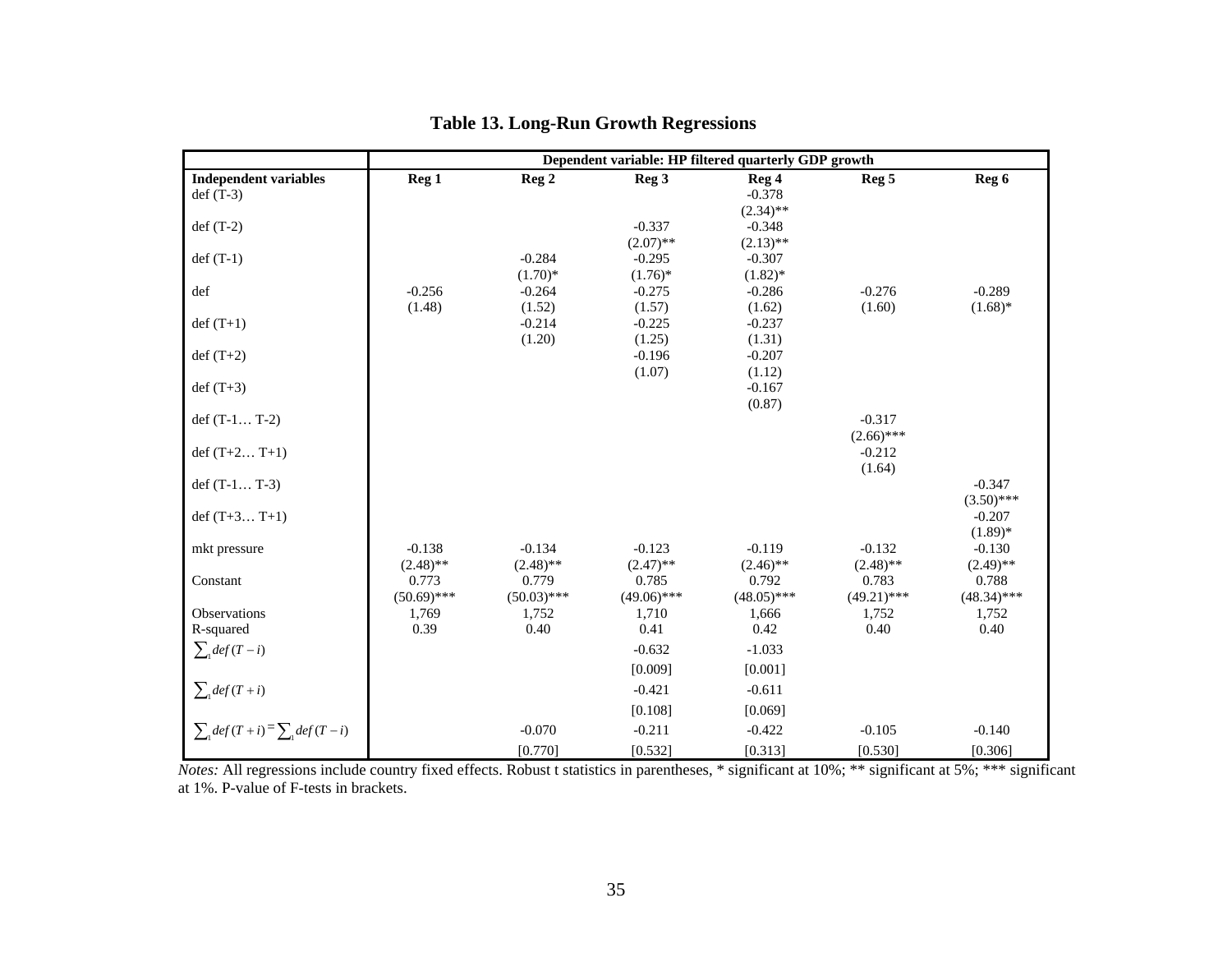| Reg <sub>2</sub><br><b>Independent variables</b><br>Reg <sub>1</sub><br>Reg <sub>3</sub><br>Reg 4<br>Reg <sub>5</sub><br>Reg 6<br>$def(T-3)$<br>0.058<br>(1.00)<br>$-0.068$<br>$def(T-2)$<br>$-0.073$<br>(1.32)<br>(1.37)<br>0.070<br>0.064<br>0.060<br>$def(T-1)$<br>(0.69)<br>(0.63)<br>(0.60)<br>$-0.120$<br>$-0.127$<br>def<br>$-0.112$<br>$-0.113$<br>$-0.119$<br>$-0.122$<br>$(2.86)$ ***<br>$(2.71)$ ***<br>$(2.72)$ ***<br>$(2.70)$ ***<br>$(2.51)$ **<br>$(2.81)$ ***<br>$def(T+1)$<br>$-0.111$<br>$-0.122$<br>$-0.118$<br>$(5.20)$ ***<br>$(4.89)$ ***<br>$(4.41)$ ***<br>$def(T+2)$<br>$-0.041$<br>$-0.046$<br>(0.42)<br>(0.46)<br>$-0.107$<br>$def(T+3)$<br>$(1.68)$ *<br>$-0.003$<br>def $(T-1 T-2)$<br>(0.04)<br>$-0.079$<br>def $(T+2 T+1)$<br>(1.43)<br>def $(T-1 T-3)$<br>0.003<br>(0.04)<br>$-0.095$<br>def $(T+3 T+1)$ |
|-------------------------------------------------------------------------------------------------------------------------------------------------------------------------------------------------------------------------------------------------------------------------------------------------------------------------------------------------------------------------------------------------------------------------------------------------------------------------------------------------------------------------------------------------------------------------------------------------------------------------------------------------------------------------------------------------------------------------------------------------------------------------------------------------------------------------------------------|
|                                                                                                                                                                                                                                                                                                                                                                                                                                                                                                                                                                                                                                                                                                                                                                                                                                           |
|                                                                                                                                                                                                                                                                                                                                                                                                                                                                                                                                                                                                                                                                                                                                                                                                                                           |
|                                                                                                                                                                                                                                                                                                                                                                                                                                                                                                                                                                                                                                                                                                                                                                                                                                           |
|                                                                                                                                                                                                                                                                                                                                                                                                                                                                                                                                                                                                                                                                                                                                                                                                                                           |
|                                                                                                                                                                                                                                                                                                                                                                                                                                                                                                                                                                                                                                                                                                                                                                                                                                           |
|                                                                                                                                                                                                                                                                                                                                                                                                                                                                                                                                                                                                                                                                                                                                                                                                                                           |
|                                                                                                                                                                                                                                                                                                                                                                                                                                                                                                                                                                                                                                                                                                                                                                                                                                           |
|                                                                                                                                                                                                                                                                                                                                                                                                                                                                                                                                                                                                                                                                                                                                                                                                                                           |
|                                                                                                                                                                                                                                                                                                                                                                                                                                                                                                                                                                                                                                                                                                                                                                                                                                           |
|                                                                                                                                                                                                                                                                                                                                                                                                                                                                                                                                                                                                                                                                                                                                                                                                                                           |
|                                                                                                                                                                                                                                                                                                                                                                                                                                                                                                                                                                                                                                                                                                                                                                                                                                           |
|                                                                                                                                                                                                                                                                                                                                                                                                                                                                                                                                                                                                                                                                                                                                                                                                                                           |
|                                                                                                                                                                                                                                                                                                                                                                                                                                                                                                                                                                                                                                                                                                                                                                                                                                           |
|                                                                                                                                                                                                                                                                                                                                                                                                                                                                                                                                                                                                                                                                                                                                                                                                                                           |
|                                                                                                                                                                                                                                                                                                                                                                                                                                                                                                                                                                                                                                                                                                                                                                                                                                           |
|                                                                                                                                                                                                                                                                                                                                                                                                                                                                                                                                                                                                                                                                                                                                                                                                                                           |
|                                                                                                                                                                                                                                                                                                                                                                                                                                                                                                                                                                                                                                                                                                                                                                                                                                           |
|                                                                                                                                                                                                                                                                                                                                                                                                                                                                                                                                                                                                                                                                                                                                                                                                                                           |
|                                                                                                                                                                                                                                                                                                                                                                                                                                                                                                                                                                                                                                                                                                                                                                                                                                           |
|                                                                                                                                                                                                                                                                                                                                                                                                                                                                                                                                                                                                                                                                                                                                                                                                                                           |
| $(2.19)$ **<br>0.102<br>0.102<br>0.098<br>0.098<br>0.095<br>0.102<br>mkt pressure                                                                                                                                                                                                                                                                                                                                                                                                                                                                                                                                                                                                                                                                                                                                                         |
| $(2.50)$ **<br>$(2.38)$ **<br>$(2.39)$ **<br>$(2.51)$ **<br>$(2.17)$ **<br>$(2.43)$ **                                                                                                                                                                                                                                                                                                                                                                                                                                                                                                                                                                                                                                                                                                                                                    |
| 0.012<br>0.012<br>0.012<br>0.013<br>0.012<br>0.013<br>Constant                                                                                                                                                                                                                                                                                                                                                                                                                                                                                                                                                                                                                                                                                                                                                                            |
| $(2.62)$ ***<br>$(2.58)$ **<br>$(2.68)$ ***<br>$(2.49)$ **<br>$(2.48)$ **<br>$(2.56)$ **                                                                                                                                                                                                                                                                                                                                                                                                                                                                                                                                                                                                                                                                                                                                                  |
| 457<br>Observations<br>457<br>457<br>457<br>457<br>457                                                                                                                                                                                                                                                                                                                                                                                                                                                                                                                                                                                                                                                                                                                                                                                    |
| 0.05<br>0.06<br>0.06<br>0.07<br>0.05<br>0.06<br>R-squared                                                                                                                                                                                                                                                                                                                                                                                                                                                                                                                                                                                                                                                                                                                                                                                 |
| $\sum_i def(T - i)$<br>$-0.004$<br>0.045                                                                                                                                                                                                                                                                                                                                                                                                                                                                                                                                                                                                                                                                                                                                                                                                  |
| [0.968]<br>[0.765]                                                                                                                                                                                                                                                                                                                                                                                                                                                                                                                                                                                                                                                                                                                                                                                                                        |
| $\sum_i def(T+i)$<br>$-0.159$<br>$-0.275$                                                                                                                                                                                                                                                                                                                                                                                                                                                                                                                                                                                                                                                                                                                                                                                                 |
| [0.037]<br>[0.139]                                                                                                                                                                                                                                                                                                                                                                                                                                                                                                                                                                                                                                                                                                                                                                                                                        |
| $\sum_i def(T+i) = \sum_i def(T-i)$<br>0.181<br>0.155<br>0.320<br>0.076<br>0.098                                                                                                                                                                                                                                                                                                                                                                                                                                                                                                                                                                                                                                                                                                                                                          |
| [0.069]<br>[0.289]<br>[0.059]<br>[0.355]<br>[0.152]                                                                                                                                                                                                                                                                                                                                                                                                                                                                                                                                                                                                                                                                                                                                                                                       |

## **Table 14. Default and Unemployment**

*Notes:* All regressions include country fixed effects. Robust t statistics in parentheses \* significant at 10%; \*\*\* significant at 5%; \*\*\* significant at 1%. P-value of F-tests in brackets.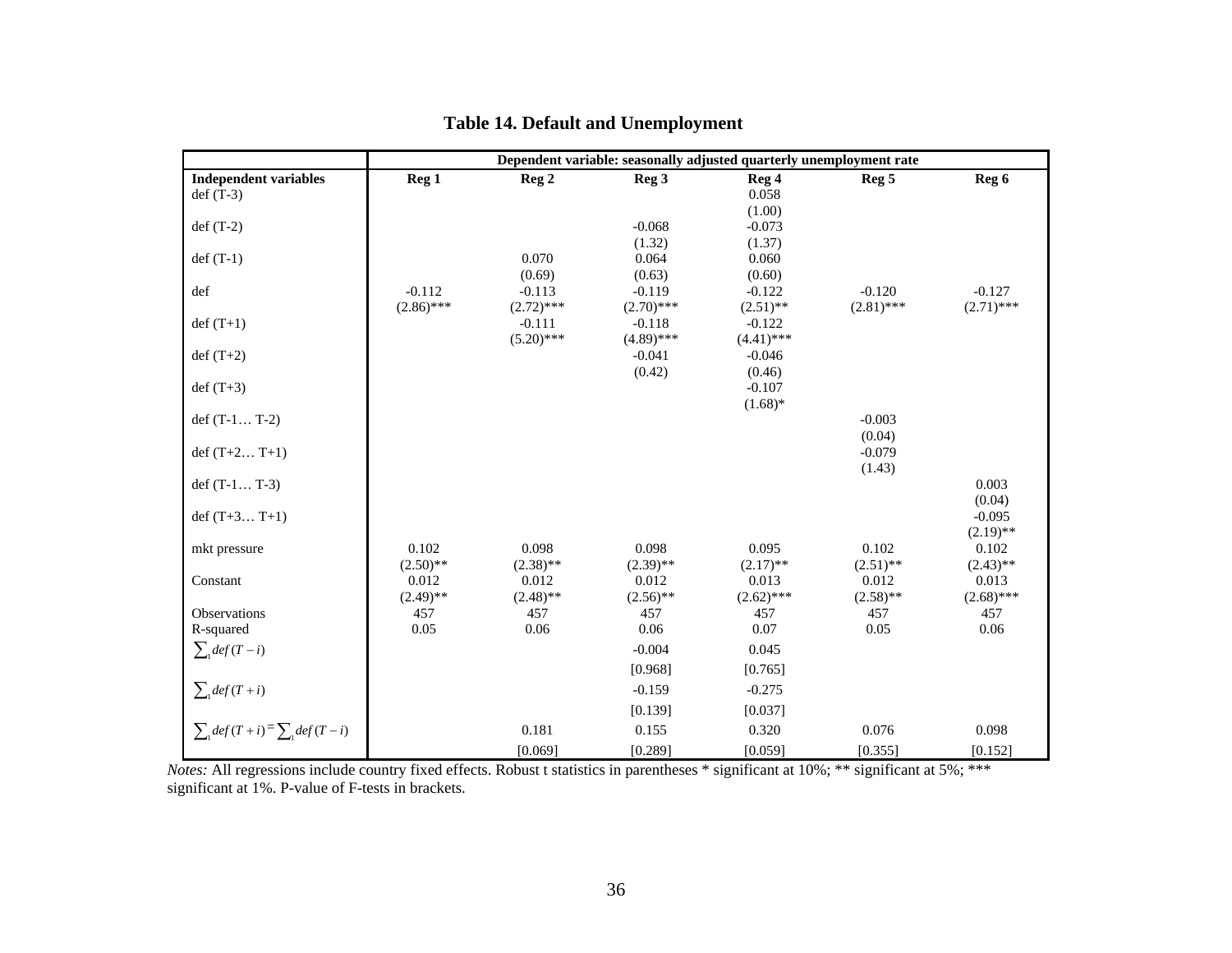# **Appendix**

| <b>Yearly variables</b> |                                                                                         |                              |  |  |
|-------------------------|-----------------------------------------------------------------------------------------|------------------------------|--|--|
| Variable                | <b>Definition</b>                                                                       | <b>Source</b>                |  |  |
| growth                  | GDP per capita growth (annual %)                                                        | World Development Indicators |  |  |
| invgdp                  | Investment share of CGDP (current prices)                                               | World Development Indicators |  |  |
| pop growth              | Population growth rate                                                                  | World Development Indicators |  |  |
| sec                     | Percentage of secondary school attained in the total pop                                | Barro and Lee (2000).        |  |  |
| pop level               | Total population                                                                        | World Development Indicators |  |  |
| gov                     | One period lag of general government final<br>consumption expenditure (annual % growth) | World Development Indicators |  |  |
| civil                   | Index of Civil Rights                                                                   | Freedom in The World         |  |  |
| Att                     | Terms of trade (tt) variation, computed as $tt-tt(-1)$                                  | World Development Indicators |  |  |
| openness                | Average exports plus imports to GDP (current US\$)                                      | World Development Indicators |  |  |
| bank2av1                | Bank Crisis Measure (binary, $1 =$ crisis)                                              | Caprio and Kinglebiel (2003) |  |  |
| def                     | Beginning of Foreign Currency Bank and Bond Debt<br>Default                             | Standard & Poor's            |  |  |
| $def (+1)$              | Forward of def                                                                          |                              |  |  |
| $def(-1)$               | Lag of def                                                                              |                              |  |  |

## **Table A1. Variable Definition and Sources**

### **Quarterly variables**

| Variable     | <b>Definition</b>                                                                                                                                                                                                                                                                                                                                                                                                                                               | <b>Source</b>                                                                                   |
|--------------|-----------------------------------------------------------------------------------------------------------------------------------------------------------------------------------------------------------------------------------------------------------------------------------------------------------------------------------------------------------------------------------------------------------------------------------------------------------------|-------------------------------------------------------------------------------------------------|
| growth       | Real seasonally adjusted GDP growth (% change). In<br>order to seasonally adjust the real GDP series, we<br>proceed in the following way. First, we calculate the<br>mean of real GDP by country. Next, we obtained the<br>residuals of a regression of real GDP on quarterly<br>dummies. Finally, we added the residuals to mean<br>growth series. We dropped observations where the<br>absolute value of quarterly GDP growth was greater<br>than 30 percent. | International Financial Statistics<br>and national sources                                      |
| def          | Beginning of Foreign Currency Bank and Bond Debt<br>Default                                                                                                                                                                                                                                                                                                                                                                                                     | Global Development Finance 2003<br>(Analysis and Statistical Appendix)<br>and Standard & Poor's |
| $x(-i)$      | $ith$ lag of variable x                                                                                                                                                                                                                                                                                                                                                                                                                                         |                                                                                                 |
| $x (+i)$     | $ith$ lead of variable x                                                                                                                                                                                                                                                                                                                                                                                                                                        |                                                                                                 |
| External     | Index of external factors                                                                                                                                                                                                                                                                                                                                                                                                                                       |                                                                                                 |
| mkt pressure | High-frequency market pressure index (reserves +<br>depreciation weigthed by the inverse of their standard<br>deviation)                                                                                                                                                                                                                                                                                                                                        | <b>International Financial Statistics</b>                                                       |